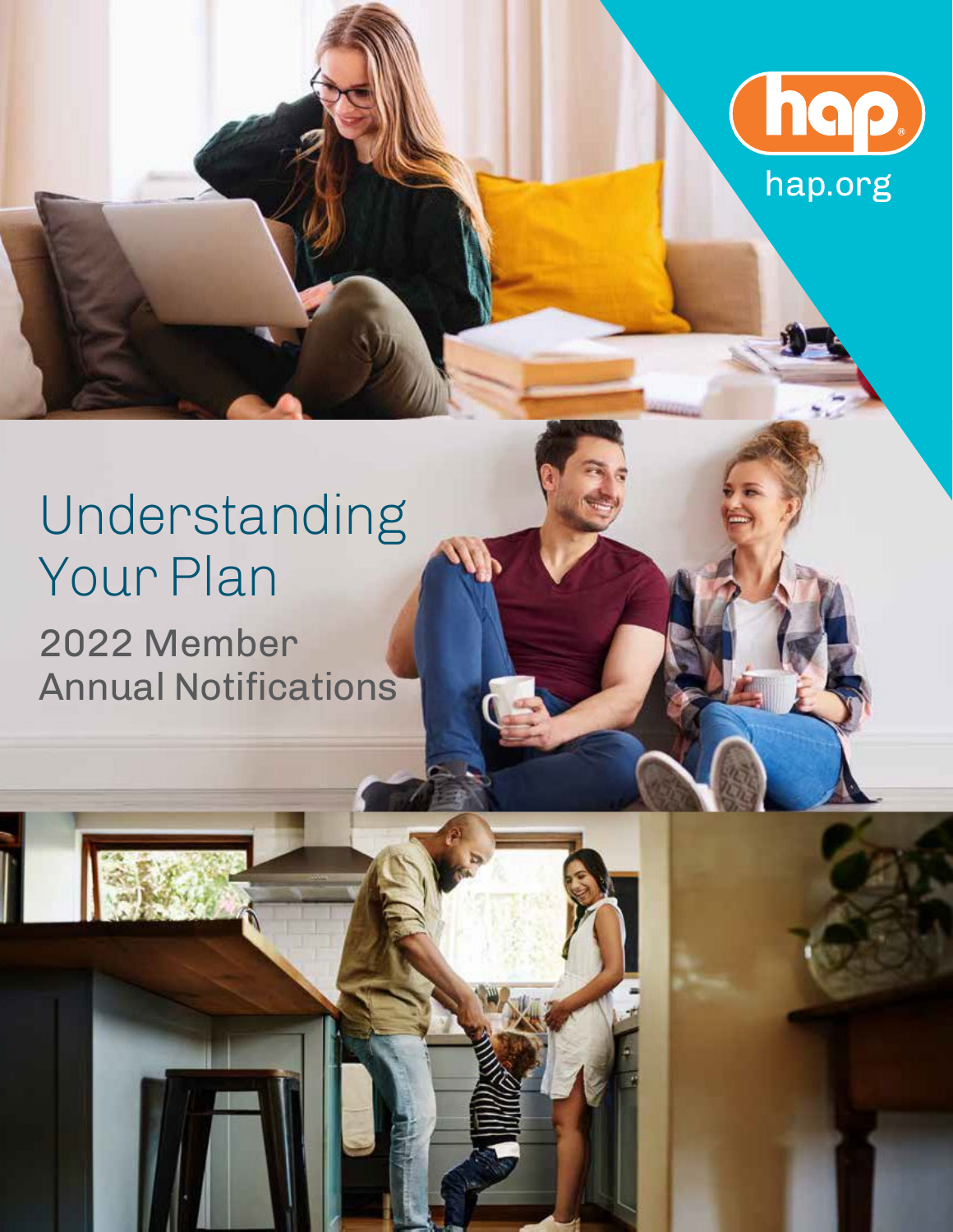### Free language assistance

HAP is committed to ensuring all our members and visitors can easily get the information they need. We can provide information through TTY and in various languages. We can also connect you with a qualified sign language interpreter at no cost.

VINI RE: Nëse flisni shqip, ju ofrohen shërbime ndihme gjuhësore falas. Telefononi numrin (800) 422-4641 ose TTY: 711.

تنبيه: إذا كنت تتحدث اللغة العربية، فإننا نوفر لك خدمات المساعدة اللغوية مجانًا. اتصل بالر قم 4611-422 (800) أو خدمة الهاتف النصي: 711.

নজর দিন: আপনি বাংলা ভাষায় কথা বললে, ভাষা সহায়তার পরিষেবা বিনামূল্যে আপনার জন্য উপলব্ধ। (800) 422-4641 বা  $TTY: 711$  নম্বরে কল করুন।

注意:如果您使用繁體中文,您可以免費獲得語言援助服務。請致電 (800) 422-4641 或 TTY 用户請致 電711。

HINWEIS: Wenn Sie Deutsch sprechen, stehen Ihnen kostenlos Sprachassistenzdienste zur Verfügung. Rufnummer: (800) 422-4641 oder TTY: 711.

ATTENZIONE: In caso la lingua parlata sia l'italiano, sono disponibili servizi di assistenza linguistica gratuiti. Chiamare il numero (800) 422-4641 (TTY: 711).

注意事項:日本語を話される場合、無料の言語支援をご利用いただけます。(800) 422-4641 まで、 お電話にてご連絡ください。TTY ユーザーは 711 までご連絡ください。

주의: 한국어를 사용하시는 경우, 무료 언어 지원 서비스를 이용하실 수 있습니다. 800-422-4641 번 또는 TTY: 711 번으로 연락해 주십시오.

UWAGA: jeżeli mówisz po polsku, możesz skorzystać z bezpłatnej pomocy językowej. Zadzwoń pod numer (800) 422-4641 lub TTY: 711.

ВНИМАНИЕ! Если ваш родной язык русский, вам могут быть предоставлены бесплатные переводческие услуги. Обращайтесь по номеру (800) 422-4641 (телетайп: 711).

NAPOMENA: Ako govorite hrvatski/srpski, dostupna Vam je besplatna podrška na Vašem jeziku. Kontaktirajte (800) 422-4641 ili tekstualni telefon za osobe oštećena sluha: 711.

ATENCIÓN: si habla español, los servicios de asistencia de idiomas se encuentran disponibles gratuitamente para usted. Llame al (800) 422-4641, los usuarios TTY deben llamar al 711.

ת کمّی منظل میکنگریم می افرادی میکناسیم و علی جنه ۱۰ می افراد می استفران می است است می میکن می است که است است خلا محتفکہ 4641-422 (800) مختصر 711 : TTY:

PAG-UKULAN NG PANSIN: Kung Tagalog ang wikang ginagamit mo, may makukuha kang mga serbisyong tulong sa wika na walang bayad. Tumawag sa (800) 422-4641 o TTY: 711.

CHÚ Ý: Nếu quý vị nói tiếng Việt, chúng tôi có các dịch vụ hỗ trợ ngôn ngữ miễn phí dành cho quý vị. Hãy gọi (800) 422-4641 hoặc TTY: 711.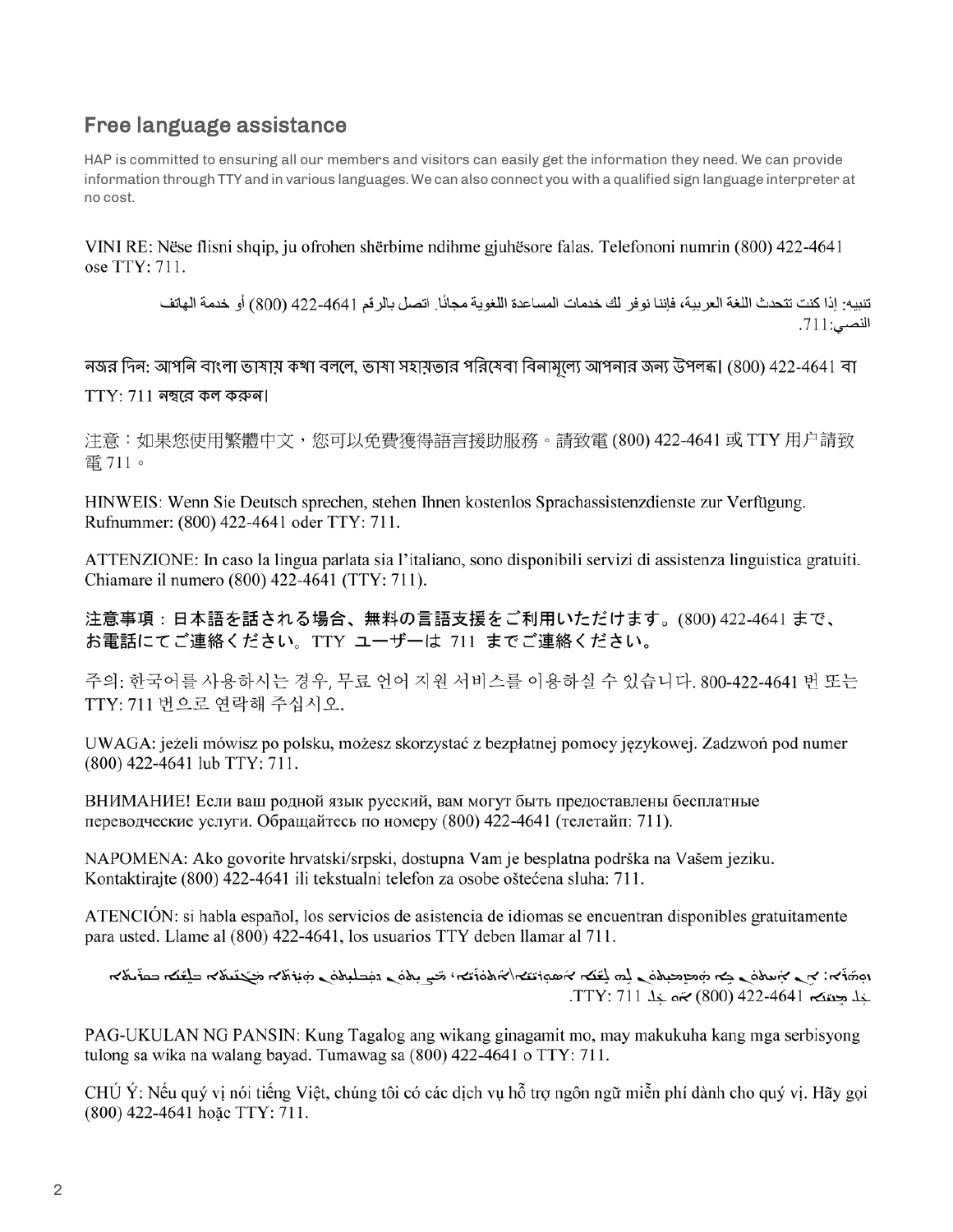### Contact us

If you have a question or complaint, our knowledgeable and friendly Customer Service specialists can help. Contact us by phone, letter, email or in person.

Employer Self-funded Groups with Group HMO and POS plans: ASO, EPO, HMO and PPO plans: HAP (866) 766-4709 (TTY: 711) Attention: Customer Service Monday through Friday, 8 a.m.to 7 p.m. 2850 W. Grand Blvd.

Employer Groups with HMO and POS plans: (800) 422-4641 (TTY: 711) Individual PPO, EPO and HMO plans:

Employer Groups with PPO and EPO plans: 2850 W. Grand Blvd. (888) 999-4347 (TTY: 711) Detroit, MI 48202 Monday through Friday, 8 a.m.to 5 p.m.

#### Federal Employees Health Benefit Program members:

(800) 556-9765 (TTY: 711) Visit us in person: Monday through Friday, 8 a.m.to 7 p.m.

You can request an ID card or provider directory, change 2850 W. Grand Blvd. or select your primary care physician or confirm your Detroit, MI 48202 coverage. Call the Customer Service number on your member ID card and follow the prompts. Troy lobby 24 hours, seven days a week Monday through Friday, 9 a.m.to 5 p.m.

### Helpful links: Troy, MI 48083

- 
- Population health management Flint, MI 48532 hap.org/population-health
- Care management hap.org/care-management Subscriber information

hap.org/hap-member

• Our rights and responsibilities statement hap.org/rights-and-responsibilities

• Quality management program hap.org/quality-management

• How pharmacy benefits work hap.org/prescription-drug

### Call us: Write to us:

Detroit, MI 48202

Monday through Friday, 8 a.m. to 7 p.m. Alliance Health and Life Insurance Company® Attention: Customer Service

## Email us through hap.org: Individual plans:

HMO: (800) 759-3436 (TTY: 711) Log in at **hap.org** and select *Send us a secure message.*<br>PPO: (800) 944-9399 (TTY: 711) Any message sent this way is safe and secure. We<br>Monday through Friday, 8 a.m. to 7 p.m. https://www.

Detroit lobby Automated services line (all plans): Monday through Friday, 9 a.m. to 5 p.m.

1414E.Maple Rd. (Maple Rd. and Stephenson Hwy)

• Member Annual Notifications Flint lobby<br> **hap.org/welcome** Monday through Friday, 9 a.m. to 5 p.m.<br>
2050 S. Linden Rd.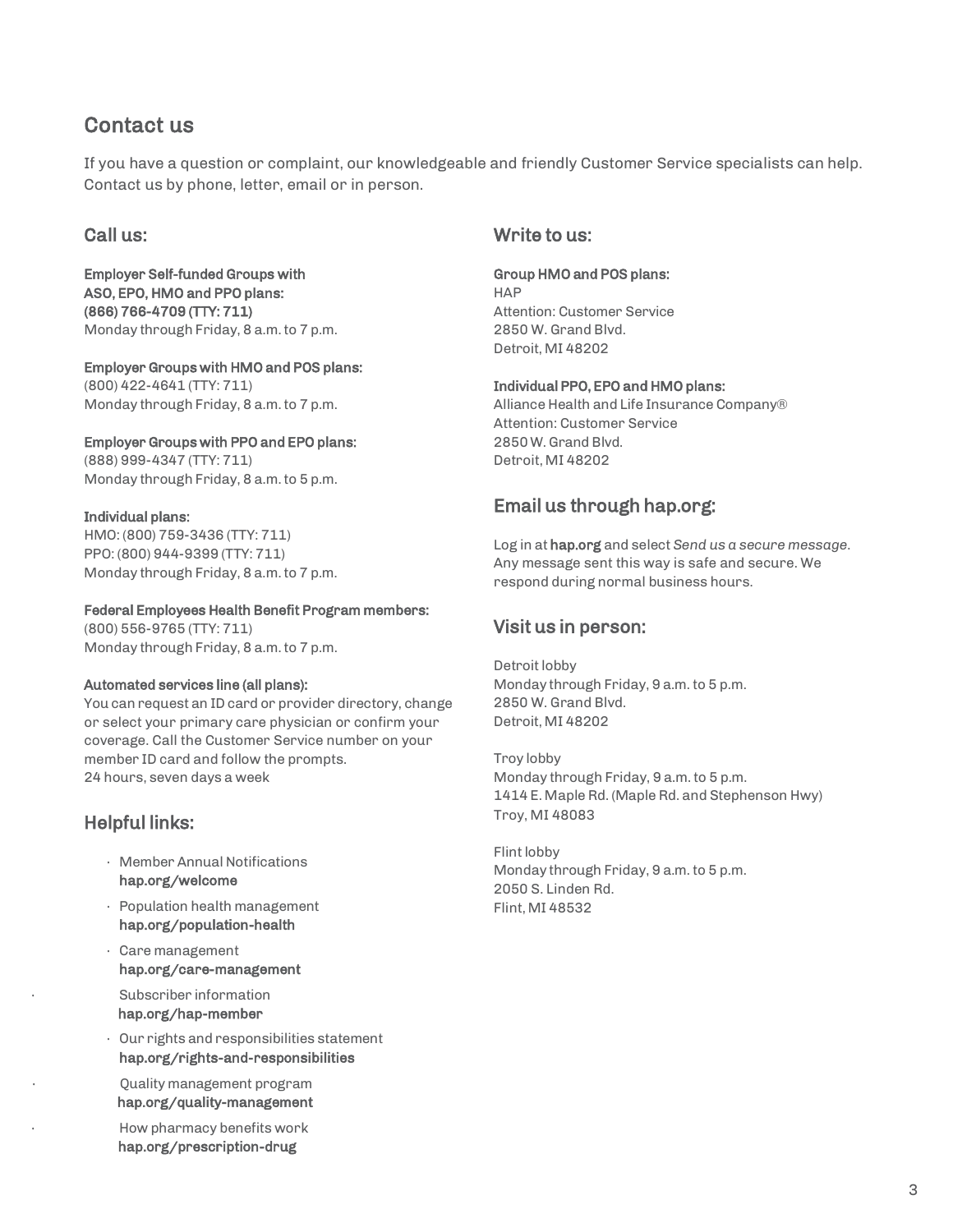## **Table of Contents**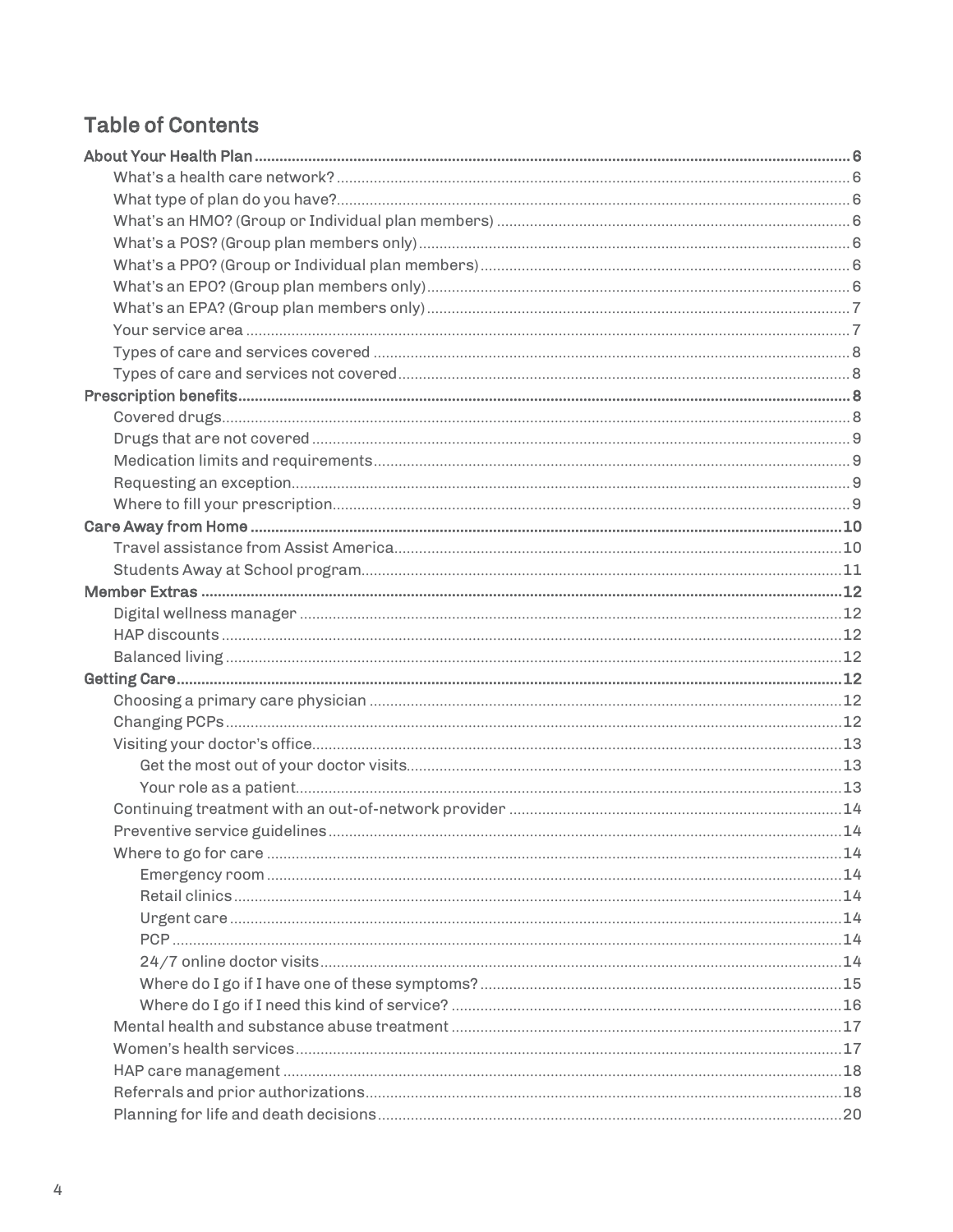| Alliance Health and Life Insurance® company commercial group and individual appeal policy 31 |  |
|----------------------------------------------------------------------------------------------|--|
|                                                                                              |  |
|                                                                                              |  |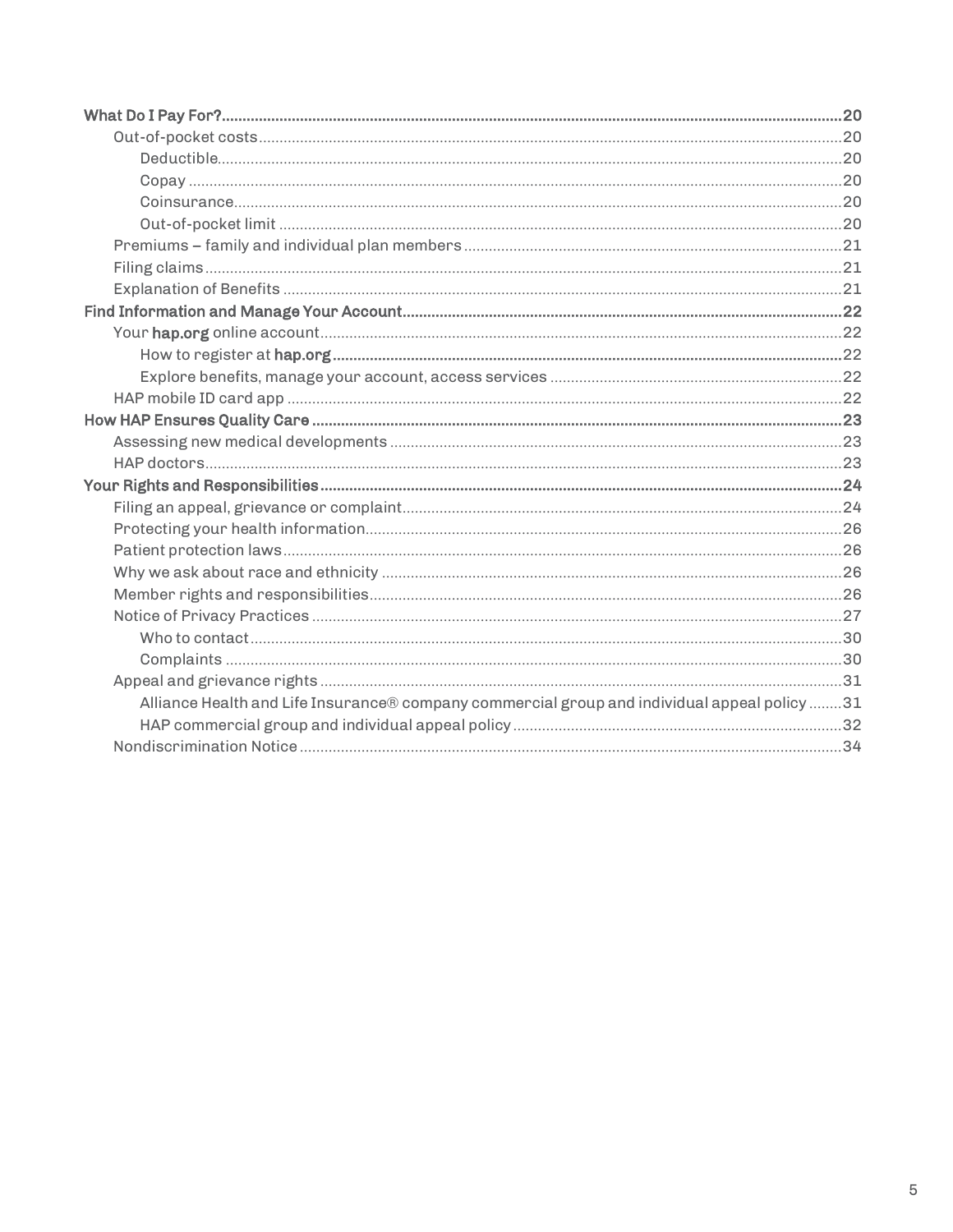## <span id="page-5-0"></span>About Your Health Plan

This booklet contains general information about your health plan. For specific details about your benefits, please refer to your plan documents. You can see them by logging in to hap.org. You may request plan documents in hard copy form by calling the Customer Service number on your ID card.

You may also request a hard copy of this booklet by calling the Customer Service number on your HAP ID card.

### <span id="page-5-1"></span>What's a health care network?

A health care network is a group of doctors, hospitals and other providers that HAP contracts with to provide you with care and services.Coverage for providers who aren't in your network varies depending on the type of plan you have.

### Tiered networks (group plans only)

If your plan has a tiered network, you can get care and services from providers in any of your plan's tiers. Your costs for providers in the lowest tier may be lower than costs for providers in higher tiers. For more information, visit hap.org/tiers.

### <span id="page-5-2"></span>What type of plan do you have?

All HAP plans cover you worldwide for emergency andurgent care. But each plan type has different requirements for:

- Selecting a primary care physician
- Out-of-network coverage

Understanding these requirements is the first step in making informed health care choices.

### What's a self-funded plan? (group plans only)

A self-funded plan is a plan that is funded from an employer group's general assets or trust. Alliance Health and Life Insurance Company administers the plan, along with HAP, which subcontracts with Alliance to provide certain services. Self-funded plans can be designed to work like a health maintenance organization, a point of service, a preferred provider organization or an exclusive provider organization. Please refer to your Benefit Guide for specific details about how your plan works.

### What's a HMO?

HMO stands for health maintenance organization. In an HMO, all your care is arranged through a primary care physician you select. Depending on your plan type, you may be required to seek care within a specific network (such as the Henry Ford Choice Plan). Your PCP will provide your preventive and general care, keep track of your medical history and help you choose a specialist when you need one. Most HAP plans do not require you to get a referral to see a specialist that participate with HAP for an initial consultation. Some specialists or healthcare systems do require a referral even if HAP doesn't. HAP Primary Choice plans do require a PCP referral for specialty care, except from an affiliated obstetrician or gynecologist. For all HAP plans there are some services (like Botox injections or surgical procedures) that may require prior authorization to be covered.

### What's POS? (group plans only)

POS stands for point of service. A POS plan operates like an HMO but also covers out-of-network care with higher out-of-pocket costs. You'll pick a primary care physician. You can refer yourself to some network specialists without a PCP referral, but some specialties do require a referral. In addition, some services may require a prior authorization to be covered.

### What's a PPO?

PPO stands for preferred provider organization. You don't have to select a primary care physician with a PPO plan. However, a PCP can help you manage your health care so you get the best possible outcomes. When you belong to a PPO plan, you're covered for preventive services such as checkups and specialty care from an affiliated provider. You don't need a referral to see a specialist. If you decide to use a specialty provider who isn't in the HAP network, you may pay higher out-of-pocket costs. And, some services may require a prior authorization to be covered.

### What's an EPO? (group plans only)

An exclusive provider organization plan, also known as an EPO, offers the freedom of our PPO but without the out-of-network benefits. With an EPO, you don't have to choose a primary care physician. And, you may see any doctor or specialist in HAP's EPO network without a referral. EPO members can also use our network of providers throughout Michigan. The statewide network includes HAP and Alliance Health and Life Insurance Company providers, as well as those in the ASR Physicians Care Network. Some services may require a prior authorization to be covered.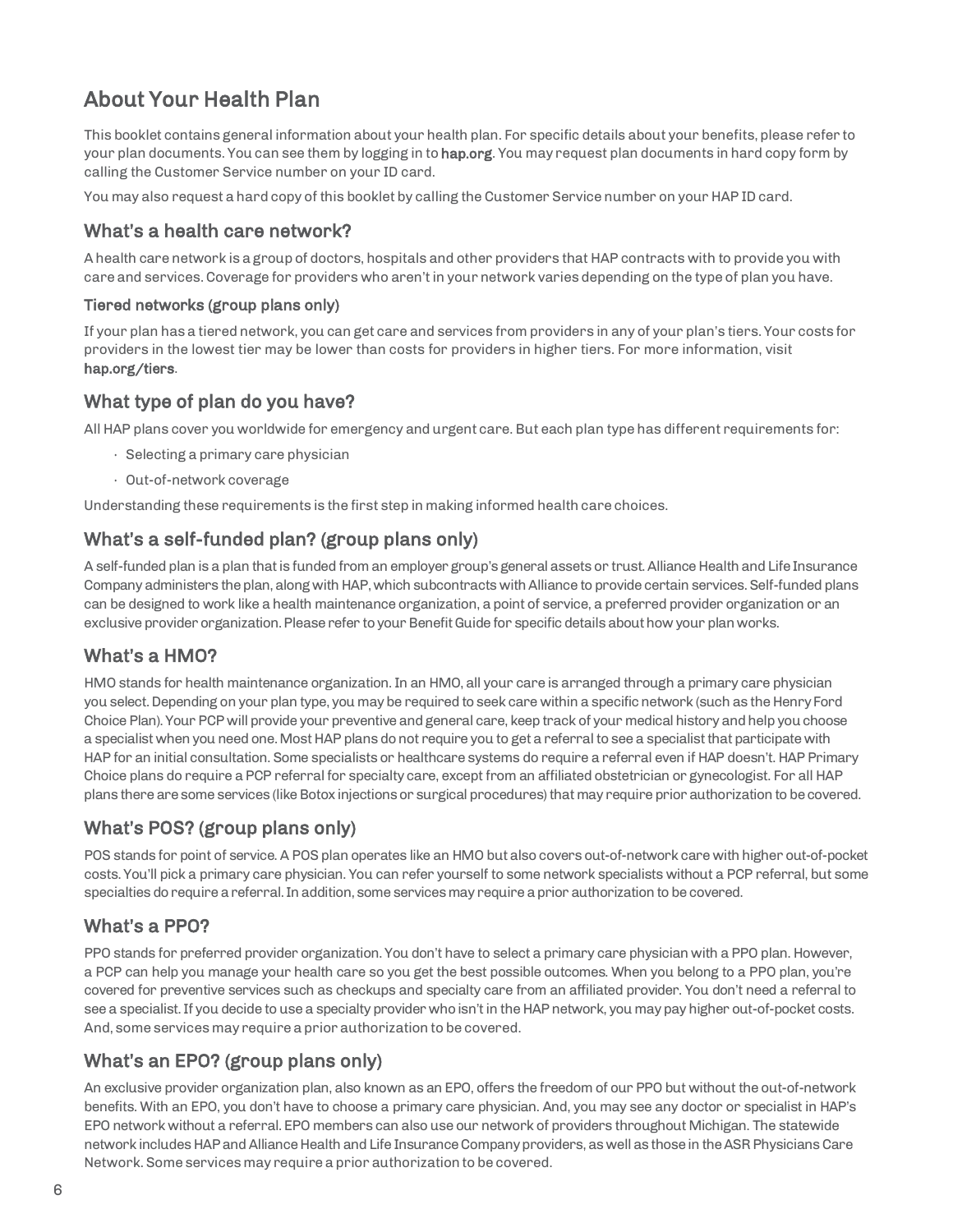### What's an EPA? (group plans only)

An EPA plan is designed to operate like an HMO. All of your care is arranged through a primary care physician whom you select. Your PCP will provide your preventive and general care, keep your medical history and help you choose a specialist when you need one. While you can refer yourself to some in-network specialists, you will need a referral from your PCP in order to get specialty care. You are covered worldwide for emergency and urgent care.

### Your service areas

|                   | Large Group             |                         | <b>Small Group QHP</b>  |                           | Individual/Family         |                         |
|-------------------|-------------------------|-------------------------|-------------------------|---------------------------|---------------------------|-------------------------|
| County            | <b>HAP HMO</b>          | <b>HAP PPO</b>          | <b>HAP HMO</b>          | <b>HAP PPO</b>            | <b>HAP HMO</b>            | <b>HAP PPO</b>          |
| Arenac            | $\mathsf{X}$            | $\overline{\mathsf{X}}$ | $\mathsf{X}$            | $\mathsf{X}$              | $\boldsymbol{\mathsf{X}}$ | $\mathsf{X}$            |
| <b>Bay</b>        | $\overline{\mathsf{X}}$ | X                       | $\overline{X}$          | $\overline{\mathsf{X}}$   | $\overline{X}$            | $\overline{\mathsf{X}}$ |
| Clare             |                         | X                       |                         | X                         |                           | X                       |
| Genesee           | $\mathsf{X}$            | $\overline{\mathsf{X}}$ | $\overline{\mathsf{X}}$ | $\overline{\mathsf{X}}$   | $\overline{\mathsf{X}}$   | $\overline{\mathsf{X}}$ |
| Gladwin           |                         | $\overline{\mathsf{X}}$ |                         | X                         |                           | X                       |
| Gratiot           |                         | $\overline{X}$          |                         | $\mathsf X$               |                           | $\overline{\mathsf{X}}$ |
| <b>Hillsdale</b>  | X                       | $\overline{\mathsf{X}}$ | X                       | $\mathsf{X}$              | X                         | $\mathsf{X}$            |
| Huron             | $\overline{\mathsf{X}}$ | $\mathsf{X}$            | $\overline{\mathsf{X}}$ | $\overline{\mathsf{X}}$   | $\overline{\mathsf{X}}$   | $\overline{\mathsf{X}}$ |
| Ingham            |                         | X                       |                         |                           |                           |                         |
| <b>Iosco</b>      | $\mathsf{X}$            | X                       | $\overline{\mathsf{X}}$ | $\overline{\mathsf{X}}$   | $\mathsf{X}$              | $\overline{\mathsf{X}}$ |
| <b>Isabella</b>   |                         | $\mathsf{X}$            |                         | $\mathsf X$               |                           | $\mathsf{X}$            |
| <b>Jackson</b>    | $\mathsf X$             | X                       | $\mathsf{X}$            | $\mathsf X$               | $\mathsf{X}$              | X                       |
| Kent              |                         | $\mathsf{X}$            | X                       |                           | X                         |                         |
| Lapeer            | X                       | $\overline{\mathsf{X}}$ | $\overline{\mathsf{X}}$ | $\overline{\mathsf{X}}$   | $\overline{\mathsf{X}}$   | $\overline{\mathsf{X}}$ |
| Lenawee           | X                       | $\overline{\mathsf{X}}$ | $\overline{\mathsf{X}}$ | $\overline{\mathsf{X}}$   | X                         | X                       |
| Livingston        | $\overline{\mathsf{X}}$ | $\overline{\mathsf{X}}$ | X                       | $\overline{\mathsf{X}}$   | $\overline{\mathsf{X}}$   | $\overline{\mathsf{X}}$ |
| Macomb            | X                       | $\overline{X}$          | $\mathsf{X}$            | $\mathsf{X}$              | $\mathsf{X}$              | X                       |
| <b>Midland</b>    |                         | $\overline{\mathsf{X}}$ |                         | $\overline{\mathsf{X}}$   |                           | $\mathsf{X}$            |
| Monroe            | $\overline{\mathsf{X}}$ | $\overline{\mathsf{X}}$ | $\overline{\mathsf{X}}$ | $\mathsf X$               | $\overline{\mathsf{X}}$   | X                       |
| <b>Muskegon</b>   |                         | $\overline{\mathsf{X}}$ | $\overline{\mathsf{X}}$ |                           | $\overline{\mathsf{X}}$   |                         |
| <b>Oakland</b>    | $\overline{\mathsf{X}}$ | X                       | $\mathsf{X}$            | $\mathsf{X}$              | $\mathsf{X}$              | $\mathsf{X}$            |
| Oceana            |                         | $\overline{\mathsf{X}}$ | $\overline{\mathsf{X}}$ |                           | $\overline{\mathsf{X}}$   |                         |
| Ogemaw            |                         | X                       |                         | $\boldsymbol{\mathsf{X}}$ |                           | $\mathsf X$             |
| <b>Ottawa</b>     |                         | X                       | $\overline{\mathsf{X}}$ |                           | $\mathsf{X}$              |                         |
| Roscommon         |                         | X                       |                         | $\bar{\mathsf{X}}$        |                           | X                       |
| Saginaw           | X                       | X                       | $\overline{\mathsf{X}}$ | $\overline{\mathsf{X}}$   | $\overline{\mathsf{X}}$   | $\overline{\mathsf{X}}$ |
| St. Clair         | X                       | $\overline{\mathsf{X}}$ | X                       | $\mathsf{X}$              | $\overline{\mathsf{X}}$   | $\overline{\mathsf{X}}$ |
| Sanilac           | $\mathsf{X}$            | $\overline{\mathsf{X}}$ | X                       | X                         | $\overline{\mathsf{X}}$   | X                       |
| <b>Shiawassee</b> | X                       | $\overline{\mathsf{X}}$ | $\overline{\mathsf{X}}$ | X                         | $\mathsf{X}$              | $\overline{\mathsf{X}}$ |
| <b>Tuscola</b>    | $\overline{\mathsf{X}}$ | $\overline{\mathsf{X}}$ | $\mathsf{X}$            | $\overline{\mathsf{X}}$   | $\mathsf{X}$              | X                       |
| Washtenaw         | X                       | X                       | X                       | X                         | X                         | X                       |
| Wayne             | $\overline{\mathsf{X}}$ | $\overline{\mathsf{X}}$ | $\overline{\mathsf{X}}$ | $\overline{\mathsf{X}}$   | $\overline{\mathsf{X}}$   | X                       |

• Most hospitals in the notated areas are affiliated with us.

• To see a list of providers, go to hap.org and click on Find a Doctor.

• HMO plan members aren't covered for care outside the plan's network, except for emergency andurgent care.

• EPA and EPO plan members are covered for care in their plan networks, but are covered worldwide for emergency and urgent care situations. (EPA members must select a PCP)

• PPO plans allow members to go out of their network for covered services.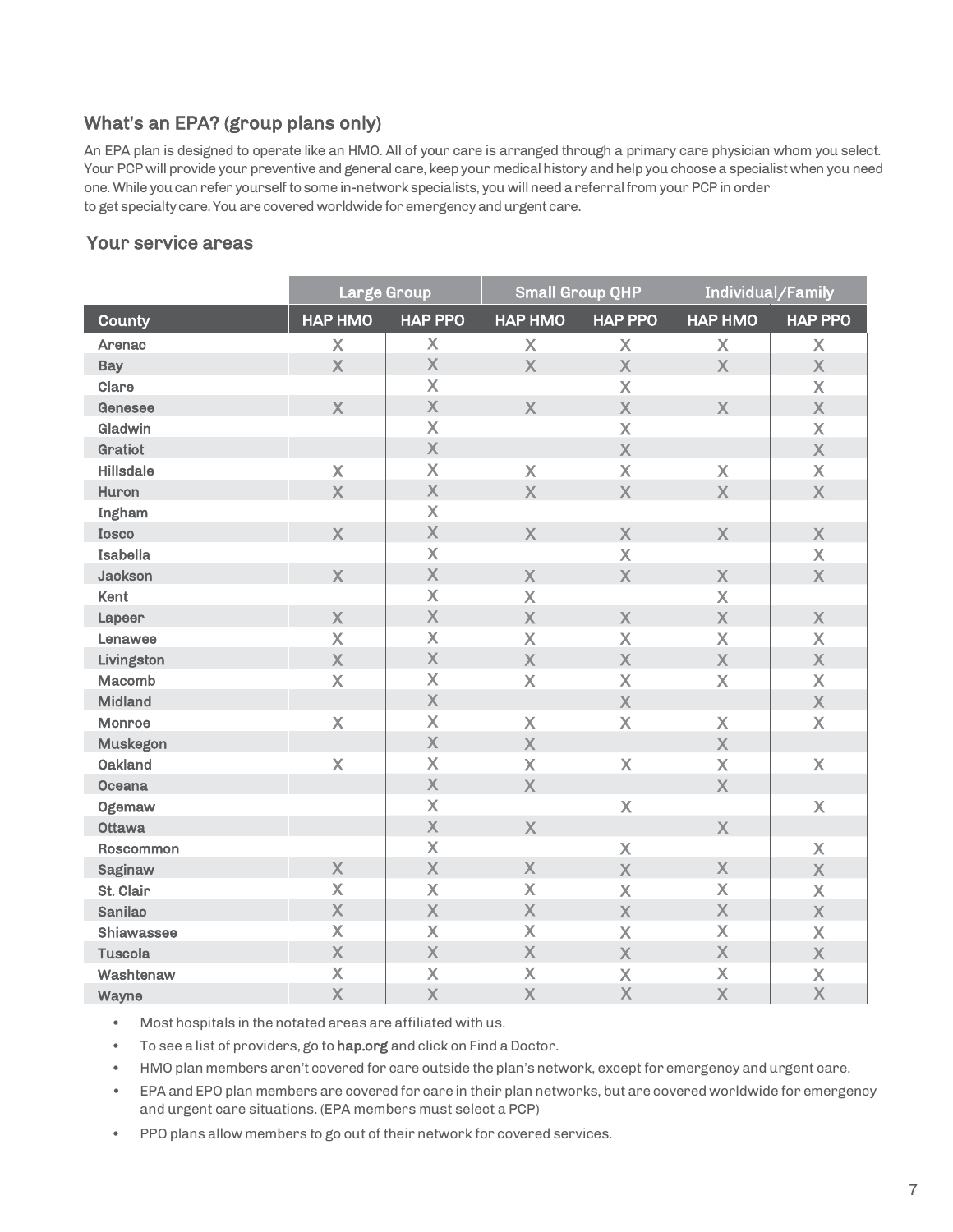### What types of services are covered?

Your HAP plan covers preventive and medicallynecessaryhealth care services and supplies if:

- $\cdot$  They are included in your specific health plan.
- Some services and supplies may require doctor approval depending on your plan.
- They are required in an emergency or urgent care setting.

### What types of services are not covered?

In general, your plan does not cover any service that is not medically necessary, such as:

- Cooking, bathing and other activities of daily living
- Long-term care
- Cosmetic surgery, such as breast enhancement(unless a mastectomyhas been performed)
- Private rooms
- Liposuction
- Unproven experimental or investigational services

Your health plan documents contain a complete list of covered and noncovered services and any network restrictions. For a copy of these documents, log in at hap.org and click on *My Forms & Documents* or call the Customer Service number on your member ID card.

### <span id="page-7-0"></span>Prescription Benefits

You have prescription coverage if your plan has a prescription drug rider. Pharmacy benefits for individual plans may vary. Please refer to your health plan documents for details.

#### <span id="page-7-1"></span>Covered drugs

Our list of covered drugs, also called a drug formulary, is available at hap.org/prescriptions. We also have a Drug Search tool for your use. Type in the drug name and the tool shows you if the drug is covered, the copay tier and the coverage rules. You can also view or print the list or call Customer Service to get a printed copy. The list is updated monthly because we continually review new medications and may add or remove drugs.

#### Prescription drugs

Prescription drugs are medications you get from a pharmacy and take yourself. We work with a team of health care professionals to establish the list of covered drugs. It contains all prescription medications we believe are needed for a quality treatment program. Your health plan will cover any listed drug if it's medically necessary, the prescription is filled at a plan network pharmacy and all other plan rules are followed. Log in to your hap.org account and click on *MyBenefits* to see your prescription drug out-of-pocket costs.

#### Medical drugs

Medical drugs are generally supplied by your health care provider and given to you in your doctor's office or health care facility.Drugs for home infusion therapy are also considered medical. Our list of covered drugs includes select medical drugs. But, they're covered under your medical coverage rather than pharmacy coverage. Your plan documents explain your out-of-pocket costs for these drugs.Medical drugs that are also considered specialty must be obtained from HAP's specialty pharmacy.

#### Maintenance drugs

Maintenance drugs are medications prescribed for chronic, long-term conditions. These medications are taken on a regular, recurring basis. Examples of chronic conditions that may require maintenance drugs are: high blood pressure, high cholesterol and diabetes.

The Maintenance Drug List contains well-established medications that are proven safe and effective. They're considered first-line therapy options for common chronic conditions. Most of these drugs are available as generic drugs. The list contains the most common dosage forms and strengths of a drug. Less common forms or strengths may not be covered as a maintenance drug.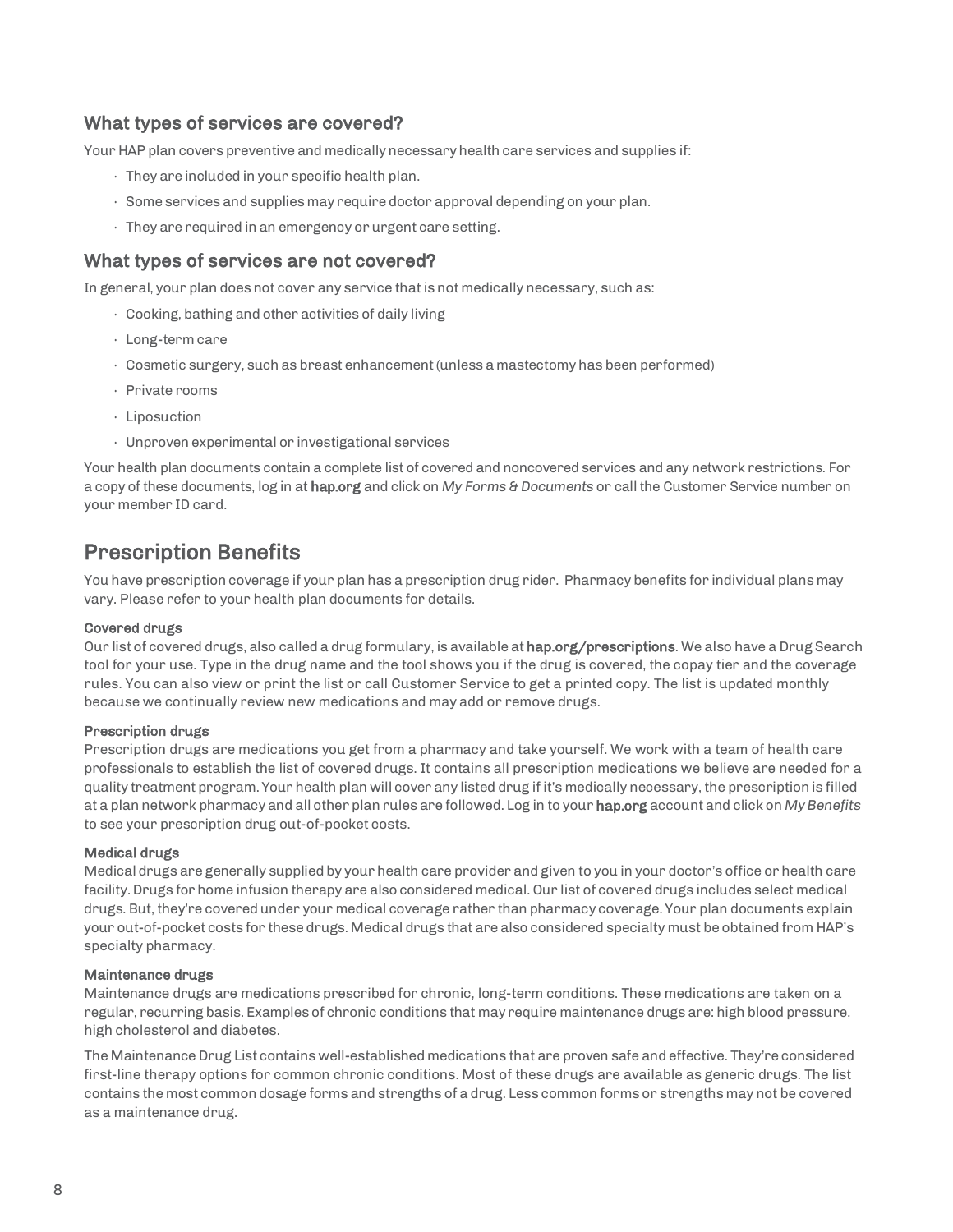You can get a 90-day supply of drugs listed on the HAP Maintenance Drug List if:

- It's filled at an eligible 90-dayHAP retail pharmacy or through thePharmacy Advantage home-delivery service
- Your physician writes the prescription for a 90-day supply

Refer to your plan documents for your copay information.

See the list and learn more about 90-day supplies of drugs at hap.org/90dayfill.

#### <span id="page-8-0"></span>Drugs that are not covered

- Over-the-counter medications, unless specified on the list of covered drugs associated with your HAP plan
- Dietary food or food supplements
- Replacement of lost or stolen medication

• Experimental drugs

• Drug products used in an experimental manner

• Prescriptions filled at out-of-network pharmacies

- 
- Drug productsused for cosmetic purposes

### <span id="page-8-1"></span>Medication limits and requirements

Some covered drugs may have coverage limits or requirements. These are specified on the drug list and may include:

Prior authorization – You or your doctor must get approval from HAP before filling prescriptions for these drugs. Without prior approval, they may not be covered.

Step therapy – You may have to try one drug to treat your medical condition before we will cover another drug. For example: Drug A and drug B both treat your condition. We may not cover drug B unless you have tried drug A first and it did not work for you.

Quantity limits – The amount of a drug allowed or the number of times the prescription can be filled can vary. Limits are set depending on the drug and the condition.Specialty and injectable drugs (except insulin) and select oral drugs (such as opioid painkillers) are limited to a maximum of a 30-day supply per prescription. Some specialty drugs are limited to a 15-day supply the first time the prescription is filled.

Generic drugs – Generic drugs cost less than brand-name drugs. When a generic drug approved by the Food and Drug Administration is available, your prescription will be filled with that version.Generic drugs have the same active ingredients and are equal in strength and dosage to brand-name products.

Specialty drugs – Specialty drugs are medications that may require special handling, provider assistance and patient training for safe and effective use. They're available from Pharmacy Advantage, a specialty pharmacy service that delivers them to your home. Specialty drugs require prior authorization. They are limited to no more than a 30 day supply at one time. For more information, you or your doctor can contact Pharmacy Advantage at (800) 456-2112.

### <span id="page-8-2"></span>Requesting an exception

You may request an exception to formulary requirements or to receive coverage for a drug not included on our list. Your doctor must submit a prior authorization request explaining why it is necessary.

To request an exception for a drug thatis not on our covered drug list or coverage for a drug that requires prior authorization, fill out the appropriate form at hap.org/mrf, and mail or fax it to us at:

Mail: HAP Attention:Pharmacy Care Management 2850 W. Grand Blvd. Detroit, MI 48202

### Fax: (313) 664-8045

Please call Customer Service at the number on your ID card if you have questions or need help.

### <span id="page-8-3"></span>Where to fill your prescription

#### A HAP-affiliated pharmacy

To find a retail pharmacy near you, go to hap.org and click on Find a Doctor. Or call Customer Service.

9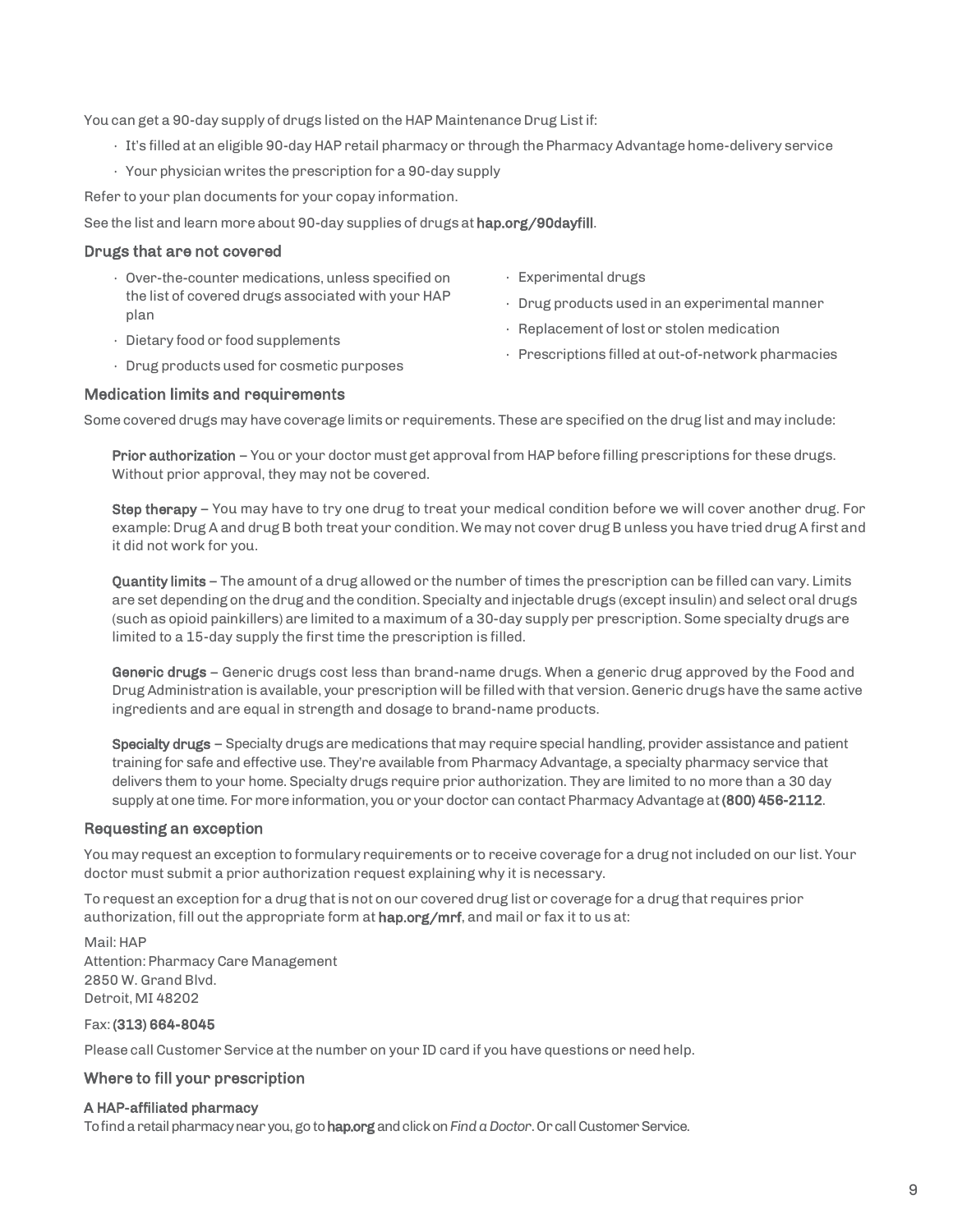#### Pharmacy Advantage home-delivery service

We are affiliated with Pharmacy Advantage home-delivery service. You can refill or renew your prescriptions for a 90-day supply safely and securely online through Pharmacy Advantage. Prescriptions are delivered in seven to 10 working days by first-class mail. When ordering, make sure to allow for enough mailing time to prevent running out of your medicine. For more details, visit PharmacyAdvantageRx.com or call (800) 456-2112.

If you have questions about your prescription benefits, please call the Customer Service number on your HAP ID card.

#### Prescriptions while traveling

If you need to fill a prescription when you're away from home, we have a national network of pharmacies that includes:

- Costco®
- CVS®
- Kroger®

• Walgreens • Walmart®

• Rite Aid

• Meijer®

A full list is available at hap.org/pharmacy.

### <span id="page-9-0"></span>Care Away from Home

### <span id="page-9-1"></span>Travel assistance from Assist America\*

Your plan covers urgent and emergency care worldwide. If you become ill or injured while traveling, you may need additional help. Our partner Assist America can provide it. If you're more than 100 miles away from home or outside the U.S. (for no more than 90 days in a row), you can call their 24/7 operations center for services such as:

- Locating a health care provider
- Hospital admission
- Ambulance transportation
- Return transportation to U.S. for treatment
- Replacing lost prescriptions, eyeglasses or luggage

#### For more information, visit hap.org/travel.

*\*Assist America is a value-added program. This means that the services and products made available under this* program are not covered benefits or otherwise payable by your health plan. HAP and its affiliates, agents and assigns make no representations or warranties regarding the quality, price or effectiveness of the services or products or the *credentialing of the providers made available by this program.*

#### ID theft protection from Assist America

AssistAmerica providesHAP members with 24/7 telephone support, step-by-step guidance from anti-fraud experts and expert case workers to help you:

- Cancel stolen cards and get new cards.
- Notify police, financial institutions and government agencies.
- Notify credit bureaus and file paperwork to correct your credit reports.

#### Connect online or on the Assist America mobile app

To use Assist America's travel or ID theft protection services, go to assistamerica.com/HAP. Or use the Assist America mobile app. It provides one-touch calling to the 24/7 Emergency Operations Center, pharmacy locator and more. Online or on the app, use the HAP member code 01-AA-HAP-07113.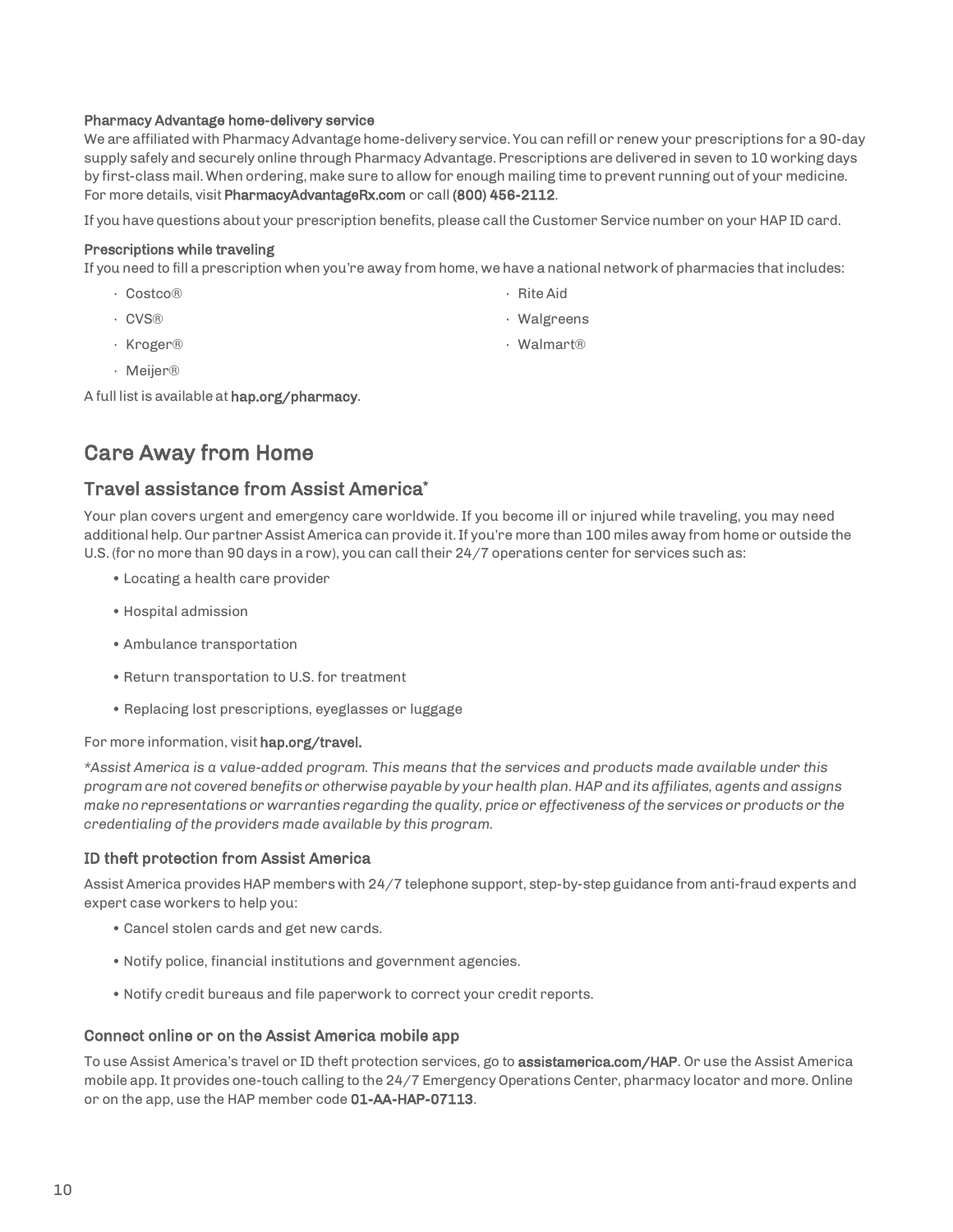### <span id="page-10-0"></span>Students Away at School program

### PPO plan

Students are covered for medical care across the country. HAP has partnered with Aetna Signature Administrators® to offer you theAetna national PPO network outside of Michigan and Northwest Ohio\*.Aetna's network gives you access to more than 1.4 million providers including over 6,100 hospitals and thousands of MinuteClinic® locations around the country. If they seek care, they:

- Are covered whether they're in or out of the HAP network area
- May pay more for services if they go to a doctor or facility outside of HAP's network

### Students Away program with HMO, POS, EPA or EPO plans

### What is covered?

If a student (age 17 to 25) attends school outside their network area, they are covered for services that include:

- Emergency or urgent care
- Nonemergency and minor illness or injury and related services thatinclude:
- Follow-up visits
- Outpatient imaging and lab tests
- Short-term physical therapy for rehabilitation
- Durable medical equipment (if covered by your health plan)
- $\cdot$  Routine allergy shots, flu shots and immunizations
- Some services for managing chronic conditions (for example, asthma or acne)
- $\cdot$  Office visits to get a birth control prescription (the visit is covered, but not the birth control)
- Prescription drugs (according to your health plan)

Students Away at School covers services at the in-network level. You must get HAP's authorization to qualify for this program. See your plan documents for specific coverage details.

#### Emergency care

Covered students do not need authorization for urgent or emergency care. They're always covered for urgent or emergency care. This includes mental health services. In case of a serious illness or injury, they should go directly to the nearest emergency room or urgent care center or call 911.

#### Hospitalization

For extended inpatient care, HAP reserves the right to transfer your student to a facility in the HAP service area.

#### Urgent care

Urgent care is covered for minor illness or injury such as a sprained ankle or flu. This includes X-rays and lab tests when done in an outpatient setting. Call Customer Service or visit hap.org to find out if there's an affiliated urgent care center nearby. If there isn't, the student should go to the nearest urgent care center. Some college health care centers also provide urgent care services.

#### Follow-up care

In some cases, your health plan must authorize follow-up care before the student gets treatment. We may also require a review by our medical director. Call Customer Service for more information.

#### What is not covered?

Depending on your plan type, these services may not be coveredunder Students Away at School:

- Routine complete physical examinations
- Gynecological exams
- Elective surgeries or hospitalizations
- Routine eye exams and eyeglasses (optometry and optical services)
- Routine OB-GYN services for pregnancy
- Physician visits or physical therapy, occupational therapy or other therapies or treatments that do not have a prior authorization from your health plan
- Vaccines given for the sole purpose of travel

The Students Away at School Program does not cover dependent members permanently living out of our service area, even if the dependentis a student. Your plan does not cover dependent children who live with a custodial parent outside of our service area.

Call Customer Service for questions about the StudentsAway at School program.

\*Northwest Ohio:Defiance, Fulton, Henry, Lucas, Ottawa, Williams and Wood.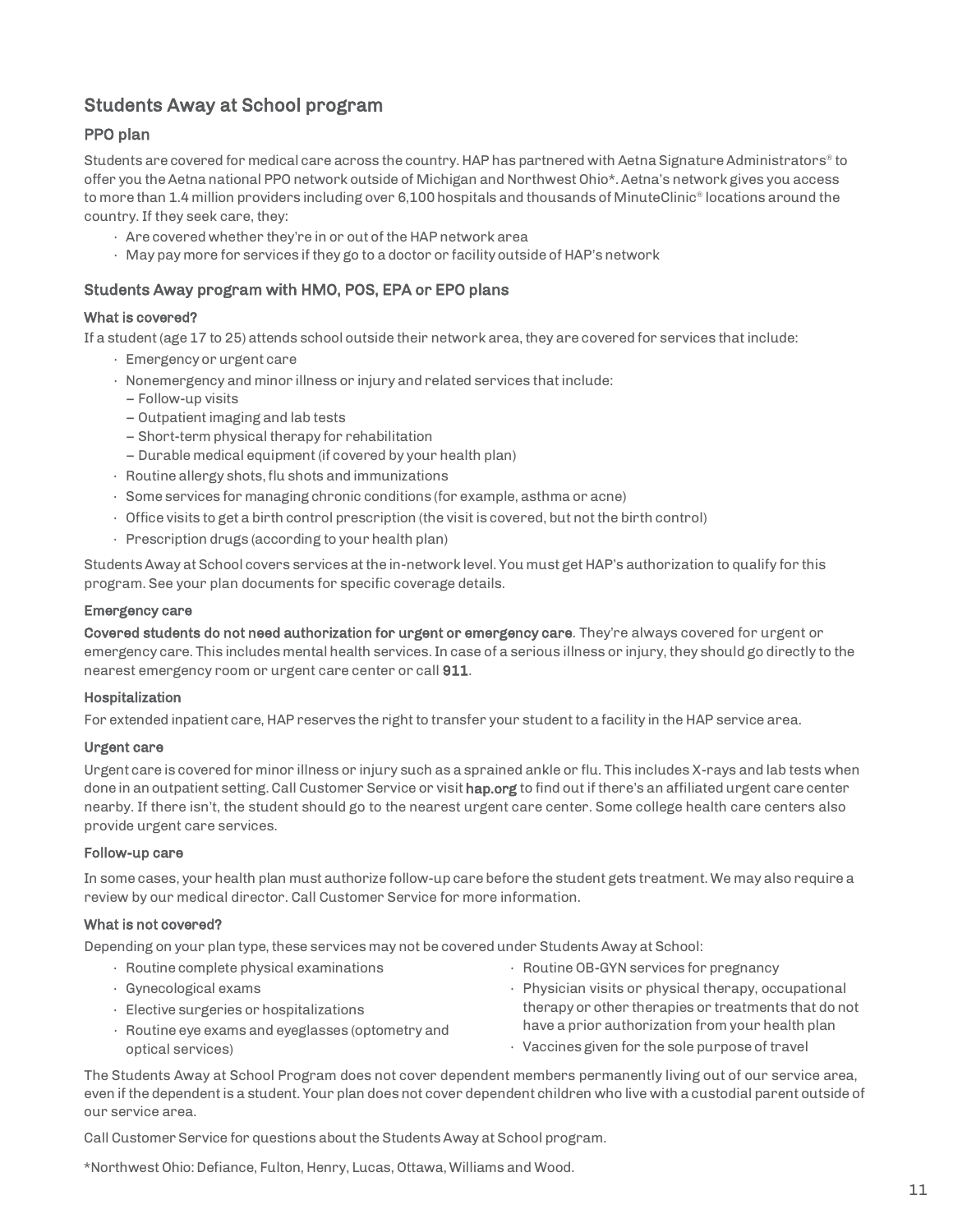### <span id="page-11-0"></span>Member Extras

### <span id="page-11-1"></span>Digital wellness manager

iStrive® for Better Health is our digital wellness manager. It offers free tools and programs to help you reach your health and wellness goals. Powered byWebMD Health Services, it's personalized for each member. iStrive can help you assess your health, set and manage goals and make choices to improve your well-being. See hap.org/istrive for more information.

### <span id="page-11-2"></span>HAP Discounts

<span id="page-11-3"></span>We offer a variety of health and wellness discounts. Go to hap.org/mydiscounts for more information.

### Balanced Living

You can find information on topics such as fitness, nutrition, managing your health andunderstanding your health plan at our Balanced Living blog. Visit the blog at hap.org/balancedlivingblog.

### <span id="page-11-4"></span>Getting Care

### <span id="page-11-5"></span>Choosing a primary care physician

A primary care physician is a HAP doctor who is usually a general practitioner, internist, family practitioner or pediatrician. Even if your plan doesn't require you to choose a PCP, we believe it's an excellentidea to have a PCP as a "goto" doctor. The relationship you have with your PCP is important because he or she knows your complete medical history and will make sure you get the care you need.

Depending on your plan type, you may be required to choose a PCP and receive care in that doctor's network.

### HMO and POS plans:

Members of our HMO and POS plans must select a PCP. When you need specialty care, your PCP will refer you to a qualified specialist.

### PPO and EPO plans:

PPO and EPO plan members don't need to choose a PCP. However, we recommend that you choose a primary doctor to keep your medical history and to help you get the care you need. Our Customer Service specialists can help you find a primary doctor or specialist based on your needs.

Choosing a doctor is an important decision, so we offer several ways to help:

- Provider directory: View the directory by logging in to hap.org and clicking on *Find a Doctor*. It contains doctor profiles, maps and driving directions. It also lets you compare up to three doctors in a side-by-side view that highlights education, residency, certification, gender, languages spoken and hospital admitting privileges. When you log in, the search is customized to your plan, and you can select your PCP with a simple click of a button.
- PCP selection specialist: HMO and POS plan members can call a PCP selection specialist at (888) 742-2727, Monday through Friday from 8 a.m. to 7 p.m.
- Customer Service: PPO and EPO plan members can callCustomer Service for help selecting a doctor.

### <span id="page-11-6"></span>Changing PCPs

As an HMO or POS member, you may change your primary care physician any time, for any reason, unless you're hospitalized. You can change your PCP by calling (888) PIC-A-PCP (1-888-742-2727). Or, you can call Customer Service atthe number on your IDcard and use our automated services or speak to a Customer Service representative. You can alsoselect a PCP by logging in to hap.org, clicking on *Find a Doctor* and selecting a PCP.

If you change your PCP:

- The change is effective immediately.
- Depending on your plan type, you mayhave to choose a PCP and receive care in a specific provider network.

### Transitioning your child to adult care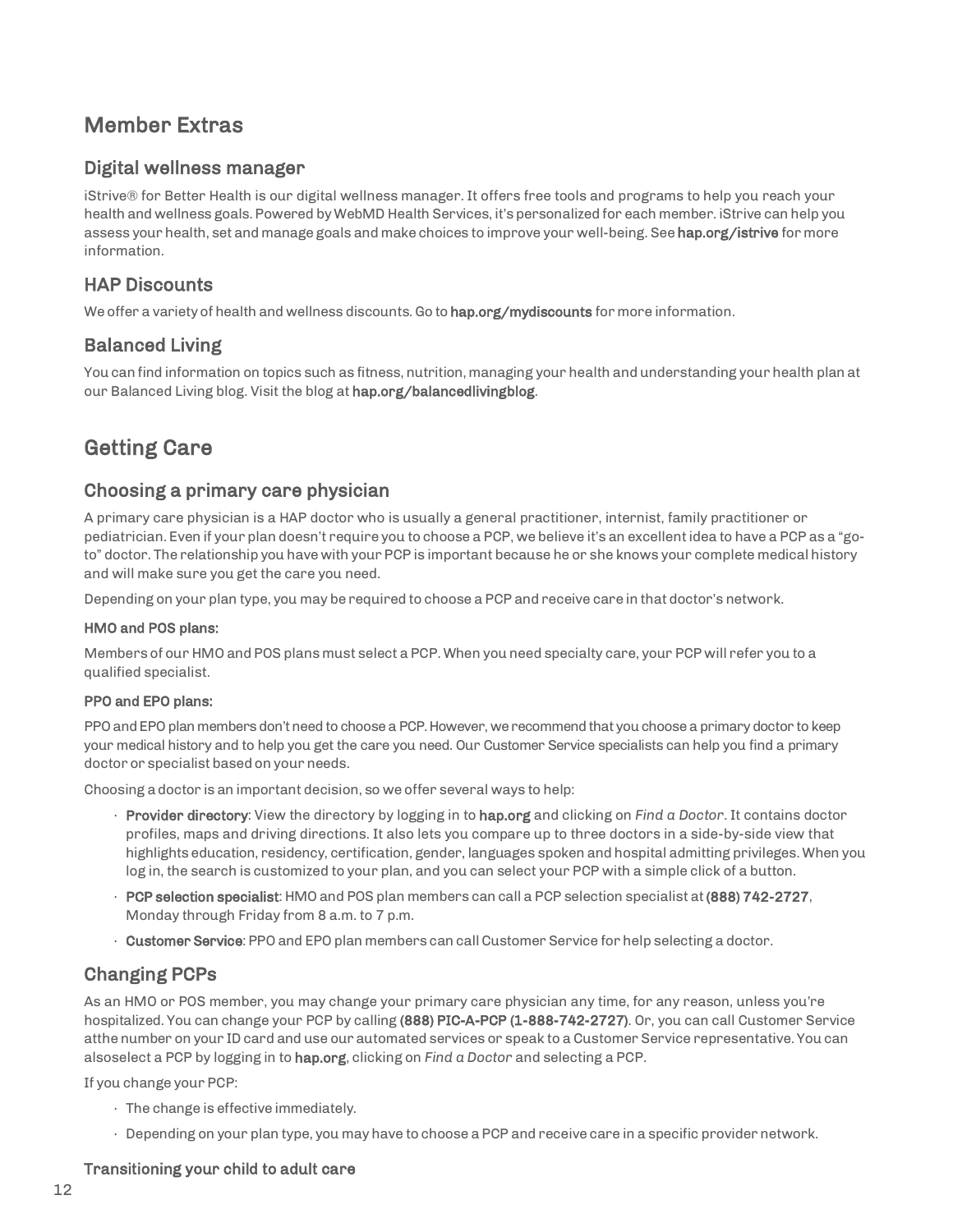When your child turns 18, it's time to think about moving from a pediatrician to an adult provider. If you'd like help selecting a doctor for your young adult, contact Customer Service.

### <span id="page-12-0"></span>Visiting your doctor's office

After you select your primary care physician, schedule an appointment as soon as possible. This first visitis a chance for your doctor to learn about your family and personal medical history and any conditions you may have. This helps your doctor to treat you when you need care.

### <span id="page-12-1"></span>Get the most out of your doctor visits

- Prepare a list of topics, health concerns and questions.
- Talk openly about your overall health.
- Be sure to bring along a list of all medicines you take (including vitamins and supplements).
- Take notes if you need help remembering what your doctor tells you.

Make sure to ask about:

- Medical center and doctor office hours
- When to schedule other checkups, preventive tests and screenings
- How to schedule same-day or next-day appointments for urgent medical conditions
- How to obtain medical care or advice if the office is closed

For a helpful guide to print out and bring with you, visit hap.org/doctorchecklist.

### <span id="page-12-2"></span>Your role as a patient

You and your doctor are both committed to your health. Your doctor should respect your choices. And it's important that you show your doctor the same respect. Either you or your doctor may choose to end the doctor-patient relationship ifit's not a good one. When you communicate and work together, getting proper medical care is much more pleasant.

A healthy relationship with your doctor depends on being able to:

- Respect your doctor's ability to provide medical care. • Ask questions and discuss your concerns.
- Follow your doctor's instructions.

### Canceling appointments

Your doctor may charge a fee for missed appointments or for those canceled less than 24 hours in advance. You're responsible for paying any charges resulting from missed appointments. Your health plan doesn't cover these charges. Ask your doctors about missed or canceled appointment policies.

### <span id="page-12-3"></span>Continuing treatment with an out-of-network provider

If you're in an active course of treatment with a doctor that is not in your network, we provide continuity of care. This means we'll work with you and your doctor to move your care to one of our doctors when it's safe to do so.

Here's how it works:

- 1. You can continue regular visits with your current doctor to track your condition and get treatment.
- 2. Your current doctor will prescribe your medicines and monitor your treatment plan.
- 3. One of our nurses will call you and your health care provider to discuss your diagnosis, history and current treatment plan. They'll review the information and coordinate care with your doctor.
- 4. We'll move you to an in-network provider when it's safe to do so.

If you need this service, call Customer Service to start the process. When you call, have this information handy for us to send to our medical team:

• Your name, address and telephone number

doctor currently treating you

- Your IDnumber
- Your coverage effective date
- The name, address and telephone number of the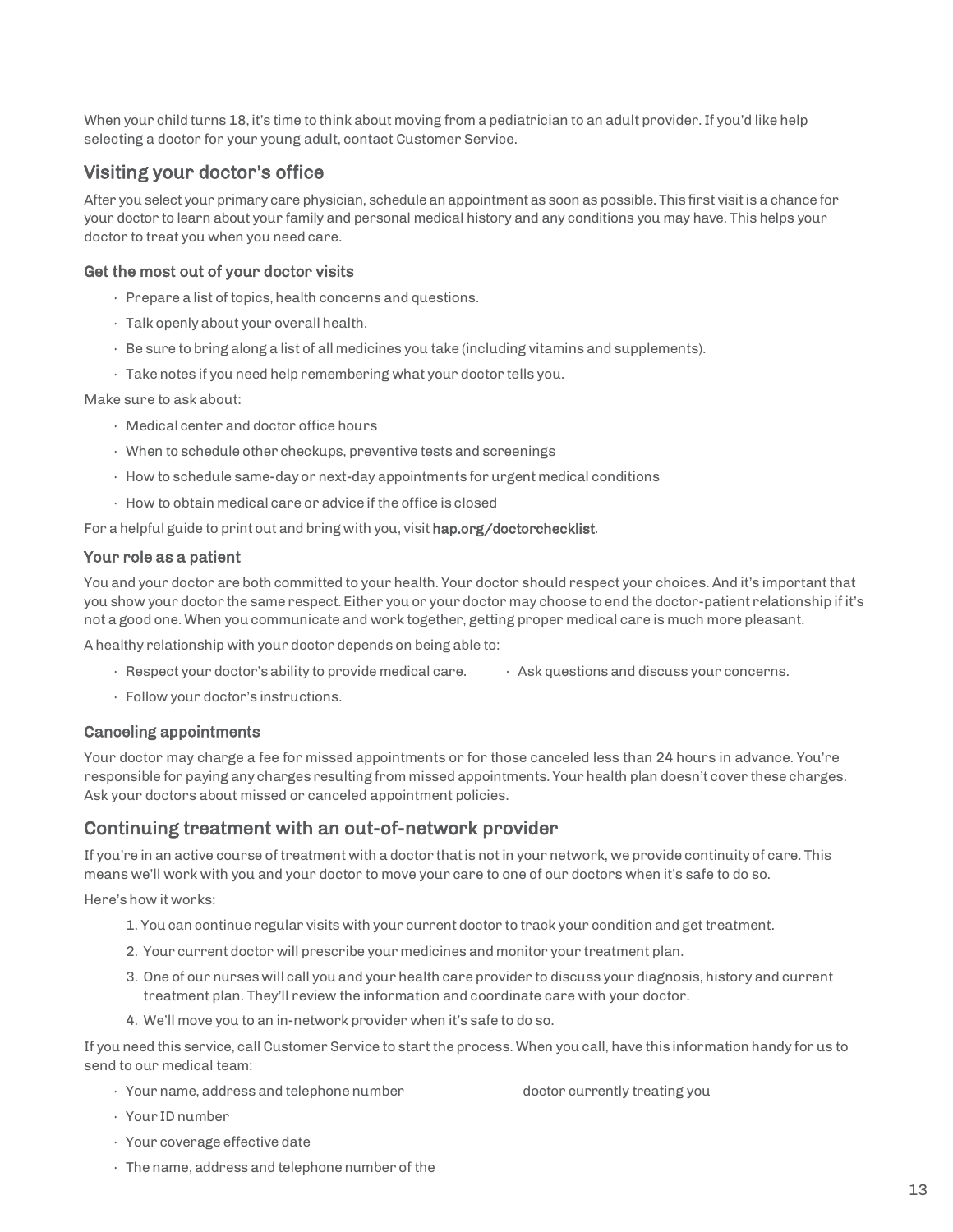### <span id="page-13-0"></span>Preventive service guidelines

Available on our website are:

- $\cdot$  A schedule of preventive services to help keep the whole family healthy:
	- 1. Log in to hap.org.
	- 2. Select *Member Resources*.
	- 3. Select *Preventive Services Reference Guide*.
- Updated information on health education classes available in your area

### <span id="page-13-1"></span>Where to go for care

Medical problems can vary in urgency. And, out-of-pocket treatment costs can vary depending on the type of treatment and health plan.So, it's important to know when to go to an emergency room, an urgent care center or your doctor.

### Emergency room, urgent care or my PCP?

Knowing whether to go to an emergency room or an urgent care can save you time and money. ER visitsusually cost more than visits to an urgent care clinic.If you can reach your primary care physician, they mayhelp guide you on where to go for treatment. On the following pages are two charts that may also help.

If you're still not sure where to go based on your symptoms, go to the nearest ER or call 911 for help.

### <span id="page-13-2"></span>Emergency room

If you or a loved one experiences a severe or life-threatening medical condition, go to the nearest ER or call 911 for help.

### Urgent care

For issues that are not life-threatening, such as a sprained ankle or a minor cut that may need stitches, an urgent care clinic may be better and less expensive.Urgent care clinics are staffed by doctors and are open after normal business hours. Finding one near you is easy. Keep a list of urgent care centers and their operating hours handy. Visit hap.org/ urgentcare to find a full list.

### <span id="page-13-3"></span>Retail clinics

HAP members can get care at retail clinics such as CVS Minute Clinics or Henry Ford Walk-In Clinics. Their doctors, nurse practitioners and physician assistants can help with nonemergency conditions and prescriptions. No appointment is needed, and the cost is the same as a PCP office visit.

### <span id="page-13-4"></span>**PCP**

When it's not an emergency, you may want to try to see your primary care physician. Your PCP's office may set aside same-day or next-day appointments for urgent care needs.Call your doctor's office for itsurgent care guidelines.

### <span id="page-13-5"></span>24/7 online doctor visits\*

You might also consider talking to a doctor online. You can talk to a doctor anytime of the day or night wherever you are. HAP has partnered with American Well® (Amwell) to bring telehealth services to our members. Telehealth lets you visit licensed, board-certified doctors 24/7 on a secure site. They can help you with nonemergency medical issues and prescriptions. You can use this service online or by mobile app. Get easy, affordable access to doctors wherever and whenever you need them. Log in to hap.org, click on *MyCare*, then click on *Telehealth (virtual doctor visit)* to get started.

\*See your plan documents as virtual care provider access as a covered benefit may vary based on your coverage benefits.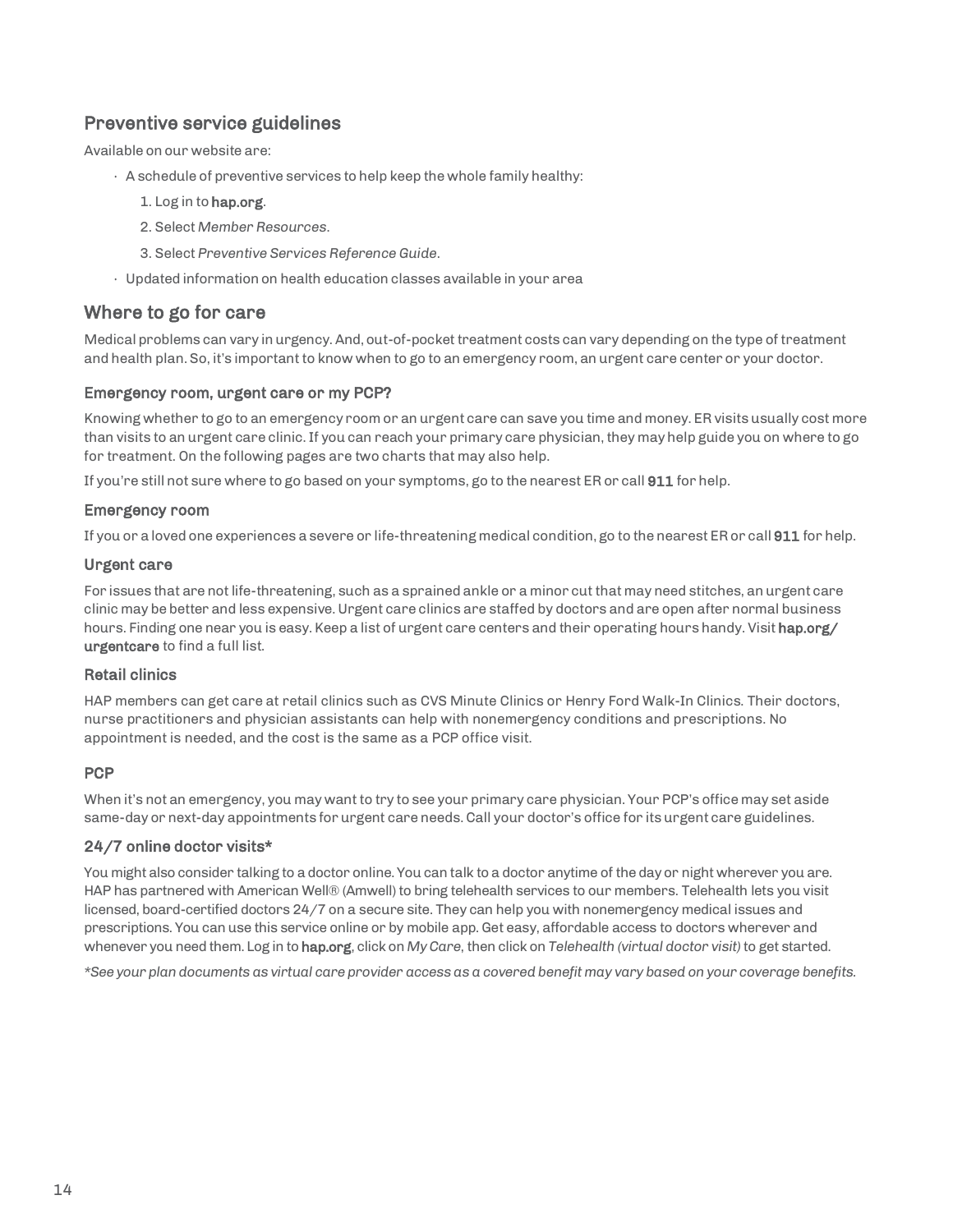### <span id="page-14-0"></span>Where do I go if I have one of these symptoms?

|                                                                                                                                          | <b>PCP</b>           | <b>Telehealth</b>     | <b>Urgent care</b>   | <b>Emergency</b><br>room |
|------------------------------------------------------------------------------------------------------------------------------------------|----------------------|-----------------------|----------------------|--------------------------|
| <b>Back pain</b>                                                                                                                         | $\blacktriangledown$ | $\blacktriangleright$ |                      |                          |
| Mild asthma                                                                                                                              | $\blacktriangledown$ | $\blacktriangledown$  |                      |                          |
| Minor headache                                                                                                                           | $\blacktriangledown$ |                       |                      |                          |
| Sprain or strain                                                                                                                         | $\blacktriangledown$ | $\blacktriangleright$ |                      |                          |
| Nausea, vomiting or diarrhea                                                                                                             |                      |                       |                      |                          |
| <b>Bumps, cuts or scrapes</b>                                                                                                            | $\blacktriangledown$ |                       |                      |                          |
| Cough or sore throat                                                                                                                     | $\blacktriangledown$ |                       |                      |                          |
| Ear or sinus pain                                                                                                                        | $\blacktriangledown$ |                       |                      |                          |
| Eye swelling, irritation, redness or<br>pain                                                                                             | $\blacktriangledown$ |                       |                      |                          |
| Minor allergic reaction                                                                                                                  | $\checkmark$         |                       |                      |                          |
| Minor fever or colds                                                                                                                     |                      |                       |                      |                          |
| Rash or minor bumps                                                                                                                      | $\blacktriangledown$ | $\blacktriangledown$  |                      |                          |
| <b>Stitches</b>                                                                                                                          |                      |                       |                      |                          |
| Minor burn                                                                                                                               |                      |                       |                      |                          |
| Sudden or unexplained loss of<br>consciousness                                                                                           |                      |                       | $\blacktriangledown$ |                          |
| Signs of heart attack, such as<br>sudden or severe chest pain                                                                            |                      |                       |                      |                          |
| Signs of stroke, such as<br>numbness of the face, arm or leg<br>on one side of the body; difficulty<br>talking; or sudden loss of vision |                      |                       |                      |                          |
| Severe shortness of breath                                                                                                               |                      |                       |                      |                          |
| High fever with stiff neck, mental<br>confusion or difficulty breathing                                                                  |                      |                       |                      |                          |
| Coughing up or vomiting blood                                                                                                            |                      |                       |                      |                          |
| Cut or wound that won't stop<br>bleeding                                                                                                 |                      |                       |                      |                          |
| Poisoning                                                                                                                                |                      |                       |                      |                          |
| Trauma to the head                                                                                                                       |                      |                       |                      |                          |
| <b>Suicidal feelings</b>                                                                                                                 |                      |                       |                      |                          |
| Partial or total amputation of a limb                                                                                                    |                      |                       |                      | $\checkmark$             |

 This is not a complete list of conditions. These are examples only. If you believe you're having an emergency, call 911 immediately or go to the nearest emergency room.

The information provided is intended to be general information and is provided for educational purposes only. It is not intended to take the place of examination, treatment or consultation with a doctor. HAP urges you to contact your doctor with any questions you may have about a medical condition.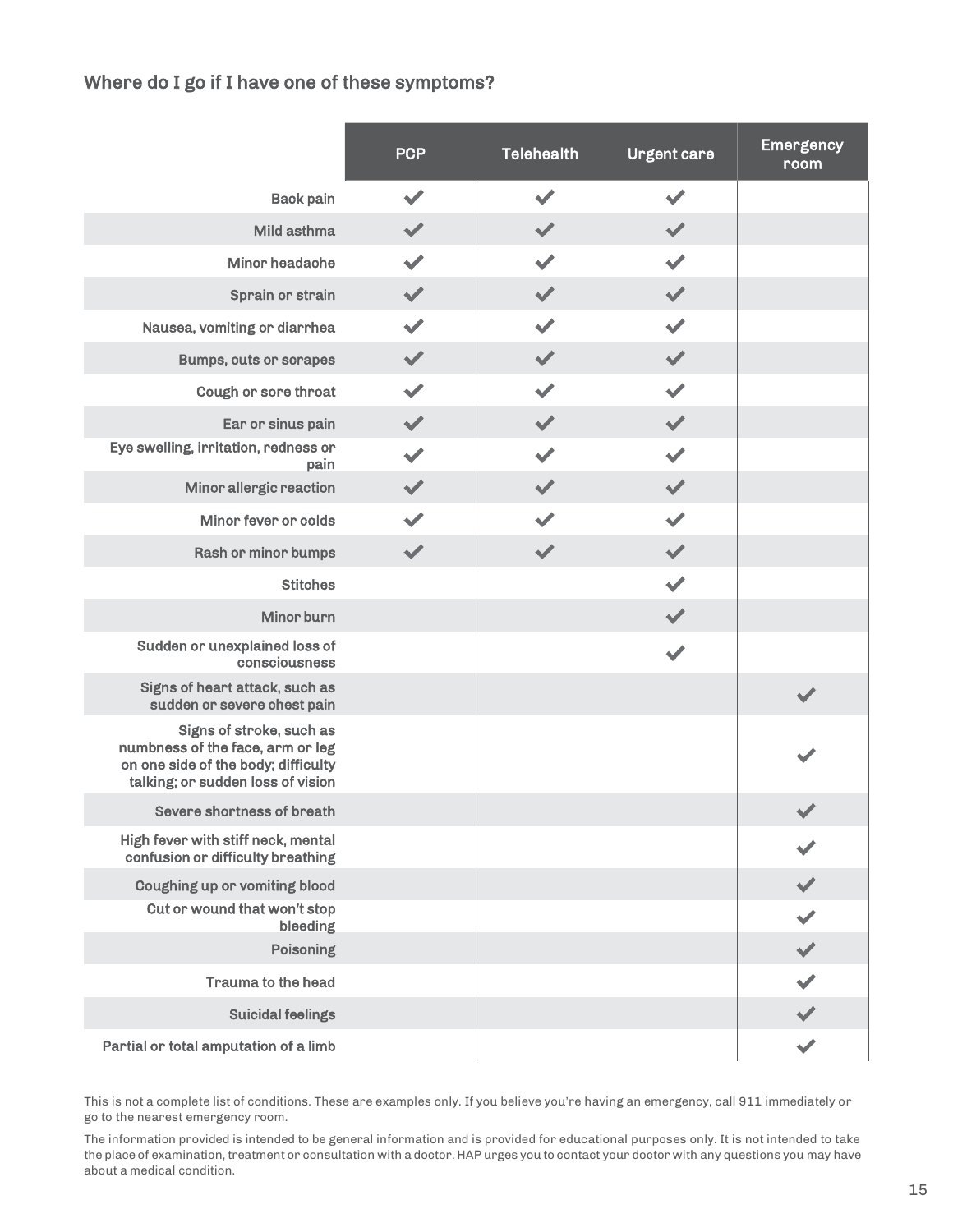## <span id="page-15-0"></span>Where do I go if I need this kind of service?

|                                                        | <b>Care needed</b>                                                                                                                                | Where to go                                                                                                                                                                                                                                                                                     | Average wait<br>time from call<br>to visit                                               | Things to remember                                                                                                                                                                                                                                                                 |
|--------------------------------------------------------|---------------------------------------------------------------------------------------------------------------------------------------------------|-------------------------------------------------------------------------------------------------------------------------------------------------------------------------------------------------------------------------------------------------------------------------------------------------|------------------------------------------------------------------------------------------|------------------------------------------------------------------------------------------------------------------------------------------------------------------------------------------------------------------------------------------------------------------------------------|
| <b>Well-visits</b><br>and annual<br>exams              | Routine checkups<br>scheduled at<br>regular times, such<br>as once<br>a year                                                                      | Go to your PCP or<br>your doctor's office.                                                                                                                                                                                                                                                      | Within 30 days                                                                           | Depending on your plan, you may be<br>required to choose a doctor and get<br>care within a certain network. See<br>your plan documents for possible<br>network restrictions.                                                                                                       |
| Routine<br>office visits                               | Nonurgent office<br>visits with mild<br>symptoms, like a<br>sore throat                                                                           | Go to your PCP or<br>your doctor's office.                                                                                                                                                                                                                                                      | Within four days                                                                         | Depending on your plan, you may be<br>required to choose a doctor and get<br>care within a certain network. See<br>your plan documents for possible<br>network restrictions.                                                                                                       |
| After-hours<br>care                                    | Care needed<br>outside of your<br>PCP's or doctor's<br>normal business<br>hours                                                                   | Call your doctor's<br>office. They may have a<br>recording that tells you<br>where to seek care<br>or how to get in touch<br>with a nurse or doctor.<br>For some conditions,<br>you may choose an<br>online visit with a<br>telehealth doctor. Or go<br>to an affiliated urgent<br>care center. | Same or next day                                                                         | Depending on your plan, you may be<br>required to choose a doctor and get<br>care within a certain network. See<br>your plan documents for possible<br>network restrictions.                                                                                                       |
| <b>Urgent care</b>                                     | Serious but non-<br>emergency injury<br>or illness, such as<br>a sprained ankle or<br>minor wound                                                 | Go to your PCP or<br>your doctor's office<br>or any affiliated<br>urgent care center.<br>For some conditions,<br>you may choose an<br>online visit with a<br>telehealth doctor.                                                                                                                 | Same or next day                                                                         | Go to hap.org/urgentcare or<br>call Customer Service for a list of<br>affiliated urgent care centers. You<br>can use any affiliated urgent care<br>center.                                                                                                                         |
| <b>Emergency</b><br>care                               | An illness, injury,<br>symptom or<br>condition so<br>serious that a<br>reasonable person<br>would seek care<br>right away to avoid<br>severe harm | Go to the nearest<br>emergency room<br>immediately or call<br>911.                                                                                                                                                                                                                              | You can get<br>emergency care<br>right away, 24/7<br>at any emergency<br>room worldwide. | If you're admitted to a hospital<br>not affiliated with us after<br>an emergency, you may be<br>transferred to an affiliated hospital<br>when you are stable. If you refuse<br>the transfer, you may have to pay<br>for your care.                                                 |
| <b>Specialty</b><br>care:<br><b>HMO</b> plans          | Specialty care not<br>provided by your<br><b>PCP</b>                                                                                              | Call your<br>PCP first for a<br>recommendation.                                                                                                                                                                                                                                                 |                                                                                          | Talk to your PCP to schedule an<br>appointment with a specialist. Your<br>PCP can refer you to a doctor best<br>suited for your needs. Depending<br>on your plan, you may be required<br>to get care in a certain network.<br>HMO members do not have out-of-<br>network coverage. |
| <b>Specialty</b><br>care:<br>PPO, EPO and<br>POS plans | Specialty care not<br>provided by your<br>primary doctor                                                                                          | Go to the specialist<br>your doctor<br>recommends<br>or you choose.                                                                                                                                                                                                                             |                                                                                          | We recommend calling your<br>PCP or doctor before seeing a<br>specialist, but it's not required.<br>EPO members don't have out-of-<br>plan coverage.                                                                                                                               |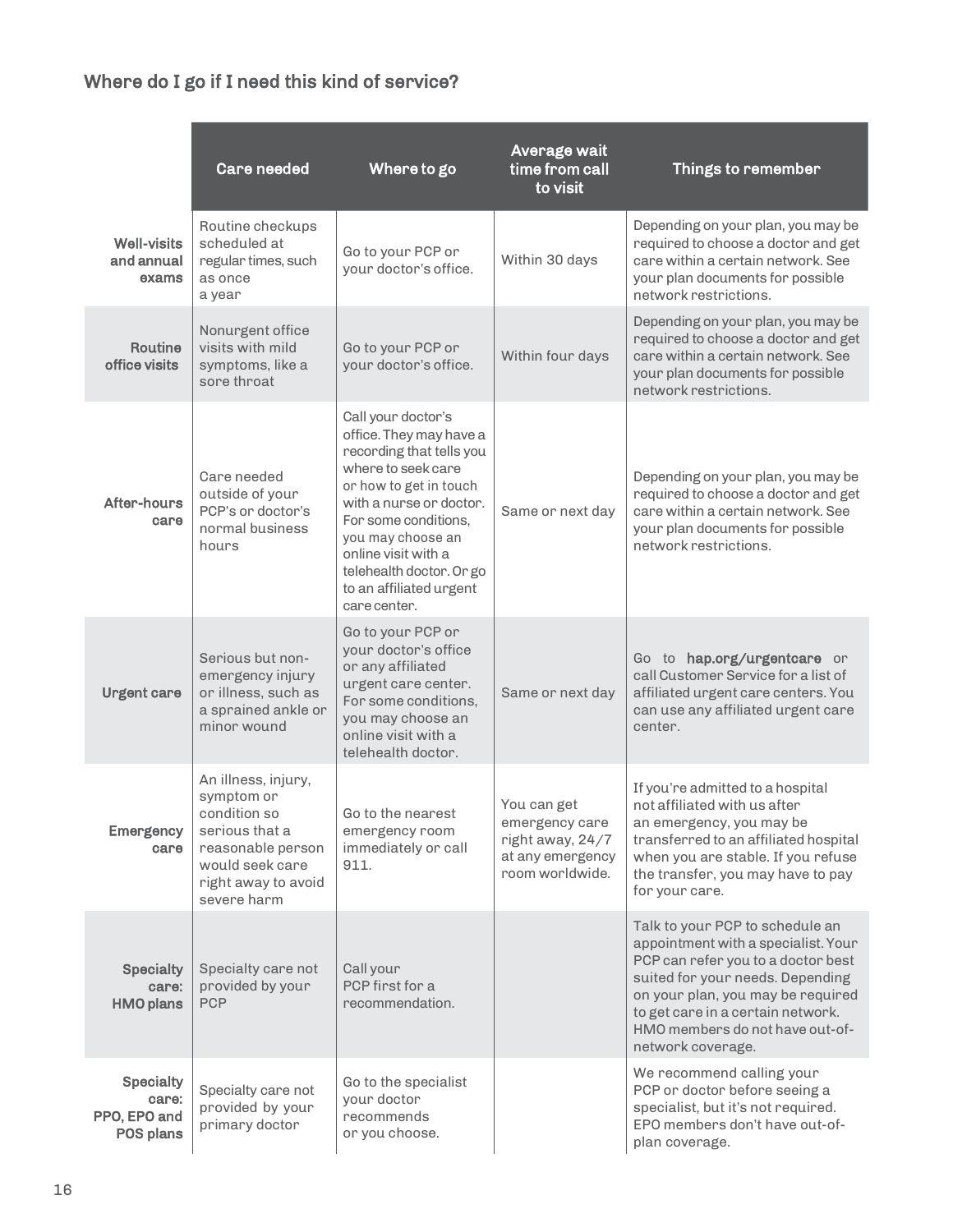### <span id="page-16-0"></span>Mental health and substance abuse treatment

We offer help for mental health and substance abuse (alcohol and drug) disorders. The Coordinated Behavioral Health Management team can help with:

- Finding a behavioral health/substance abuse specialist (You can also choose a behavioral health/substance abuse specialist by logging in to hap.org and clicking on *Find a Doctor*
- Monitoring care during inpatient, partial hospital, and autism treatment
- Ensuring medication is right for you
- Finding support groups
- Education for specific diagnoses
- Managing your condition

Call (800) 444-5755 (TTY: 711) Monday-Friday from 8 a.m. to 5 p.m. For after hours and urgent weekend calls, please call to speak to a Master's level clinician. Calls that are not emergencies are returned within 24 hours or the next business day. You have the same confidentiality rights with our behavioral health team as you do with a doctor or nurse.

If you need emergency behavioral health care, go to the nearest emergency room or call 911.

You don't need an authorization for routine outpatient behavioral health care with a plan-affiliated provider. An authorization is required for autism treatment, neuropsychological and psychological testing. Your HAP contracted behavioral health provider may request authorization for services through HAP's Provider Portal 24/7, 7 days a week. HMO and EPO members must get all care from affiliated health care providers.

Emergency behavioral health/substance abuse hospital admissions do not require prior authorization. Providers can submit admission requests through HAP's provider portal 24/7, 7 days a weeks or by phone during normal business hours if the portal is not available.

### <span id="page-16-1"></span>Women's health services

Members can getOB-GYN services from any plan-affiliated doctor without a referral. Services can include:

- Pelvic exams andPap tests
- Breast exams or mammograms
- All prenatal visits
- Standard lab tests
- Ultrasound
- $\cdot$  Care for a health problem that requires several visits, such as appointments after surgery
- Deliveries
- InpatientOB-GYN care

Your doctor may still have to get authorization for some OB-GYN services.Check your plan documents to see if you need to get OB-GYN services from a particular network.

### Breast reconstruction

The Women's Health and Cancer Rights Act of 1998 grants certain mastectomy-related benefits. If you receive these benefits, coverage will be provided in consultation with your attending doctor.

We offer coverage for:

- Reconstruction of a breast removed by a mastectomy
- Surgery on and reconstruction of the other breast to provide a symmetrical look
- Prosthetics
- Treating problems arising from the mastectomy, including swelling of the surrounding tissue after surgery

Your plan's deductibles, coinsurance and copays may apply. Check your plan documents to view your out-of-pocket costs. If you would like more information on these benefits, please call Customer Service.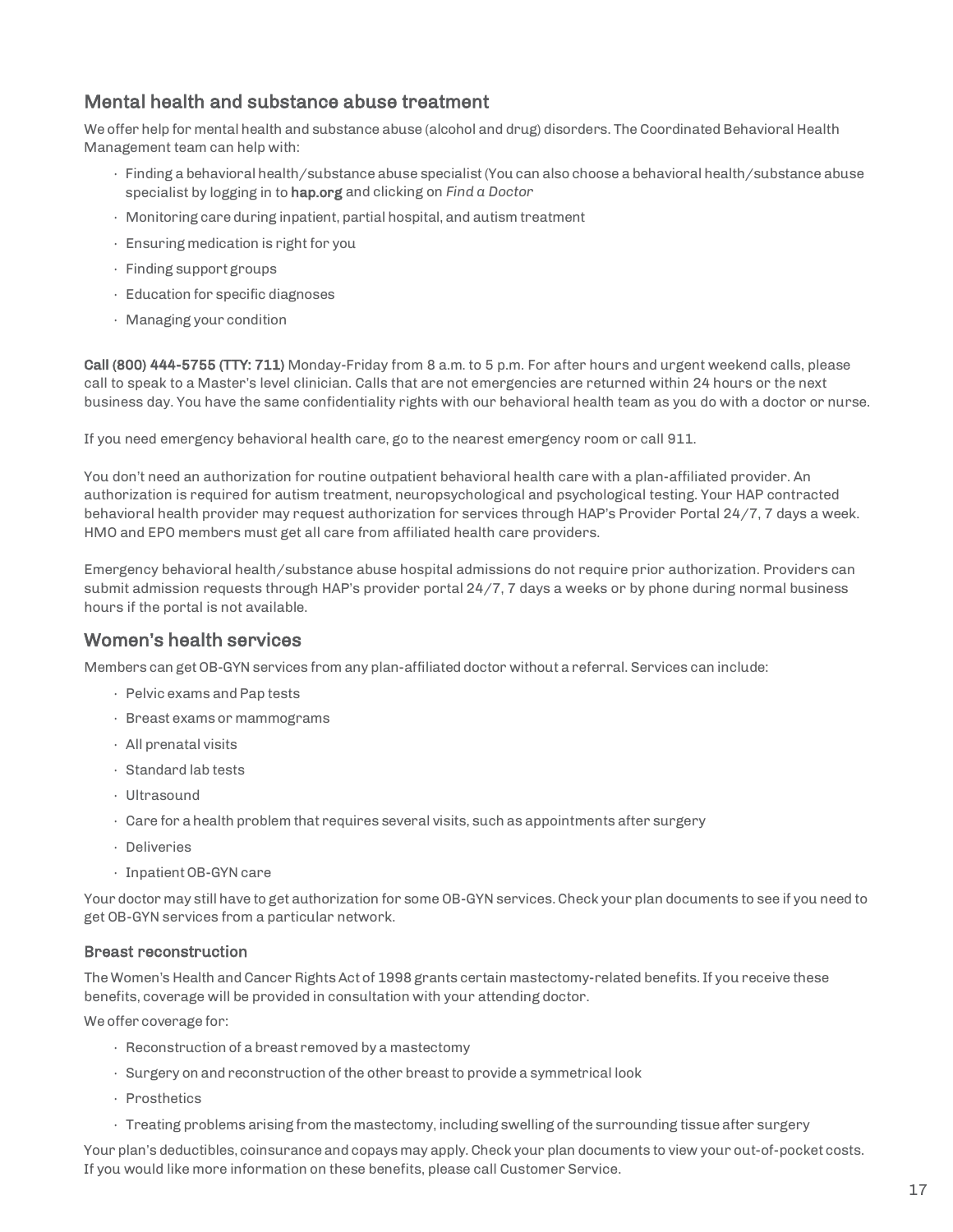### <span id="page-17-0"></span>HAP Care Management

Chronic and complex conditions can require multiple health care providers, prescriptions, appointments and treatments. Our innovative care management program helps coordinate health services for all members, including those with multiple or complex needs. This program helps members understand their conditions and learn how to manage them.

This program is free to members and focuses on:

- Improving the member's health
- Reducing the risk of hospital readmission
- Avoiding unnecessary emergency room visits

Members talk on an ongoing basis with a nurse by phone. The nurse works with the member and their health care providers to:

- Determine which case management program will best meettheir needs.
- Get access to education, services and local resources.
- Coordinate services that may include a behavioral health specialist to help identify emotional or behavioral triggers that affect the ability to follow the doctor's treatment plan.

For more information about HAP's Care Management programs or to enroll, call (800) 288-2902 (TTY: 711) or email [caremanagement@hap.org. Y](mailto:caremanagement@hap.org)ou can also refer yourself by going to hap.org/caremanagement and completing the contact form. Your doctor, family member or caregiver may also refer you to these programs.

### Referrals and prior authorizations

### Do I need a referral to see a specialist?

### HMO members

HAP does not require referrals from a primary care physician to see a specialist. But a specialist may require a referral from a member's PCP. Many specialists are booked months in advance. They may only accept patients whose PCPs say they need specialty care.

### PPO members

Members with a PPO plan don't need to worry about referrals. They have the flexibility to seek care from doctors in and out of the network. But they might pay more if they choose a doctor outside of our network.

### Do I need to get prior authorization for treatment?

Prior authorization is an approval from your health plan. It's required before you can receive certain tests, treatments, medication or medical supplies. This is the process by which we review whether elective medical services are appropriate so you get the care you need.

To view a list of services, medications and supplies that require prior authorization, log in at hap.org and click on *My Benefits*, then select *Referrals & Prior Authorizations*. If you have questions about the prior authorization process or your benefits and coverage, please call Customer Service.

### How do I get prior authorization?

You or your doctor can send a request to HAP for prior authorization for treatment.

That request is reviewed by the Utilization Management team. This team is made up of nurses and benefits specialists specially trained to make sure that you get the right care. They compare the request to an evidence-based, nationally recognized set of standards. This team can approve a request, but they can't deny one.

If the request doesn't meet the standards, it will be reviewed by a HAP medical director, who is a licensed doctor. Our medical director will decide to approve or deny the request. Only a HAP medical director can deny a request.

You and your doctor will both receive notice of approval or denial of the request, usually within 14 days. If your request is denied, the reason will be explained in the notice.

Your request must be approved before you receive services. Otherwise, coverage for these items may be denied or you may have to pay penalties.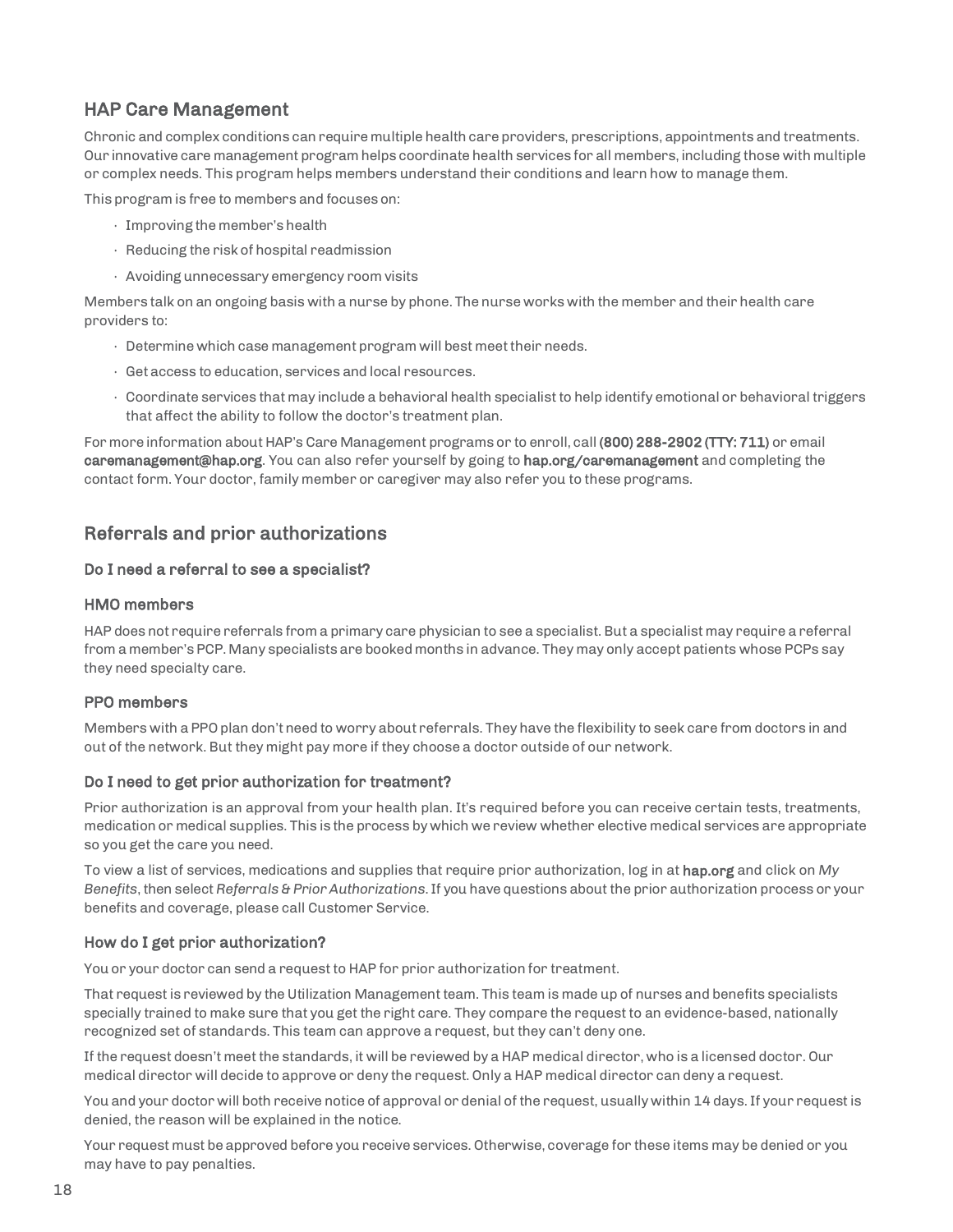### Do I need prior authorization for hospital services?

All nonemergency admissions need prior authorization before you receive services. If you need inpatient care and treatment at a hospital, skilled nursing facility, hospice or behavioral health facility, your doctor or hospital should notify us by calling the number on your ID card.

If you're admitted to a hospital thatisn't affiliated with us, we may call the doctor treating you to check your status and your care plan. When it's safe, you may be transferred to an affiliated hospital. If you refuse to be transferred, your care at the nonaffiliated hospital won't be covered. Or, it may be covered at a reduced benefit level.

### How does HAP make decisions about prior authorization?

Utilization management is the method we use to review treatment plans to make sure you get appropriate care. This means getting the right care at the right time in the right place. Utilization management uses proven medical practices from doctors across the country as a framework for reviewing your doctor's requests. And we conduct different review processes before, during and after your care:

Medical screening: This regular screening process is done before services happen. It's used to determine whether the suggested care is right for your condition.

Retrospective care: This is a review of services after they're completed to assess medical necessity and theprovider's billing practices.

### Our pledge to members

We continually strive to ensure that you get the right care at the right time and in the appropriate setting. All our decisions are based on whether care and service are appropriate and covered. We don't reward practitioners or review team members for issuing denials of coverage or service. And, our decisions are not based on incentives, we don't offer financial incentives to encourage underuse of covered services.

### **Ouestions**

If you have questions about these review processes, please call the appropriate number below. If you're deaf, hard of hearing or unable to speak, dial 711 for TTY service. If needed, we can call on your behalf or connect you with other departments to get your questions answered.After business hours, please leave a message and we'll return your call the next business day. For language assistance, please call customer service.

|                                                                 | Call about:                                                                                                              | Hours of operation                                                                                                                                                                                 |
|-----------------------------------------------------------------|--------------------------------------------------------------------------------------------------------------------------|----------------------------------------------------------------------------------------------------------------------------------------------------------------------------------------------------|
| <b>Admissions team</b>                                          | Admissions, transfers, inpatient review, skilled<br>nursing facilities and rehabilitation services                       | Admissions Team,<br>(313) 663-8833 option #3 (TTY:711)<br>Monday through Friday 8 am to 5 pm. If after<br>hours, follow prompts to the on call nurse.<br><b>Inpatient Rehabilitation Services,</b> |
|                                                                 |                                                                                                                          | (313) 664-8800 (TTY: 711)<br>Providers can leave a message and a UM case<br>manager will return call.                                                                                              |
| Referral team                                                   | Outpatient referrals and services such as<br>durable medical equipment, home care, home<br>infusion and end-of-life care | (313) 664-8950 (TTY: 711) Monday through<br>Friday, 8 a.m. to $12$ p.m. and $1$ p.m. to 4 p.m.                                                                                                     |
| <b>Pharmacy</b>                                                 | Pharmacy related review questions such as<br>prior authorization and formulary exception                                 | (800) 422-4641 (TTY: 711)<br>Monday through Friday, 8 a.m. to 4:30 p.m.                                                                                                                            |
| Coordinated<br><b>Behavioral Health</b><br>Management<br>(CBHM) | Admission and prior authorizations. Can be<br>entered online 24/7 through HAP Provider<br>Portal                         | Monday through Friday 8 a.m. to 5 p.m.:<br>(800) 444-5755 (TTY: 711).<br>For after hours and urgent weekend needs,<br>call to speak to a Master's level clinician.                                 |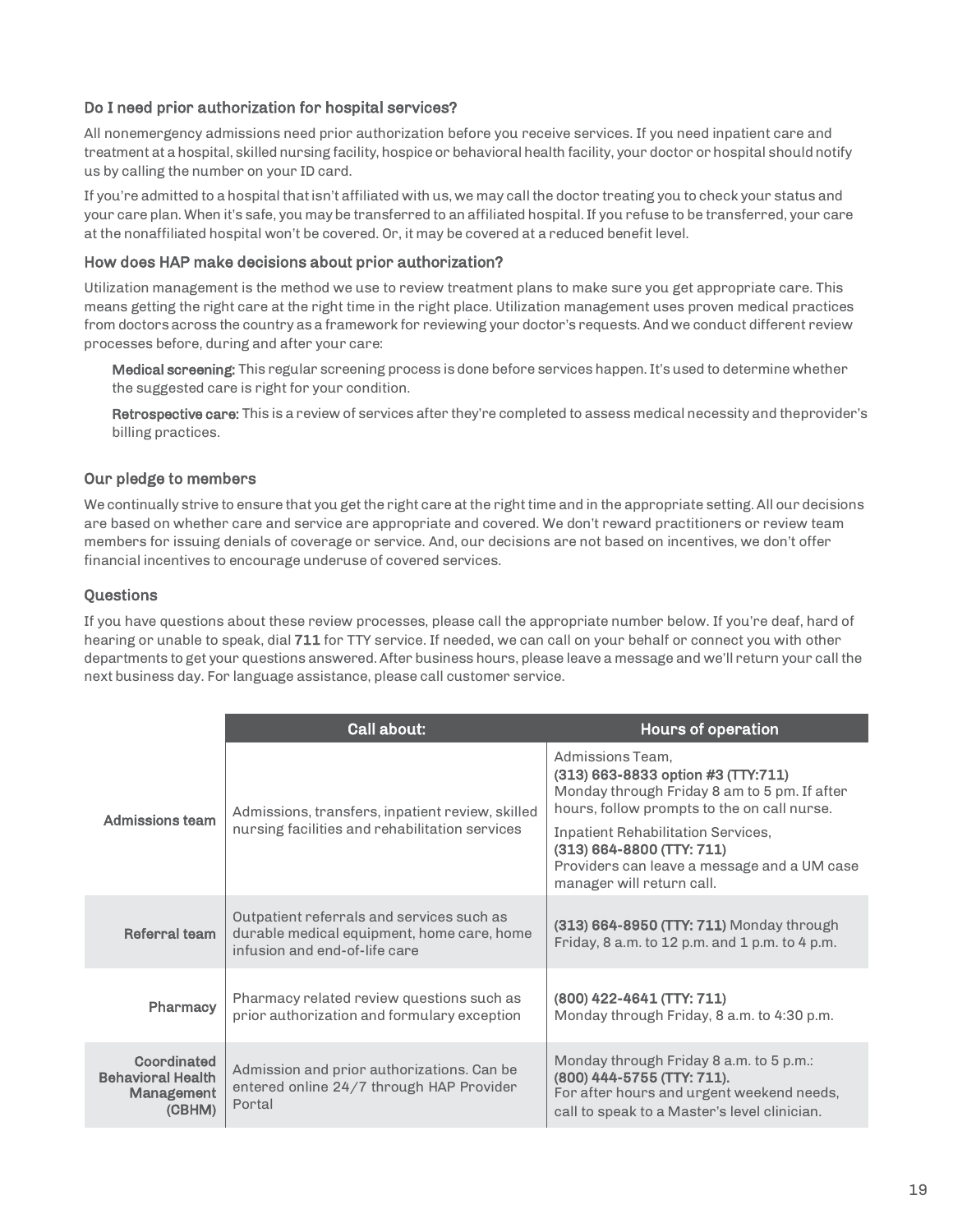### <span id="page-19-0"></span>Planning for life and death decisions

If you become seriously ill or are badly injured in an accident, your family may face difficult life-and-death choices. To make sure they know and follow your wishes, you can write an advance directive. An advance directive is a legal document that can be used if you become unable to make decisions. It outlines your wishes regarding treatment or names another person to make decisions or both. You can change your representative at any time. The durable power of attorney for health care is a form of the advance directive.

If you're 18or older, you should:

- Get a copy of Know Your Medical Rights by calling Customer Service or visiting hap.org/rights.
- Decide what kind of care you do or don't wish to receive in the future.
- Select a representative.
- Write an advance directive or durable power of attorney for health care (also called a health care power of attorney).
- Give a copy of your durable power of attorney for health care to your representative and your doctor.
- Discuss your wishes with your doctor and family.
- For more information about advance directives or to download a form, visit henryford.com/AdvanceCarePlanning.

### <span id="page-19-1"></span>What Do I Pay For?

### Cost sharing

Cost sharing is when you and your health plan each pay part of the cost for covered services. Your share of these expenses is also known as out-of-pocket costs. All cost sharing is based on your health plan's allowed amount for covered services. Cost sharing may include copays, deductibles and coinsurance, which are defined below. These costs are in addition to your monthly premium, which is the amount you pay each month for health coverage. Your cost-sharing responsibilities reset at the beginning of each benefit period, which is January 1st each year in most cases.

### <span id="page-19-2"></span>Deductible

A deductible is the fixed amount you pay for medical costs each year before your health plan starts paying its share. Generally, services such as hospital admissions, MRIs and other services that don't require copays count toward your deductible. Once you have paid your deductible for the year, your plan benefits start. You will then only pay your copays or, if applicable, coinsurance. If you have a high-deductible health plan that qualifies for a health savings account, all medical costs count toward your deductible before your plan benefits start. Copays and coinsurance, if applicable, start after the deductible is met.

### <span id="page-19-3"></span>Copay

A copay is a fixed amount you pay each time you receive certain services. These may include visiting your doctor, seeing a specialist and filling a prescription. Copays do not count toward the deductible. You will continue to pay copays after you have met your deductible until you reach your out-of-pocket limit. Grandfathered plans may not include an out-of-pocket limit.

### <span id="page-19-4"></span>**Coinsurance**

Generally coinsurance applies to the same services that count toward your deductible. Coinsurance is a percentage you pay when you get a covered service after your deductible has been met. For example: Your plan pays 80% of the allowed amount for a covered service. The remaining 20% of the allowed amount is the coinsurance amount you pay for the covered service. Not all plans have coinsurance.

### <span id="page-19-5"></span>Out-of-pocket limit

Some health plans have a limit on the amount you'll have to pay out-of-pocket during a benefit period (usually a calendar year). All copays, coinsurance and deductible amounts count toward the out-of-pocket limit. Once you reach your out-ofpocket limit, your plan pays 100% of the allowed amount for covered services for the remainder of the benefit period. The out-of-pocket limit doesn't include your monthly premium or services that aren't covered.

Cost-sharing and out-of-pocket limit amounts are specific to your benefits package. You can find this information by logging on to hap.org and clicking on *MyBenefits*. If you have questions or want to request a copy of your plan documents, please call Customer Service.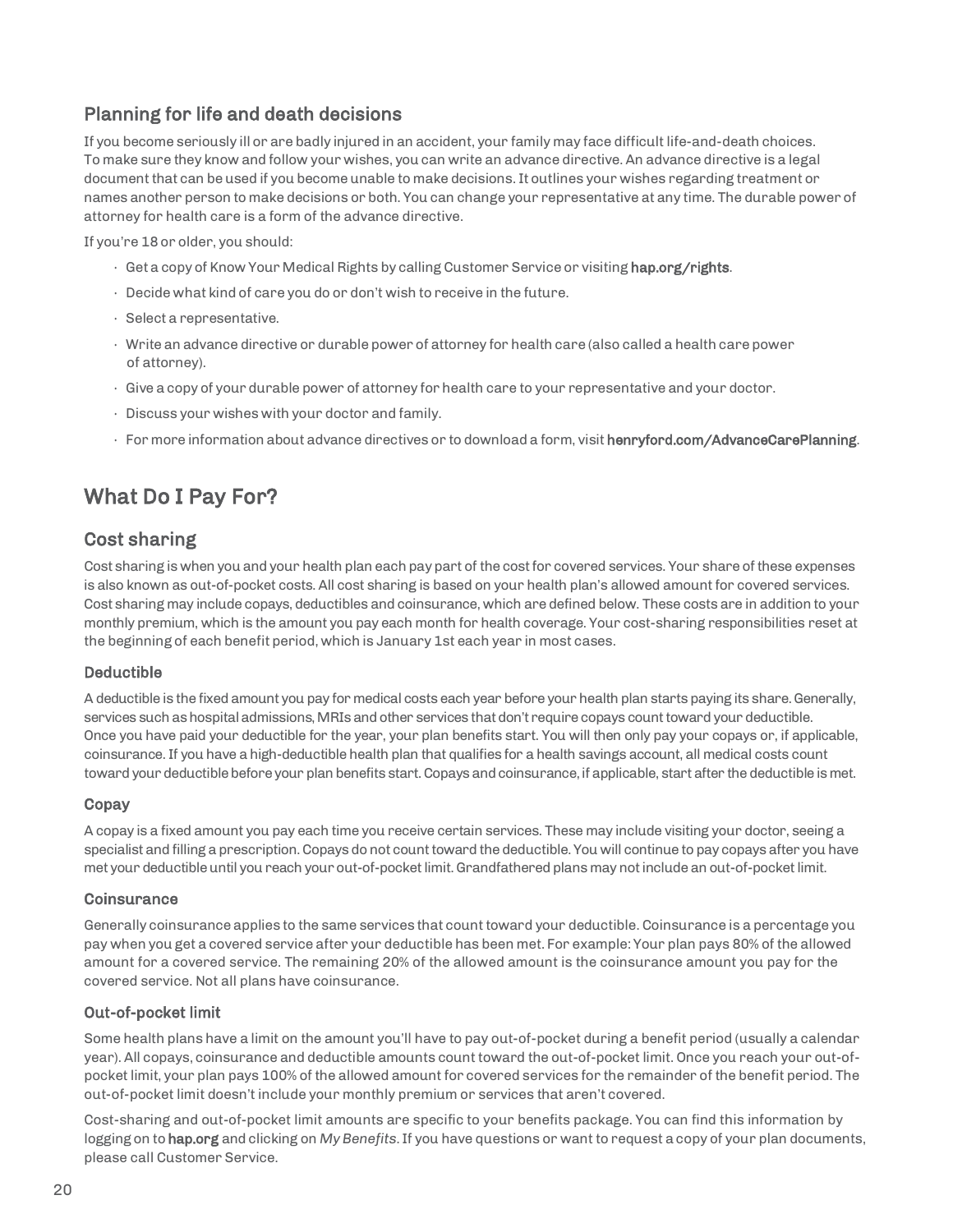### <span id="page-20-0"></span>Premiums – family and individual plan members

### Initial premium payment

A premium is the amount you pay each month for your health insurance. Your initial payment must be received and processed before the effective date of coverage. The government requires that all insurance carriers, including HAP, cancel coverage for members who don't meet this payment requirement.

### Monthly payment processing

Once you receive your HAP member ID, you can log in at hap.org and:

- Setup automatic monthly payments.
- Log in monthly to pay your premium online.

Automatic payments are processed on or around the 26th of each month. When the payment date falls on a weekend or holiday, payment is withdrawn on the next business day.

### <span id="page-20-1"></span>Filing claims

A claim is the bill your health care provider sends to HAP once you receive a service. When you visit a provider for covered services, you should pay only amounts that go toward your copay, deductible or coinsurance. If you get a bill for items other than these cost-sharing amounts, please call Customer Service so they may assist you with resolving this matter.

You shouldn't get bills from providers for medical charges beyond your control. For example, if you get emergency care from a provider not in our network, this is beyond your control.

### How to request a reimbursement

Providers who don't have a contract with HAP may require you to pay in advance. In this case, you can request reimbursement within 12 months of the date of covered services. You'll need to submit proof of payment, an itemized bill and a completed Direct Member Reimbursement form. To find the form, log on at hap.org, look under *My Forms & Documents.*

The bill from the provider must include:

- Patient's name and ID card number
- Date of service
- Amount charged for each service
- Procedure and diagnosis codes
- $\cdot$  Provider's name, address and tax ID number

Send requests for reimbursement to:

HAP Claims Division Attention: Member Reimbursement 2850 West Grand Blvd. Detroit, MI 48202

### <span id="page-20-2"></span>Explanation of Benefits

After we process your claim, you'll get an Explanation of Benefits. The EOB isn't a bill. It's an explanation of how your claim was processed. You can visit hap.org/eobstatement to see a video on EOBs. The EOB shows:

- Amount billed by your provider
- Amount we paid
- Your copay or coinsurance amounts
- Amounts applied to your deductible
- Services that were not covered

If you have questions about your EOB or how a claim was paid, call Customer Service. You may also view your EOBs, get claim processing details or sign up for paperless EOBs by logging in at hap.org.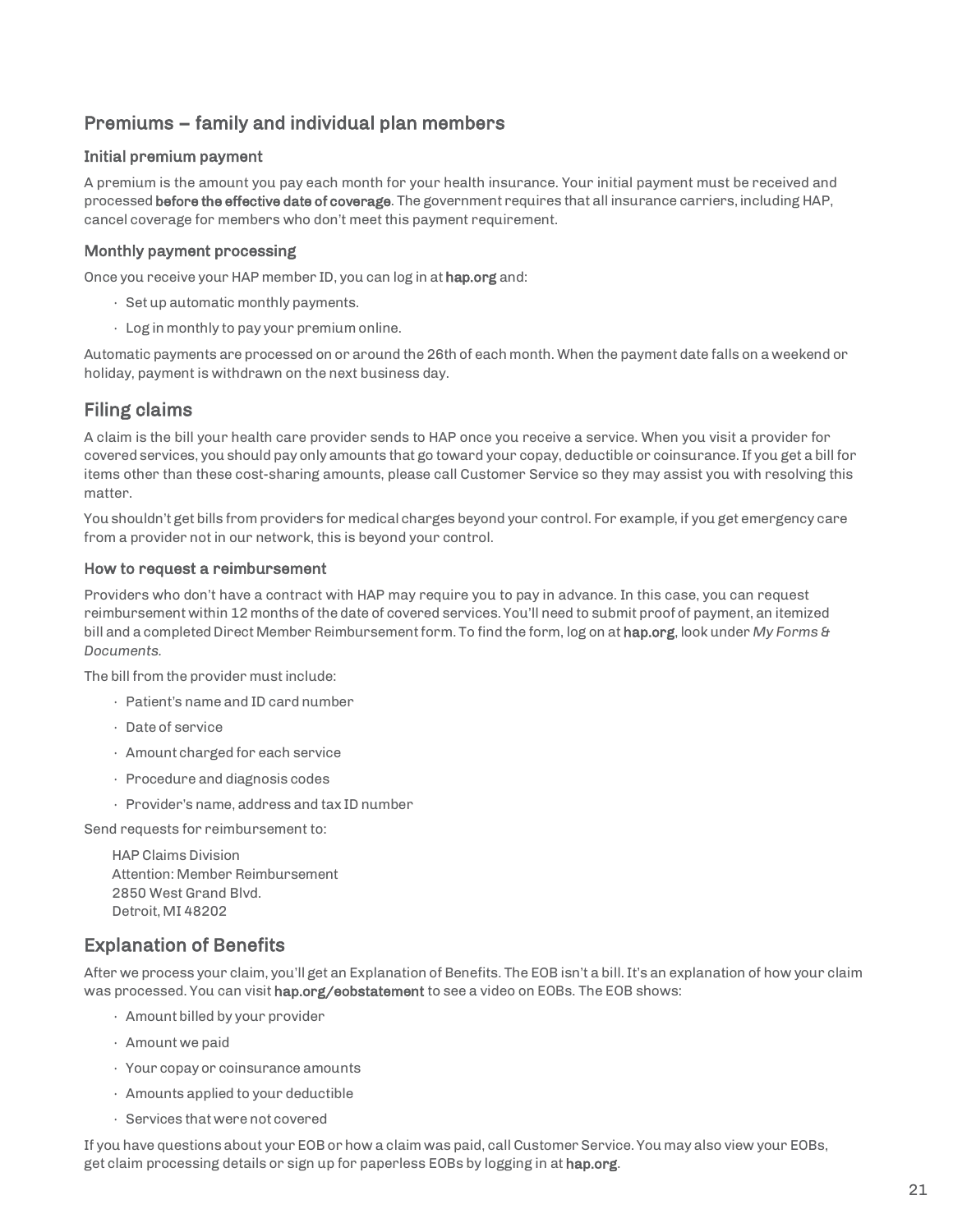## <span id="page-21-0"></span>Find Information and Manage Your Account

### Your hap.org online member account

### <span id="page-21-1"></span>How to register at hap.org

To get started, get your member ID card and follow these steps:

- Go to hap.org.
- Click *Log In* then select *Register Now*.
- Select *Member*.
- Fill out member registration form.
- Click *Submit*.

### <span id="page-21-2"></span>Explore benefits, manage your account, access services

Once you log in to hap.org, you can:

#### Find plan information and manage your account

- See your plan documents.
- Lookup your copays, coinsurance or deductibles.
- Check the status of a claim.
- Review your referrals, authorizations, claims, Explanation of Benefits forms and prescription history.

#### Manage your health care

- Search for a doctor or facility.
- Find a pharmacy.
- Use telehealth services to talk to a doctor online 24/7.
- Use our Health Care Cost Estimator to estimate your out-of-pocket costs.

### Access HAP's health and wellness resources and programs

- Learn about services such as our care management, mental health and substance abuse, smoking cessation and weight management programs.
- Use our iStrive® for Better Health digital wellness manager. This easy-to-use interactive tool can help you make smart choices to help you reach your health goals.

### HAP OnTheGo mobile ID card app

The HAP OnTheGo mobile ID card app is a smartphone app that makes it easy to:

- Find a doctor, facility or pharmacy.
- View the ID cards of everyone on your plan.
- View contact information for HAP Customer Service.
- Share your ID card via email or fax.

The HAP OnTheGo mobile ID card app is free and available at the iTunes and Google Play app stores.

 $\cdot$  Print member ID cards or request them by mail. • Communicate with our Customer Service team by

• Manage auto pay, invoices and payments (individual

• Get reminders for immunizations and screenings. • Find general drug information such as common side

secure private message.

and family plans).

effects.

- Register for member wellness events.
- GetHAP Member Discounts\* on health and wellness programs and services.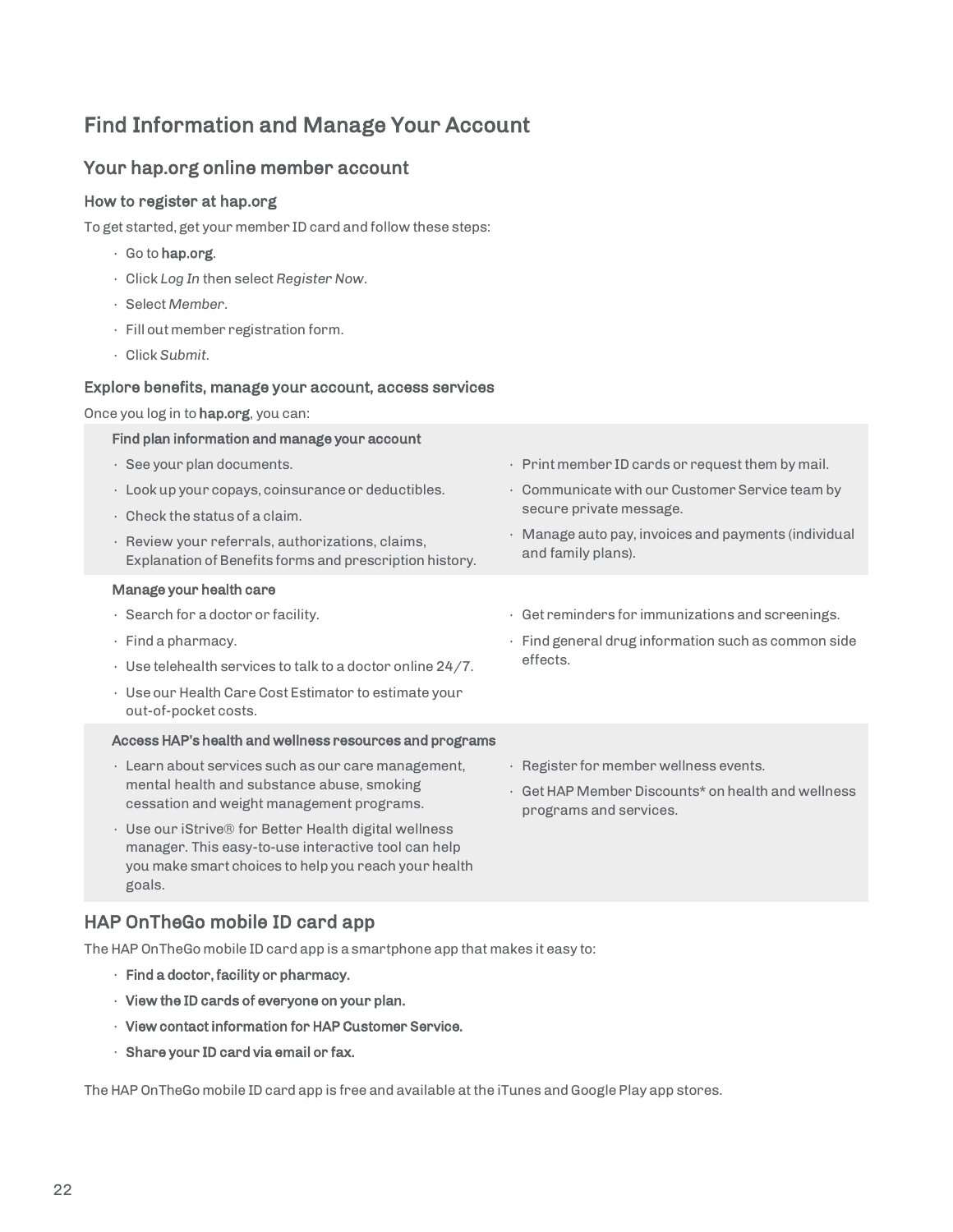## <span id="page-22-0"></span>How HAP Ensures Quality Care

HAP's qualityprogram ensures all our members get the highest qualityhealth care. This means that medical and behavioral health services are safe and effective, based on patients' needs and delivered efficiently, fairly and when they're needed.

We constantlyassess the program to find out what's working well and where we need to improve. Here are some of the questions we study:

- Are our members getting the right kind of care, in the right place and at the right time?
- Are they satisfied with their care?
- Are our membersup-to-date on screenings, vaccinations and other services needed to keep them healthy?
- $\cdot$  How well are our members managing chronic diseases like diabetes and heart failure?
- Do our members and providers understand important guidelines that are based on medical research and evidence?
- How well do our hospitals perform on certain quality and safety measures?
- What else can we do to make sure our members have access to the highest quality health care, programs and services to keep them healthy and safe?

### Read the annual Quality Program document

The Health Alliance Plan (HAP) Quality Program aims to assure that safe, effective, patient-centered, timely, efficient, and equitable clinical care and services are provided to its members. Our Quality Management Department manages our Quality Program which monitors and improves the health care and services you receive.

We summarize our objectives and progress in our quality program report. You can view it at hap.org/protecting-your-health. Click on *HAP's quality program,* and then click *goals and objectives.*

Members without Internet access can contact Customer Service at (866) 766-4709 (TTY: 711) and request to speak with the Quality Management Department.

### <span id="page-22-1"></span>Assessing new medical developments

Health care is a constantly evolving field. And we constantly evaluate new drugs, tests, treatments and technology so you get the best medical care possible. We make changes to our benefits and coverage when new developments will benefit our members.

### How we determine what should be covered:

- 1. The medical policy team compiles all available information into a full report. This includes evaluations and input from health care professionals who are topic experts.
- 2. We review the report to see if the new advancement is good for our members.
- 3. Our Benefit Advisory Committee reviews the advancement to decide if it will become a new benefit. All benefit policy rulings are reviewed and finalized by medical professionals.

### <span id="page-22-2"></span>HAP doctors

### Our standards

All HAP doctors, both primary care physicians and specialists, go through a credentialing process. This process ensures they meet our education and training standards. We look at state licenses to make sure doctors meet HAP and state guidelines. We monitor this information and re-credential our doctors at least every three years.

When you're choosing a doctor, this background information mayhelp you make an educated choice and give you peace of mind.

### Fair pay

Partnering with our doctors includes making sure they receive fair compensation for services. Our providers receive payment in two ways:

Fee-for-service – Each time you're seen for medical care, we get a bill. We pay the doctor according to a set fee schedule that we establish and that the doctor accepts in advance.

Capitation – The provider is paid a set amount every month, regardless of how much care you receive.

Both methods are based on actual payment practices used throughout the U.S. 23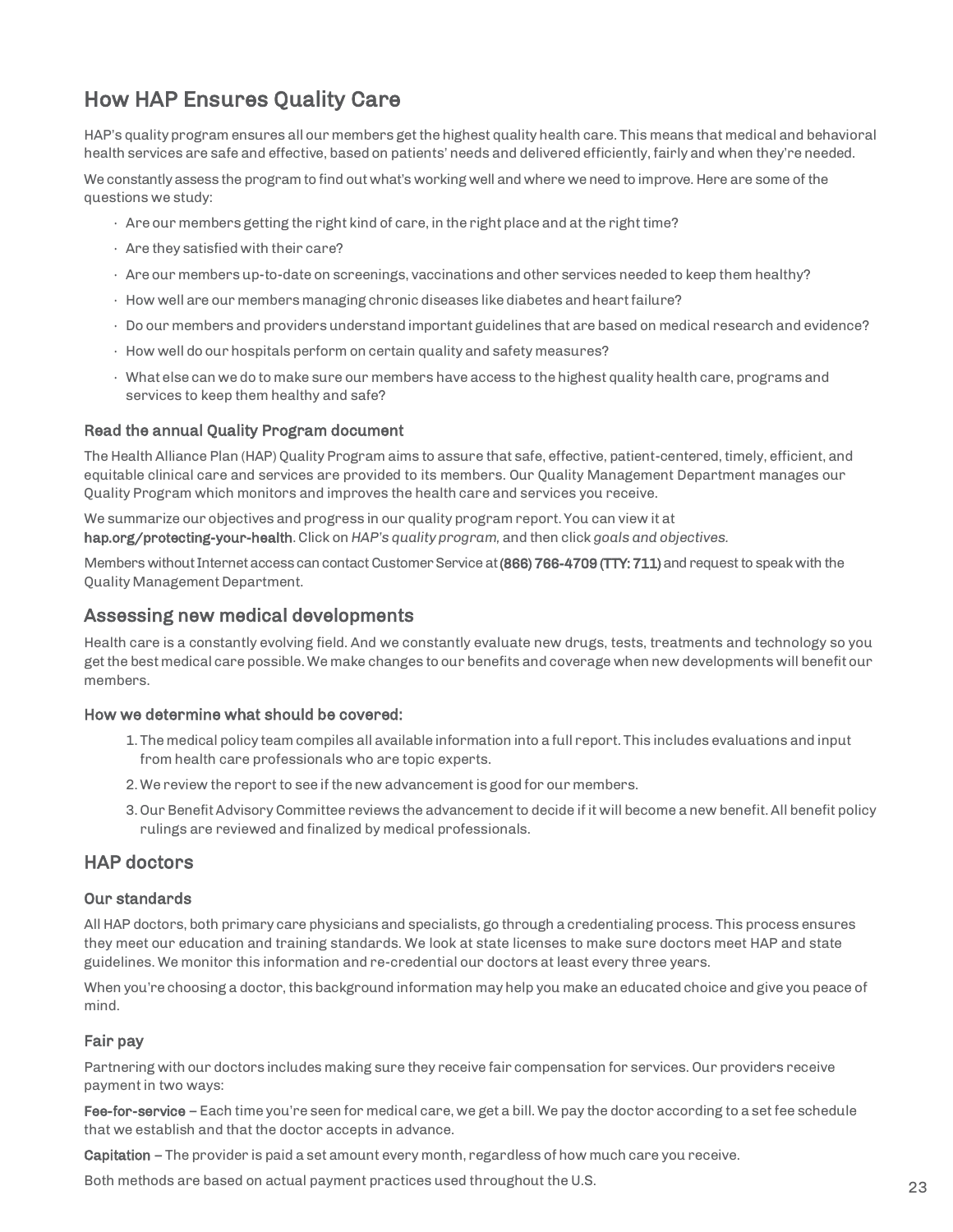## <span id="page-23-0"></span>Your Rights and Responsibilities

### <span id="page-23-1"></span>Filing an appeal, grievance or complaint

The Appeal and Grievance Policy explains what to do if you are not satisfied with the services, benefits or policies of HAP or its providers.You always have the right to appeal decisions made about our benefits, claims, billing or services. You also have the right to file a complaint (see Page 3: Contactus). And, depending on your plan, you may also have the right to request an external independent review.

You or your authorized representative may file a request for an expedited external review, with the DIFS, at the same time you file a request for an expedited appeal with us. If this happens and DIFS accepts the external review request, you are considered to have exhausted our internal appeal process.

### Purpose

This process provides any Alliance member or the member's authorized representative a way to find a solution to a situation where the member is not satisfied or feels wronged by the services, benefits or policies and procedures of Alliance or its providers or receives an adverse benefit determination (collectively "appeal process"). This policy applies to both preservice and post-service appeals.

### Summary

You have the right to file an appeal when you receive a denial for payment or services or if your coverage is cancelled (rescinded) for certain reasons. If you are in an individual plan, you have a one-level appeal process. If you are in a group plan, you have a two-level appeal process.

You, your authorized representative or your health care practitioner may start the appeal process by sending a request in writing to:

Alliance Health and Life Insurance Company Attention: Manager of Appeal and Grievance Department 2850 W. Grand Blvd. Detroit, MI 48202

Submit by Fax: (313) 664-5866 Submit by Email: [appealsandgriev](mailto:appealsandgrievance@hap.org)[ance@hap.org](mailto:ance@hap.org)  Submitin person: 2850W.GrandBlvd., Detroit, MI 48202

You may receive this policy in an alternative language (Arabic, Farsi, Spanish or another language) by contacting our Customer Service department at the number listed in this policy.

You may submit an appeal in writing within 180 days from the date you receive the initial denial. If you are in a group plan, you may submit a request for your second-level appeal within 60 days from the date of the level-one appeal decision.

You should include any extra information such as:

- Medical evaluation report
- Medical records
- A copy of your bill
- Your explanation of benefits
- Other important facts to support the request

Once we receive the appeal, we will send a letter telling you that we have accepted the appeal. We have 30 calendar days for preservice appeals, and 60calendar days for post-service appeals, to make a final determination if you are an individual plan member. Individual members have a one-step internal appeal process. If you are a group member, we have 15 calendar days for preservice appeals, and 60calendar days for post-service appeals, to make a decision at each level. Group plan members have a two-step internal appeal process.

If you approve our requestfor an extension of time, we may take up to 10 additional business days for review if we have not received necessary and requested information from a health care facility or health professional.Additional extensions are available to you upon your request. If we go past the allowable time frame, you can go straight to the state for an external review.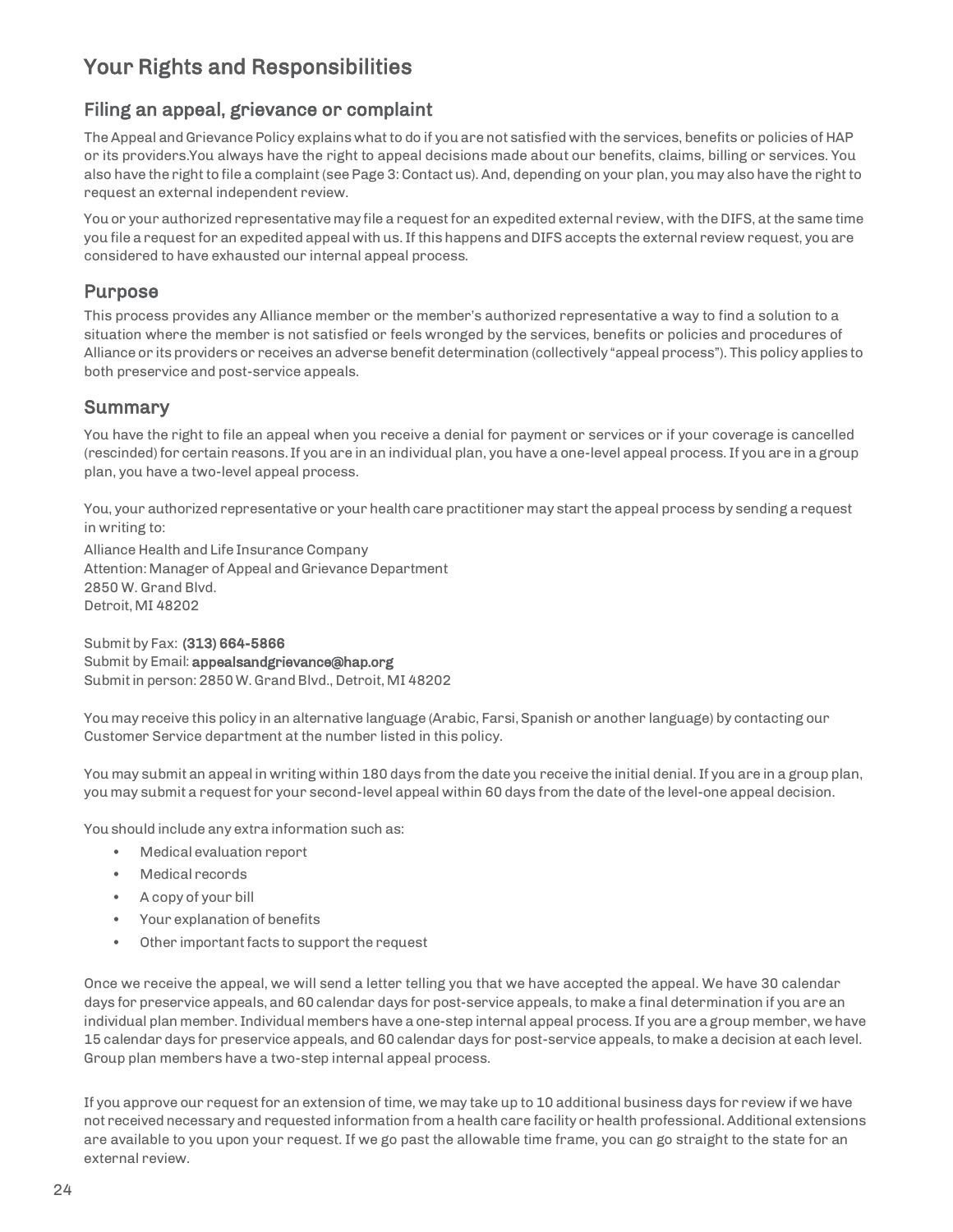We also offer an expedited appeal process where we will make a decision within 72 hours. You may make a request for an expedited appeal if you believe that waiting for the routine timeframe for an internal appeal would seriously threaten you, your health or your ability to regain maximum function. We will ask an appropriate health care practitioner, usually a physician, to review the request and decide if your medical condition needs a decision within 72 hours.If your physician makes the request for an expedited appeal or indicates that you need an expedited appeal, we will provide you with a decision within 72 hours.

You are permitted to have continued coverage during the expedited appeal process for approved ongoing courses of treatment pending the outcome of an internal appeal.

You or your authorized representative may file a request for an expedited external review, with the DIFS, at the same time you file a request for an expedited appeal with us. If this happens and DIFS accepts the external review request, you are considered to have exhausted our internal appeal process. You or your authorized representative may file a request for an external review with the DIFS if we:

- Failto comply with the requirements of our internal appeal policy, unless the failure is based on a trivial or minor violation that does not cause prejudice or harm to you.
- Failto issue a written decision to you or your authorized representative within the required time, and without you requesting or agreeing to an extension.
- Waive our internal appeal process and the requirement for you to exhaust the process before filing a request for an external review.If this happens, andDIFS accepts your requestfor an external review, you are considered to have exhausted our internal appeal process.

When filing for a request for an external review, you will be required to authorize the release of medical records that may be required to be reviewed to reach a decision on the external review.

You will not have to bear any costs for an external review, including any filing fees.

You may request and receive, at no cost, copies of documents, records and other information relevant to your appeal. During the internal appeal process, you or your authorized representative have the option to present the appeal in person, by phone or using other ways of communication. Individual plan members may present their one level appeal to one of our designated appeals persons.Group plan members may present their appeal to an appeals committee at their second-level appeal.

A health care practitioner who has appropriate training and experience in the field of medicine involved in your case will review the appeal if the initial denial was based on medical necessity.

People who were involved in the initial denial will not be included in making the decision for the appeal. People who were involved in a level-one appeal for a group member will not be included in making a decision for a level-two appeal. Before your internal appeal may be denied based on a new or additional rationale, or any new or additional evidence considered, reliedupon, or generated in connection with the appeal, you will be provided with the new rationale or evidence to you, at no cost, within a sufficient amount of time to allow you a reasonable opportunity to respond to the new rationale or evidence. This information will be provided to you before you are provided with a final determination on your appeal.

If you are still not satisfied with the final decision after the internal appeal process or if you meet the requirements for an external review, as described above, you can ask for an external review under thePatient's Right to Independent Review Act. After you receive the final decision or exhaust the internal appeal process, you can request an external review by contacting the director of the DIFS within 127 days by writing to:

Department of Insurance and Financial Services Healthcare Appeals Section

Office of General Counsel P.O.Box 30220 Lansing, MI 48909-7720 You may also call the director at (877) 999-6442.

We will automatically provide you with the FIS 0018 (4/13) – Health Care Request for External Review form after the final appeal decision. This form is necessary to ask for an external review. You can also get a copy of the form anytime by going to the DIFS website *https://difs.state.mi.us/Complaints/ExternalReview.aspx*. You can also call the number listed below and ask for the form.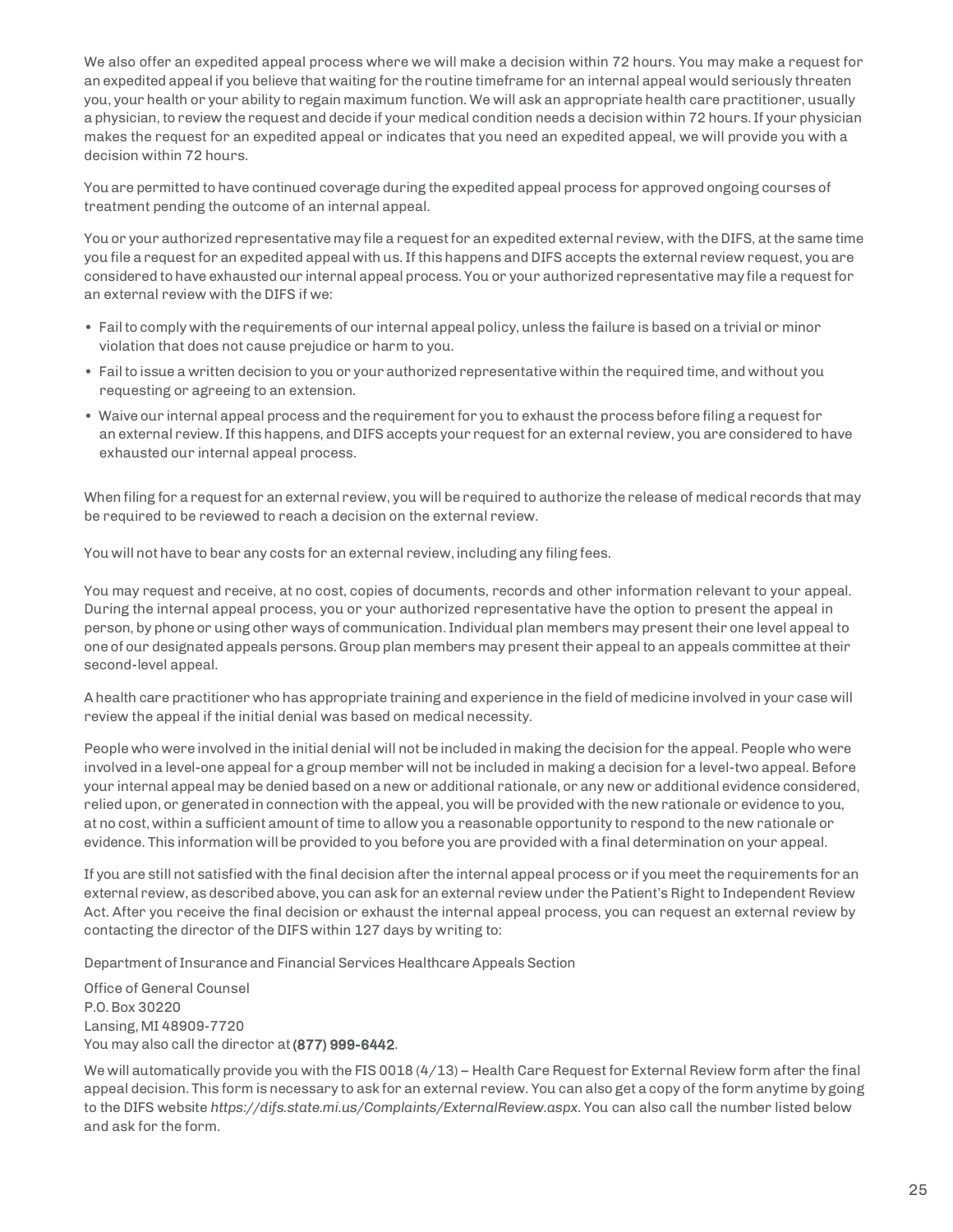### <span id="page-25-0"></span>Protecting your health information

Safeguarding the privacy of your protected health information, or PHI, is important to HAP. PHI is information about you that can reasonably be used to identify you. This includes your name, demographic data and member ID number. It includes information about your past, present or future physical or mental health, care and treatment you receive and payment for care.

The Notice of Privacy Practices explains how we use information about you and when we can share that information with others. It also tells you about your rights with respect to your PHI and how you can use your rights.

You can read the full Notice of Privacy Practices in the appendix.

### <span id="page-25-1"></span>Patient protection laws

### Genetic Information Nondiscrimination Act

The Genetic Information Nondiscrimination Act, passed in 2008, protects people against unfair treatment if DNA traits raise their chances of getting an illness. For example, it means health insurers can't refuse to cover a member whose DNA suggests that their breast cancer risk is higher than average.It also means employers can't hire or fire workers based on their DNA information.

### Michelle's Law

Passed in 2010, this law was designed to keep college students from losing their parents' group health insurance if they drop out of school because of illness. It's named after MichelleMorse, who became a student health rights advocate after being diagnosed with cancer in her college years. The law says employer-provided health plans must continue coverage for up to one year if a dependent child who is a college student takes a "certified medicallynecessary leave of absence."

### <span id="page-25-2"></span>Why we ask about race and ethnicity

We, and your doctors, mayask you questions about your race and ethnicity. We may ask what languages you speak. Giving us this information is voluntary. Any information you provide is confidential. This information helps us create programs to meet all our members' needs. It isn't used to decide your coverage, costs or claims. It isn't used to discriminate against you in any way.

We appreciate any help you give us to improve and expand our services. When we work together, we can help improve the quality of life for our entire membership.

### <span id="page-25-3"></span>Member rights and responsibilities

As a member, you have the right to:

- Get complete information about your health plan, including our services, practitioners and providers and your rights and responsibilities.
- Get private, thoughtful and respectful care. Care does nottake nationality, race, creed, color, age, economic rank, gender or lifestyle into consideration.
- Work with your doctors in making choices about your health care. Talk to your doctor to fully understand your illness or treatment.
- Have a candid talk with your providers about your treatment alternatives, no matter the cost or benefit coverage.
- Be provided with allthe information you need to give informed, legallyneeded consent before the start of any procedure or treatment. This includes an explanation of procedures and any risks.
- $\cdot$  Voice a complaint about us or appeal our services.
- Make recommendations about our members' rights and responsibilities policies.
- Be told about affiliated providers available for medical care.
- $\cdot$  Expect us to make a reasonable answer to your requests.
- Get prompt care in an emergency.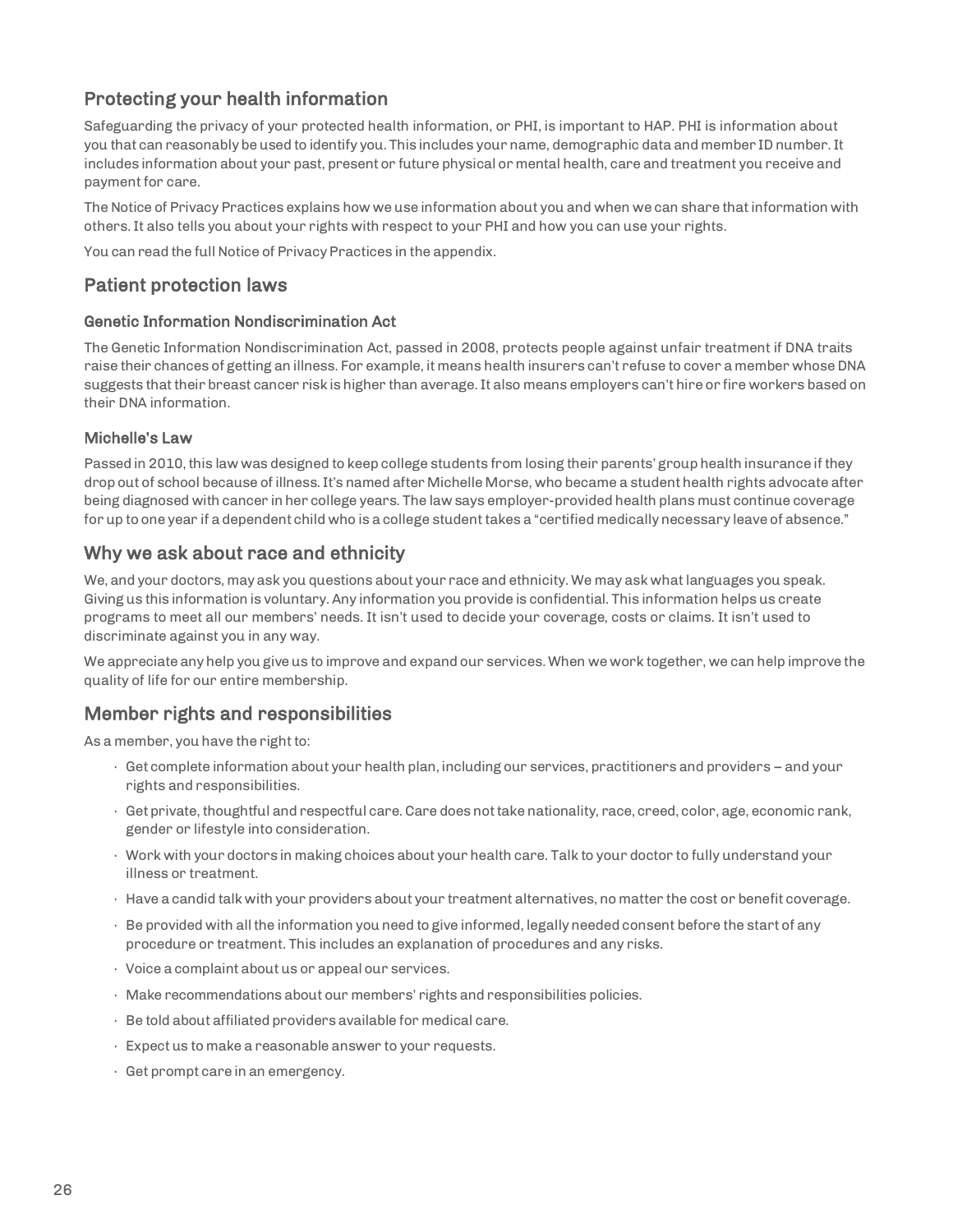As a member, you have the responsibility to:

- Make your medical history and symptoms known before and during treatment.
- Tellus of any changes in important membership information.
- Tell your doctor of anyunexpected changes in your health.
- Follow the plans and directions for care that you agreed on with your providers.
- Understand your health problems.
- Take part in creating mutually agreed-upon treatment goals, to the degree possible.
- Cooperate fully with your providers.
- Understand our procedures, anduse the plan in the right way.
- $\cdot$  Respect the rights of other patients and members.

### <span id="page-26-0"></span>Notice of Privacy Practices

This notice describes how protected health information that is about you may be used and disclosed and how you gain access to this information.

Health Alliance Plan | Alliance Health and Life Insurance Company | HAP Empowered Health Plan, Inc. Last review: Oct. 1, 2018

### Your protected health information

PHI stands for protected health information. PHI is information that can be used to identify you. It includes information such as your name, age, sex, address and member ID number, as well as your:

- Physical or mental health
- Health care services
- Paymentfor care

You can ask HAP to give your PHI to people you choose. To do this, fill out our release form. You can find it at hap.org/privacy.

### Your privacy

Keeping your PHI safe is important to HAP. We're required by law to keep your PHI private. We must also tell you about our legal duties and privacy practices. This notice explains:

- How we use information about you
- When we can share it with others
- Your rights related to your PHI
- How you can use your rights

When we use the term "HAP," "we" or "us" in this notice, we're referring to HAP and its subsidiaries, including Alliance Health and Life Insurance Company and HAP Empowered Health Plan, Inc.

### How we protect your PHI

We protect your PHI in written, spoken and electronic form. Our employees and others who handle your information must follow our policies on privacy and technology use. Anyone who starts working for HAP must state that they have read these policies. And they must state that they will protect your PHI even after they leave HAP. Our employees and contractors can onlyuse thePHInecessary to do their jobs.And they maynotuse or share your information exceptin theways outlined in this notice.

### How we use or share your PHI

We only share your information with those who must know for:

- Treatment
- Payments
- Business tasks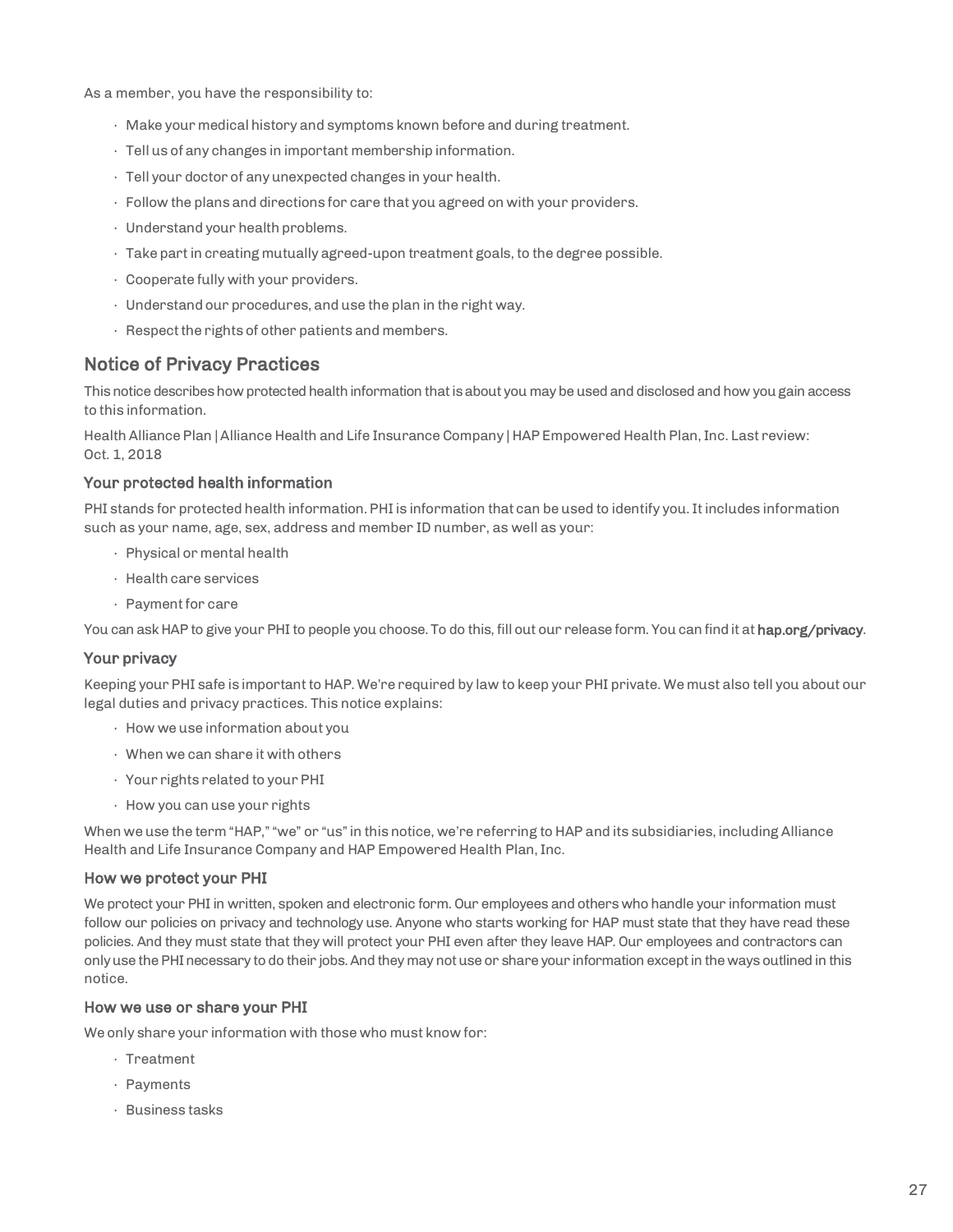### **Treatment**

We may share your PHI with your doctors, hospitals or other providers to help them:

- Provide treatment. For example, if you're in the hospital, we may let them see records from your doctor.
- Manage your health care. For example, we might talk to your doctor to suggest a HAP program that could help improve your health.

#### Payment

We mayuse or share your PHI to helpus figure out who must pay for your medical bills. We may also use or share your PHI to:

- Collect premiums
- Determine which benefits you can get
- Figure out who pays when you have other insurance

### Business tasks

As allowed by law, we may share your PHI with:

- Companies affiliated with HAP
- Other companies that help with HAP's everyday work
- Others who help provide or pay for your health care

We may also share your information with others who help us do business. If we do, they must keep your information private and secure. And they must return or destroy it when they no longer need it for our business.

It may be used to:

- Evaluate how good care is and how much it improves. This may include provider peer review.
- Make sure health care providers are qualified and have the right credentials.
- Review medical outcomes.
- Review health claims.
- Prevent, find and investigate fraud and abuse.
- Decide what is covered by your policy and how much it will cost.But, we are not allowed to use or share genetic information to do that.
- Do pricing and insurance tasks.
- Help members manage their health care and get help managing their care.
- Communicate with you about treatment options or other health-related benefits and services.
- Do general business tasks, such as quality reviews and customer service.

#### Other permitted uses

We may also be permitted or required to share your PHI:

#### With you

- $\cdot$  To tell you about medical treatments and programs or health-related products and services that may interest you. For example, we might send you information on how to stop smoking or lose weight.
- For health reminders, such as refilling a prescription or scheduling tests to keep you healthy or find diseases early.
- To contact you, by phone or mail, for surveys. For example, each year we ask our members about their experience with HAP.

#### With a friend or family member

- $\cdot$  With a friend, family member or other person who, by law, may act on your behalf. For example, parents can get information about their children covered by HAP.
- With a friend or family member in an unusual situation, such as a medical emergency, if we think it's in your best interests. For example, if you have an emergency in a foreign country and can't contactus directly.In that case, we may speak with a friend or family member who is acting on your behalf.
- $\cdot$  With someone who helps pay for your care. For example, if your spouse contacts us about a claim, we may tell him or her whether the claim has been paid.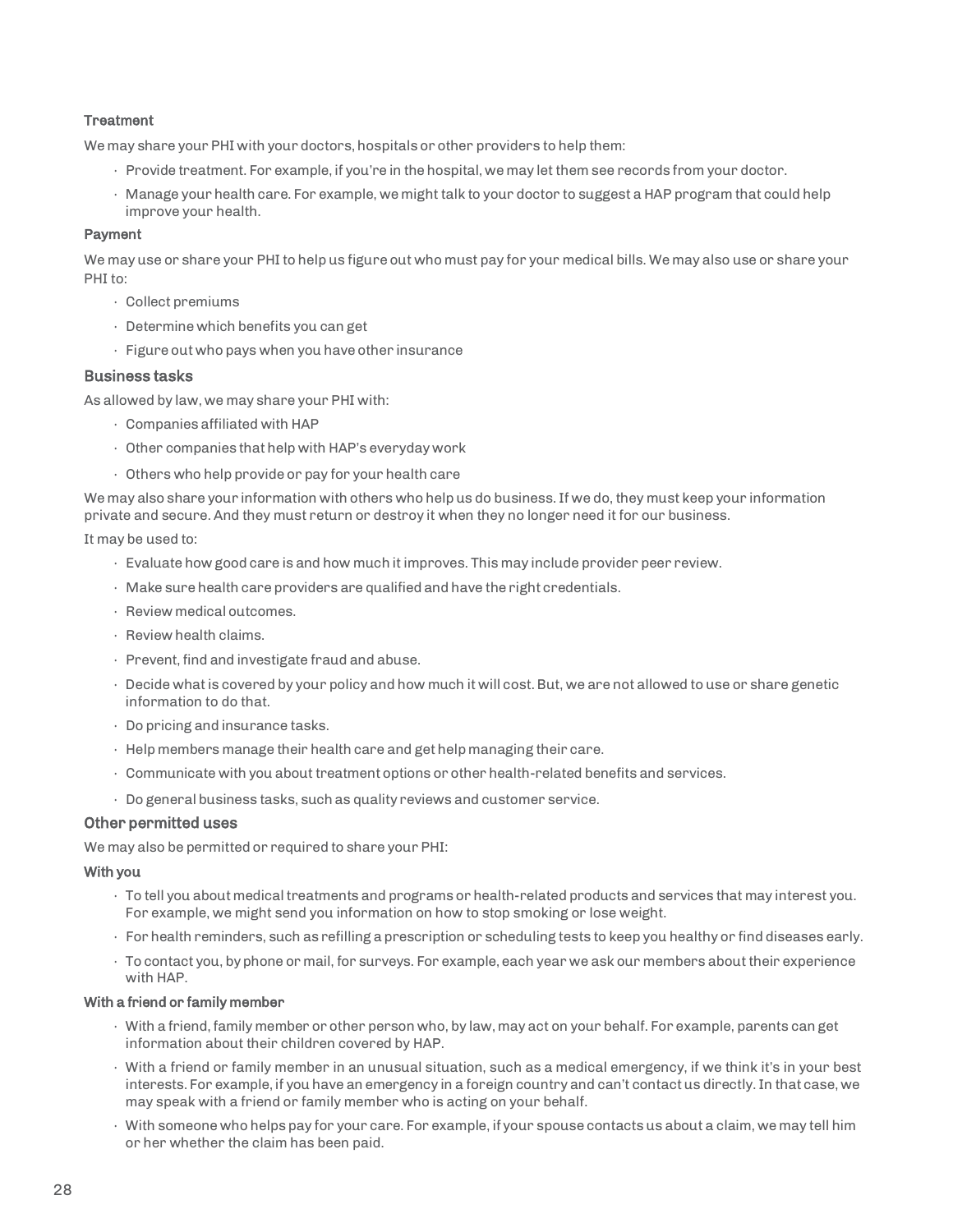#### With the government

- For public health needs in the case of a health or safety threat such as disease or a disaster.
- ForU.S. Food and Drug Administration investigations. These might include probes into harmful events, product defects or product recalls.
- For health oversight activities authorized by law.
- For court proceedings and law enforcement uses.
- With the police or other authority in case of abuse, neglect or domestic violence.
- With a coroner or medical examiner to identify a body, find out a cause of death or as authorized by law. We may also share member information with funeral directors.
- To comply with workers' compensation laws.
- $\cdot$  To report to state and federal agencies that regulate HAP and its subsidiaries. These may include the:
- U.S.Department of Health and Human Services
- Michigan Department of Insurance and Financial Services
- Michigan Department of Health and Human Services
- Federal Centers for Medicare and Medicaid Services
- To protect theU.S. president

#### For research or transplants

- For research purposes that meet privacy standards. For example, researchers want to compare outcomes for patients who took a certain drug and must review a series of medical records.
- To receive, bank or transplant organs, eyes or tissue.

#### With your employer or plan sponsor

We may use or share your PHI with an employee benefit plan through which you get health benefits.It is only shared when the employer or plan sponsor needs it to manage your health plan. Except for enrollment information or summaryhealth information and as otherwise required by law, we only share your PHI with an employer or plan sponsor if they have guaranteed in writing that it will be kept private and won't be used improperly.

To use or share your PHI for any other reason, we must get your written permission.If you give us permission, you may change your mind and cancel it. But it will not apply to information we've already shared.

#### Organized health care arrangement

HAP and HAP affiliates covered by this Notice of Privacy Practices and Henry Ford Health System and its affiliates are part of an organized health care arrangement.Its goal is to deliver higher quality health care more efficiently and to take part in quality measure programs, such as the Healthcare Effectiveness Data and Information Set. HEDIS is a set of standards used to measure the performance of a health plan.In other words, HEDIS is a report card for managed care plans.

The Henry Ford Health System organized health care arrangement includes:

- HAP
- Alliance Health and Life Insurance Company
- HAP Empowered Health Plan,Inc.
- HAP Preferred,Inc.
- Henry Ford Health System

Henry Ford's organized health care arrangement lets these organizations share PHI. This is only done if allowed by law and when needed for treatment, payment or business tasks relating to the organized health care arrangement.

This list of organizations may be updated. You can access the current list at hap.org/privacy or call us at (800) 422-4641 (TTY: 711). When required, we will tell you about any changes in a revised Notice of Privacy Practices.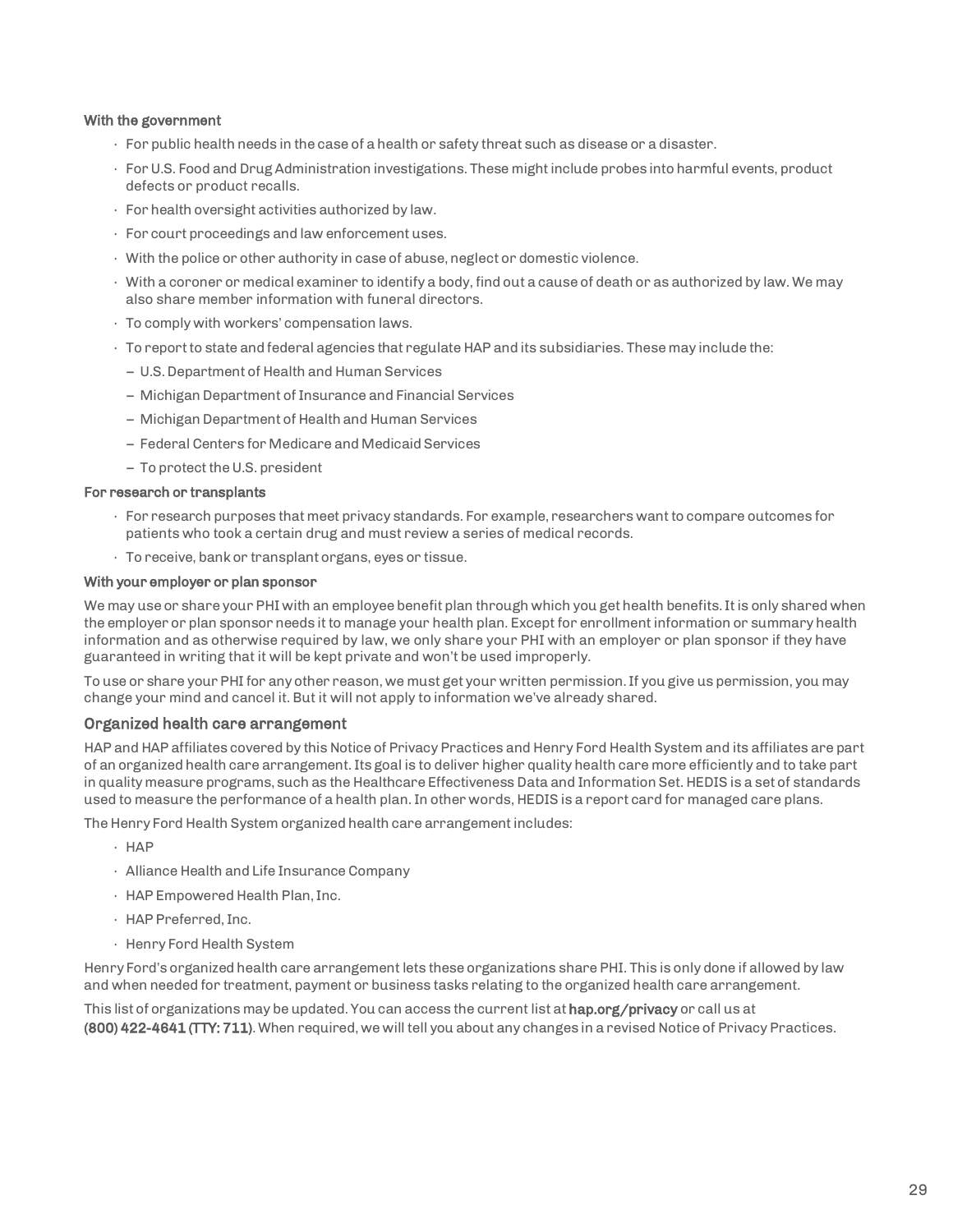### Your rights

These are your rights with respect to your information. If you would like to exercise any of these rights, please contact us. The contact information is in the "Who to contact" section at the end of this document. You may have to make your requests in writing.

You have the following rights:

### Right to see your PHI and get a copy

With some exceptions, you have the right to see or get a copy of PHI in records we use to make decisions about your health coverage. This includes our enrollment, payment, claims resolutions and case or medical management notes. If we deny your request, we'll tell you why and whether you have a right to further review.

You mayhave to fill out a form to get PHI and pay a fee for copies. We'll tell you if there are fees in advance. You may choose to cancel or change your request.

### Right to ask us to change your PHI

If we deny your request for changes in PHI, we'll explain why in writing. If you disagree, you may have your disagreement noted in our records.If we accept your request to change the information, we'll make reasonable efforts to tell others ofthe change, including people you name. In this case, the information you give us must be correct. And we cannot delete any part of a legal record, such as a claim submitted by your doctor.

### Right to know about disclosures

You have the right to know about certain disclosures of your PHI. HAP does not have to inform you of all PHI we release. We are not required to tell you about PHI shared or used for treatment, payment and business tasks. And we do not have to tell you about information we shared with you or based on your authorization.But you may request a list of other disclosures made during the six years prior to your request.

Your first list in any 12-month period is free. However, if you ask for another list within 12 months of receiving your free list, we may charge you a fee. We'll tell you if there are fees in advance. You may choose to cancel or change your request.

### Right to know about data breaches that compromise your PHI

If there is a breach of your unsecured PHI, we'll tell you about it as required by law or in cases when we deem it appropriate.

### Right to ask us to limit how we use or share your PHI

You may ask us to limit how we use or share your PHI for treatment, payment or business tasks. You also have the right to ask us to limit PHI shared with family members or others involved in your health care or payment for it. We do not have to agree to these limits. Butif we do, we'llfollow them – unless needed for emergency treatment or the law requires us to share your PHI.In that case, we will tell you that we must end our agreement.

### Right to request private communications

If you believe that you would be harmed if we send your PHI to your current mailing address (for example, in a case of domestic dispute or violence), you can askus to send it another way. We can send it by fax or to another address. We will try to meet any fair requests.

### You have a right to get a paper copy of this notice.

See our contact information below.

### Changes to the privacy statement

We have the right to make changes to this notice. If we make changes, the new notice will be effective for all the PHI we have. Once we make changes, we'll send you the new notice by U.S. mail and post it on our website.

### <span id="page-29-0"></span>Who to contact

If you have any questions about this notice or about how we use or share member information, mail a written requestto:

HAP and HAP Empowered Health Plan, Inc. Information Privacy & Security Office

One Ford Place, 2A

Detroit, MI 48202

You may also call us at (800) 422-4641 (TTY: 711).

### <span id="page-29-1"></span>**Complaints**

If you believe your privacy rights have been violated, you may file a complaint with us. Contact the Information Privacy & Security Office above or HAP's Compliance Hotline at (877) 746-2501 (TTY: 711). You can stay anonymous. You may also notify the secretary of the U.S. Department of Health and Human Services of your complaint. We will not take any action against you for filing a complaint.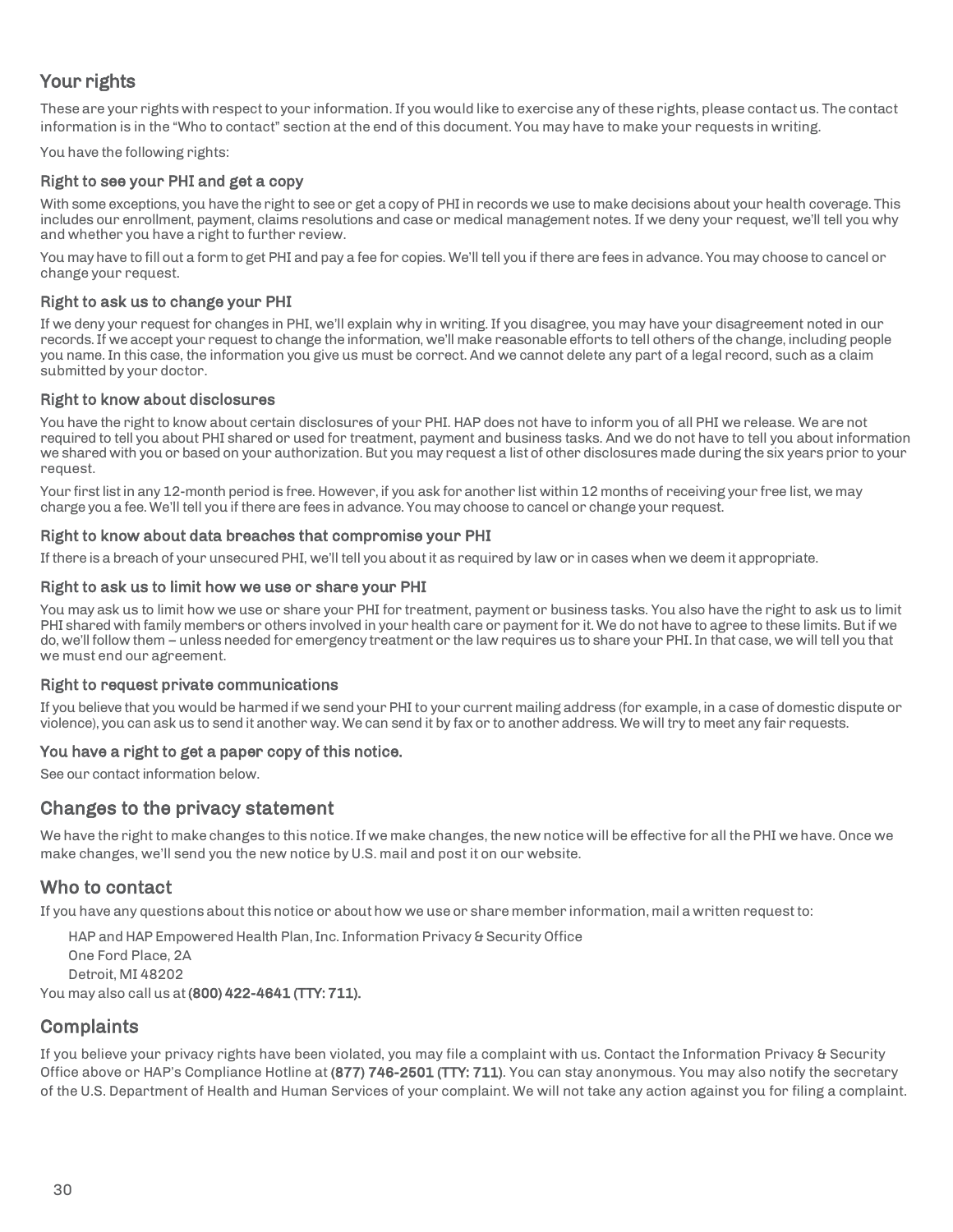### <span id="page-30-0"></span>Appeal and grievance rights

### Alliance Health and Life Insurance company commercial group and individual appeal policy

### Purpose

This policy provides any Alliance member or the member's authorized representative a way to find a solution to a situation where the member is not satisfied or feels wronged by the services, benefits or policies and procedures of Alliance or its providers or receives an adverse benefit determination (collectively "appeal process"). This policy applies to both preservice and post-service appeals.

### Summary

The policy allows you to file an appeal when you receive a denial for payment or services or if your coverage is cancelled (rescinded) for certain reasons. If you are in an individual plan, you have a one-level appeal process. If you are in a group plan, you have a two-level appeal process.

You, your authorized representative or your health care practitioner may start the appeal process by sending a request in writing to:

Alliance Health and Life Insurance Company Attention: Manager of Appeal and Grievance Department 2850 W. Grand Blvd. Detroit, MI 48202

#### Submit by Fax: (313) 664-5866

### Submit by Email: [appealsandgriev](mailto:appealsandgrievance@hap.org)ance@hap.org

Submit in person: 2850 W. Grand Blvd., Detroit, MI 48202

You may receive this policy in an alternative language (Arabic, Farsi, Spanish or another language) by contacting our Customer Service department at the number listed in this policy.

You may submit an appeal in writing within 180 days from the date you receive the initial denial. If you are in a group plan, you may submit a request for your second-level appeal within 60 days from the date of the level-one appeal decision.

You should include any extra information such as:

- Medical evaluation report
- Medical records
- A copy of your bill
- Your explanation of benefits
- $\cdot$  Other important facts to support the request

Once we receive the appeal, we will send a letter telling you that we have accepted the appeal. We have 30 calendar days for preservice appeals, and 60 calendar days for post-service appeals, to make a final determination if you are an individual plan member. Individual members have a one-step internal appeal process. If you are a group member, we have 15 calendar days for preservice appeals, and 60 calendar days for post-service appeals, to make a decision at each level. Group plan members have a two-step internal appeal process.

If you approve our request for an extension of time, we may take up to 10 additional business days for review if we have not received necessary and requested information from a health care facility or health professional. Additional extensions are available to you upon your request. If we go past the allowable time frame, you can go straight to the state for an external review. If you are a member of a group plan subject to the Employee Retirement Income Security Act, or ERISA, you may bring a lawsuit under section 502(a) of ERISA. Ask your employer if you are part of an ERISA group plan.

We also offer an expedited appeal process where we will make a decision within 72 hours. You may make a request for an expedited appeal if you believe that waiting for the routine timeframe for an internal appeal would seriously threaten you, your health or your ability to regain maximum function. We will ask an appropriate health care practitioner, usually a physician, to review the request and decide if your medical condition needs a decision within 72 hours. If your physician makes the request for an expedited appeal or indicates that you need an expedited appeal, we will provide you with a decision within 72 hours.

You are allowed to have continued coverage during the expedited appeal process for approved ongoing courses of treatment pending the outcome of an internal appeal.

You or your authorized representative may file a request for an expedited external review, with the DIFS, at the same time you file a request for an expedited appeal with us. If this happens and DIFS accepts the external review request, you are considered to have exhausted our internal appeal process.

You or your authorized representative may file a request for an external review with the DIFS if we:

- Failto comply with the requirements of our internal appeal policy, unless the failure is based on a trivial or minor violation that does not cause prejudice or harm to you
- Failto issue a written decision to you or your authorized representative within the required time, and without you requesting or agreeing to an extension
- Waive our internal appeal process and the requirement for you to exhaust the process before filing a request for an external review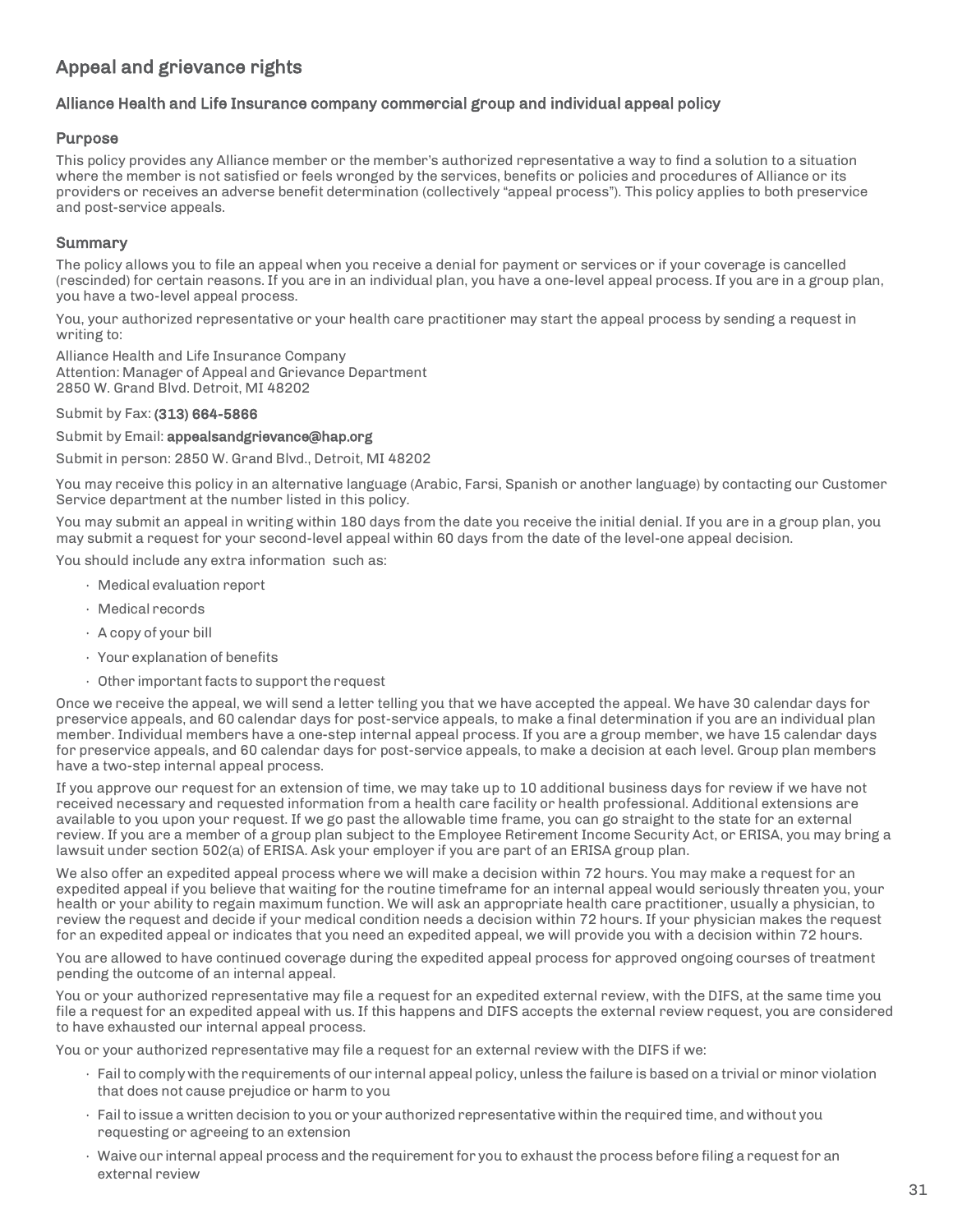If this happens, and DIFS accepts your request for an external review, you are considered to have exhausted AHL's internal appeal process. When filing for a request for an external review, you will be required to authorize the release of medical records that may be required to be reviewed to reach a decision on the external review.

You will not have to bear any costs for an external review, including any filing fees.

You may request and receive, at no cost, copies of documents, records and other information relevant to your appeal.

During the internal appeal process, you or your authorized representative have the option to present the appeal in person, by phone or using other ways of communication. Individual plan members may present their one level appeal to one of our designated appeals persons. Group plan members may present their appeal to an appeals committee at their second-level appeal.

A health care practitioner who has appropriate training and experience in the field of medicine involved in your case will review the appeal if the initial denial was based on medical necessity.

People who were involved in the initial denial will not be included in making the decision for the appeal. People who were involved in a level-one appeal for a group member will not be included in making a decision for a level-two appeal.

Before your internal appeal may be denied based on a new or additional rationale, or any new or additional evidence considered, relied upon, or generated in connection with the appeal, you will be provided with the new rationale or evidence to you, at no cost, within a sufficient amount of time to allow you a reasonable opportunity to respond to the new rationale or evidence. This information will be provided to you before you are provided with a final determination on your appeal.

If you are still not satisfied with the final decision after the internal appeal process or if you meet the requirements for an external review, as described above, you can ask for an external review under the Patient's Right to Independent Review Act. After you receive the final decision or exhaust the internal appeal process, you can request an external review by contacting the director of the DIFS within 127 days by writing to:

Department of Insurance and Financial Services Healthcare Appeals Section Office of General Counsel Box 30220 Lansing, MI 48909-7720

You may also call the director at (877) 999-6442.

We will automatically provide you with the FIS 0018  $(4/13)$  – Health Care Request for External Review form after the final appeal decision. This form is necessary to ask for an external review. You can also get a copy of the form anytime by going to the DIFS website https://difs.state.mi.us/Complaints/ExternalReview.aspx. You can also call the number listed below and ask for the form.

### Other rights:

If you are a member of a group plan subject to ERISA, you may bring a lawsuit under section 502(a) of ERISA if you have exhausted our internal appeal process. Ask your employer if you are part of an ERISA Group Plan.

For more information:

Members can call Customer Service at (888) 999-4347.

Call the DIFS directly at the number listed above or visit their website at michigan.gov/difs.

For assistance you may contact the Michigan Health Insurance Consumer Assistance Program, 530 W. Allegan St., Seventh floor, Lansing, MI 48933 at (877) 999-6442 or email at [DIFS-HICAP@Michigan.gov.](mailto:DIFS-HICAP@Michigan.gov)

### HAP commercial group and individual appeal policy

#### Purpose

This policy provides any HAP member or the member's authorized representative a way to find a solution to a situation where the member is not satisfied or feels wronged by the services, benefits or policies and procedures of HAP or its providers or receives an adverse benefit determination (collectively "appeal process"). This policy applies to both preservice and postservice appeals.

### Summary

The policy allows you to file an appeal when you receive a denial for payment or services or if your coverage is cancelled (rescinded) for certain reasons. Our HMO and PPO Individual plan members have a one-level appeal process. If you are in a group plan, there is a two-level appeals process.

### Starting the appeal process

You, your authorized representative or your health care practitioner may start the appeal process by sending a request in writing to:

#### **HAP**

Attention: Manager of Grievance Department 2850 W. Grand Blvd. Detroit, MI 48202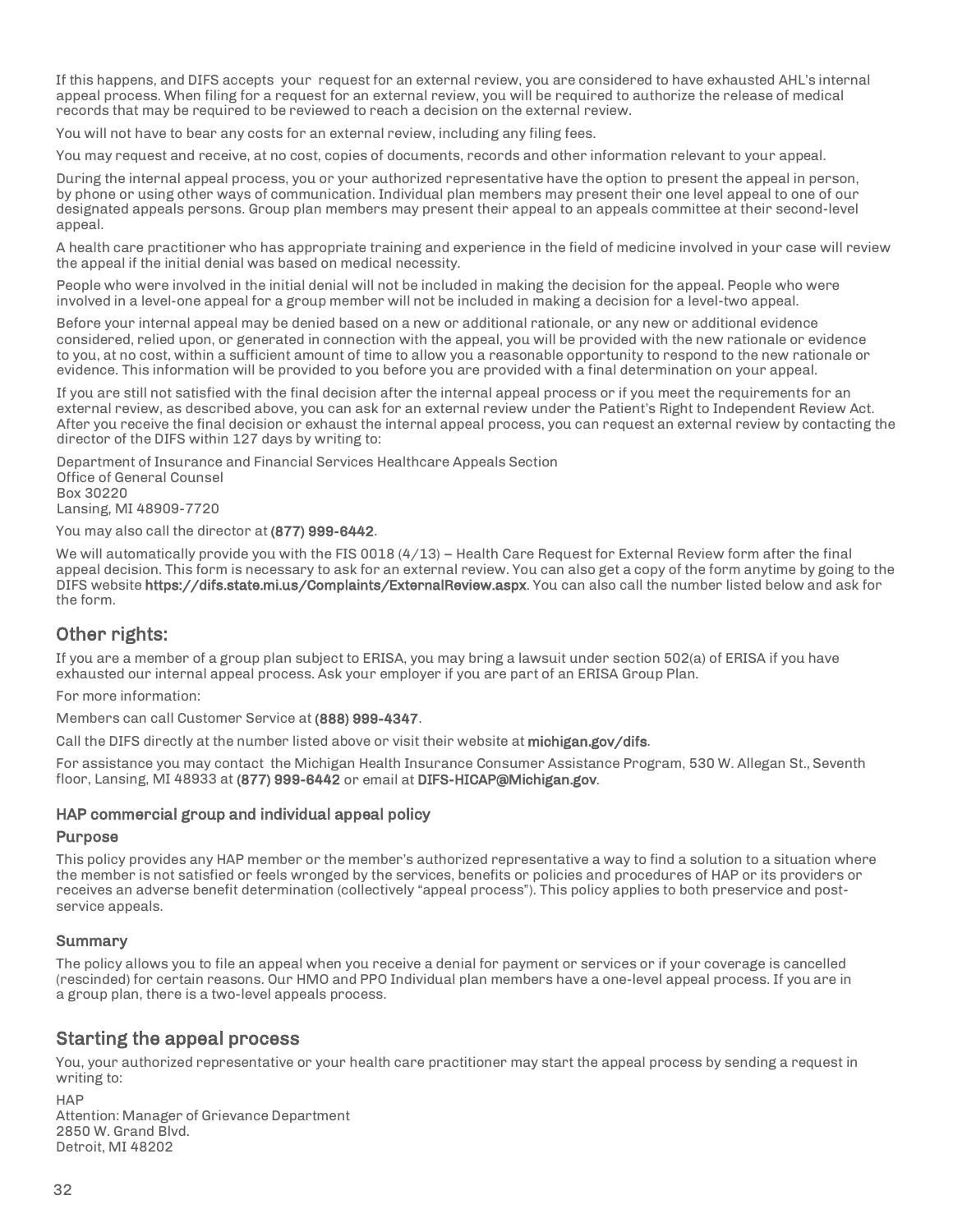#### Submit by Fax: (313) 664-5866

#### Submit by Email: [appealsandgriev](mailto:appealsandgrievance@hap.org)ance@hap.org

Submit in person: 2850 W. Grand Blvd., Detroit, MI 48202 or 2050 S. Linden Road, Flint, MI 48532

You may receive this policy in an alternative language (Arabic, Farsi, Spanish or another language) by contacting our Customer Service department at the number listed in this policy.

You may submit an appeal in writing within 180 days from the date you receive the initial denial. If you are in a group plan, you may submit a request for your second-level appeal within 60 days from the date of the first-level appeal decision.

### What you need to submit

You should include all information, including:

- Medical evaluation report
- Medical records
- A copy of your bill
- Your Explanation of Benefits
- Other important facts to support the request

### Appeal Timeline

Once we receive the appeal, we will send a letter telling you that we have accepted the appeal. We have 30 calendar days for preservice appeals, and 60 calendar days for post-service appeals, to make a final determination if you are an individual plan member. Individual members have a one-step internal appeal process. If you are a group member, we have 15 calendar days for preservice appeals and 60 calendar days for post-service appeals, to make a decision at each level. Group plan members have a two-step internal appeal process.

### Extensions

If we request additional time and you approve our request for an extension, we may take up to 10 additional business days for review if we have not received necessary and requested information from a health care facility or health professional. Additional extensions are available to you upon your request. If we go past the allowable time frame, you can go straight to the state of Michigan for an external review. Or if you are a member of a group plan subject to the Employee Retirement Income Security Act you may bring a lawsuit under section 502(a) of ERISA. Ask your employer if you are part of an ERISA group plan

### Requesting an expedited appeal

We also offer an expedited appeal process where we will make a decision within 72 hours. You may make a request for an expedited appeal if you believe that waiting for the routine timeframe for an internal appeal would seriously threaten you, your health or your ability to regain maximum function. We will ask an appropriate health care practitioner, usually a physician, to review the request and decide if your medical condition needs a decision within 72 hours. If your physician makes the request for expedited external review, expedited appeal or indicates that you need an expedited appeal, we will provide you with a decision within 72 hours.

You are allowed to have continued coverage during the expedited appeal process for approved ongoing courses of treatment pending the outcome of an internal appeal.

### Requesting an expedited external review

You or your authorized representative may file a request for an expedited external review, with the Department of Insurance and Financial Services, at the same time you file a request for an expedited appeal with us. If this happens and DIFS accepts the external review request, you are considered to have exhausted our internal appeal process.

You or your authorized representative may file a request for an external review with the DIFS if we:

- Fail to comply with the requirements of our internal appeal policy, unless the failure is based on a trivial or minor violation that does not cause prejudice or harm to you
- Fail to issue a written decision to you or your authorized representative within the required time, and without you requesting or agreeing to an extension
- Waive our internal appeal process and the requirement for you to exhaust the process before filing a request for an external review

If this happens, and DIFS accepts your request for an external review, you are considered to have exhausted HAP's internal appeal process. When filing for a request for an external review, you will be required to authorize the release of medical records that may be required to be reviewed to reach a decision on the external review. You will not have to bear any costs for an external review, including any filing fees. You may request and receive, at no cost, copies of documents, records and other information relevant to your appeal.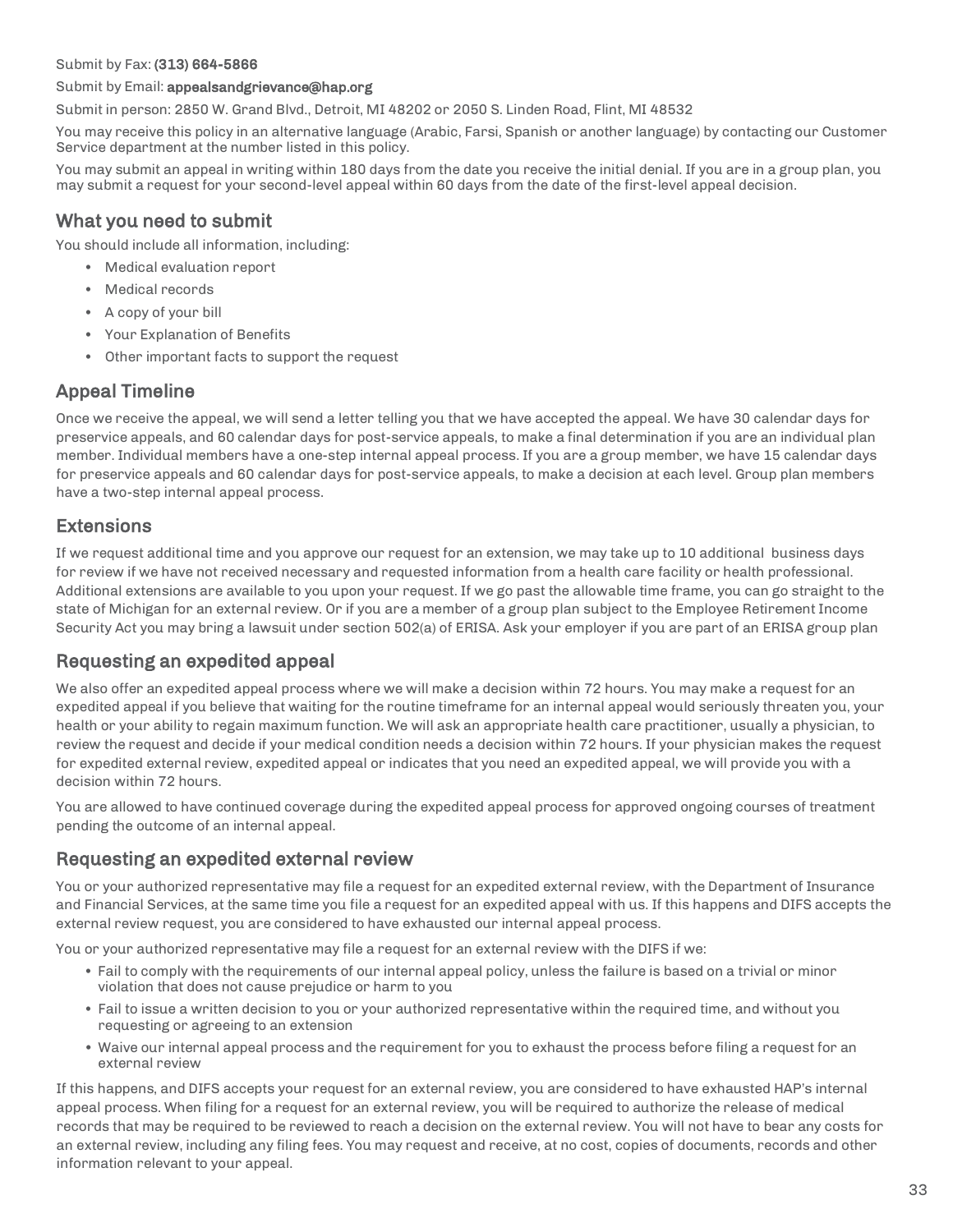### Internal appeal process

During the internal appeal process, you or your authorized representative have the option to present the appeal in person, by phone or using other ways of communication. Individual plan members may present their one level appeal to one of our designated appeals persons. Group plan members may present their appeal to an appeals committee at their second level appeal.

A health care practitioner who has appropriate training and experience in the field of medicine involved in your case will review the appeal, if the initial denial was based on medical necessity.

People who were involved in the initial denial will not be included in making the decision for the appeal. People who were involved in a level one appeal for a group member will not be included in making a decision for a level two appeal.

Before your internal appeal may be denied based on a new or additional rationale, or any new or additional evidence considered, relied upon, or generated in connection with the appeal, you will be provided with the new rationale and evidence to you, at no cost, within a sufficient amount of time to allow you a reasonable opportunity to respond to the new rationale or evidence. This information will be provided to you before you are provided with a final determination on your appeal.

### If you are not satisfied with the results of the internal appeal

If you are still not satisfied with the final decision after the internal appeal process or if you meet the requirements for an external review, as described above, you can ask for an external review under the Patient's Right to Independent Review Act. After you receive the final decision or exhaust the internal appeal process you can request an external review by contacting the Director of DIFS within 127 days by writing to:

Department of Insurance and Financial Services Healthcare Appeals Section Office of General Counsel P.O. Box 30220 Lansing, MI 48909-7720

You may also call the director at (877) 999-6442.

We will automatically provide you with the FIS 0018  $(4/13)$  – Health Care Request for External Review form after the final appeal decision. This form is necessary to ask for an external review. You can also get a copy of the form anytime by going to the DIFS website https://difs. state.mi.us/Complaints/ExternalReview.aspx. You can also call the number listed below and ask for the form.

### Bringing a lawsuit if your employer is part of an ERISA group plan

If you are a member of a group plan subject to ERISA, you may bring a lawsuit under section 502(a) of ERISA if you have exhausted our internal appeal process. Ask your employer if you are part of an ERISA group plan.

### For more information:

Members can call HAP Customer Service at (800) 422-4641 (TTY: 711).

Call the DIFS directly at the number listed above or visit their website at michigan.gov/difs.

For assistance you may contact the Michigan Health Insurance Consumer Assistance Program, 530 W. Allegan St., Seventh Floor, Lansing, MI 48933 at (877) 999-6442 or email a[t DIFS-HICAP@Michigan.gov.](mailto:DIFS-HICAP@Michigan.gov)

### <span id="page-33-0"></span>Nondiscrimination Notice

Health Alliance Plan of Michigan complies with applicable federal civil rights laws and does not discriminate on the basis of race, color, national origin, age, disability or sex. HAP does not exclude people or treat them differently because of race, color, national origin, age, disability or sex.

HAP provides:

- Free aids and services to help people communicate effectively with us:
	- Qualified sign language interpreters
	- Written information in other formats (large print, audio, accessible electronic formats, others)
- Free language services to people whose primary language is not English:
	- Qualified interpreters
	- Information written in other languages

If you need these services, contact HAP's Customer Service manager at(800) 422-4641.

If you believe that HAP has failed to provide these services or discriminated on the basis of race, color, national origin, age, disability or sex, you can file a grievance with HAP's director of grievance and appeals. Use the information below: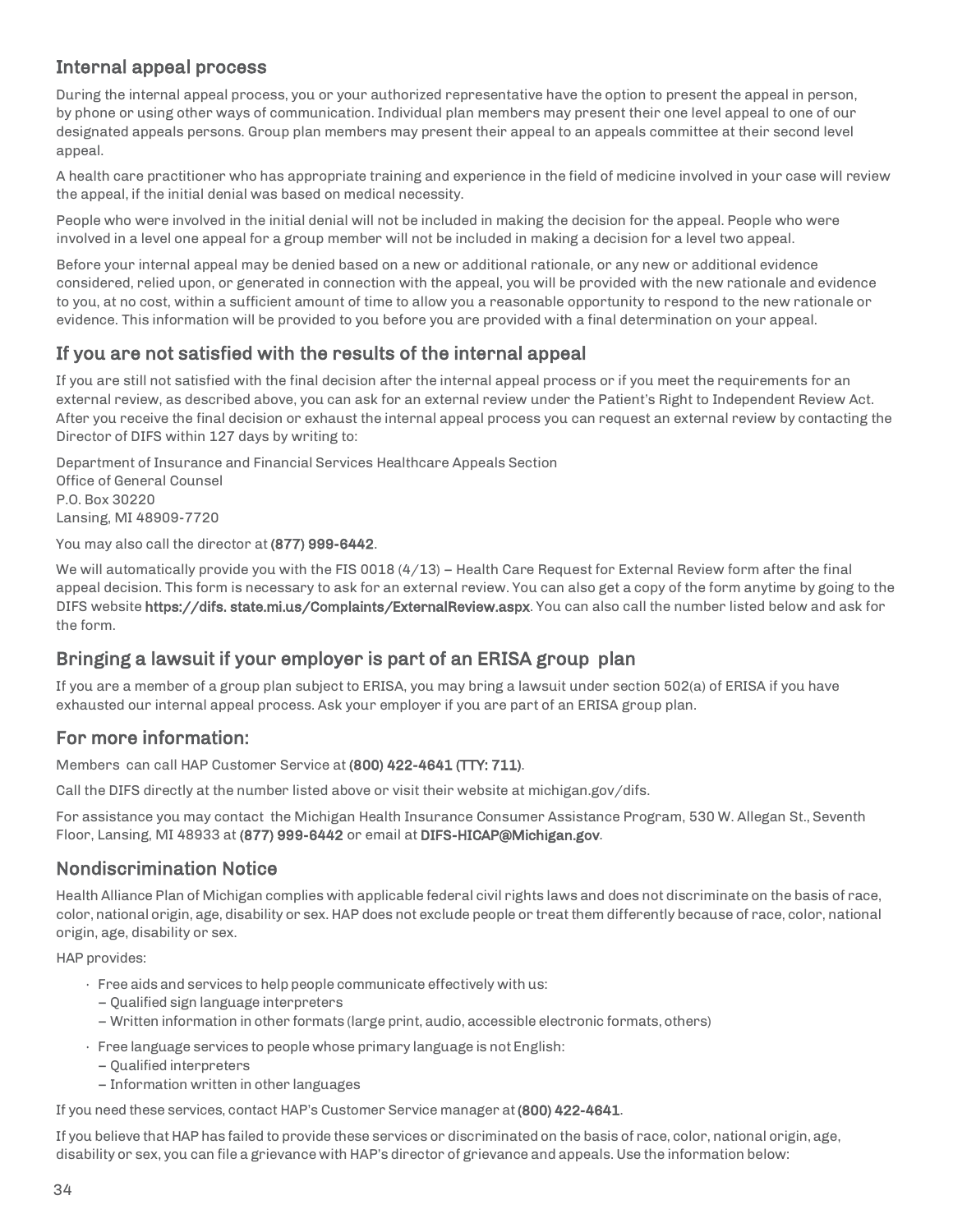Mail: 2850 West Grand Blvd., Detroit, Michigan 48202

Phone: (800) 422-4641 (TTY: 711)

Fax: (313) 664-5866

### Email: [appealsandgriev](mailto:appealsandgrievance@hap.org)[ance@hap.org](mailto:ance@hap.org)

You can also file a civil rights complaint with the U.S. Department of Health and Human Services, Office for Civil Rights.

Online: Use the Office for Civil Rights' Complaint Portal Assistant at: ocrportal.hhs.gov/ocr/portal/lobby.jsf.

Mail: U.S. Department of Health and Human Services, 200 Independence Avenue SW., Room 509F, HHH Building, Washington, DC 20201.

#### Phone: (800) 368-1019 or TTY: (800) 537-7697.

Complaint forms are also available at hhs.gov/ocr/filing-with-ocr/.